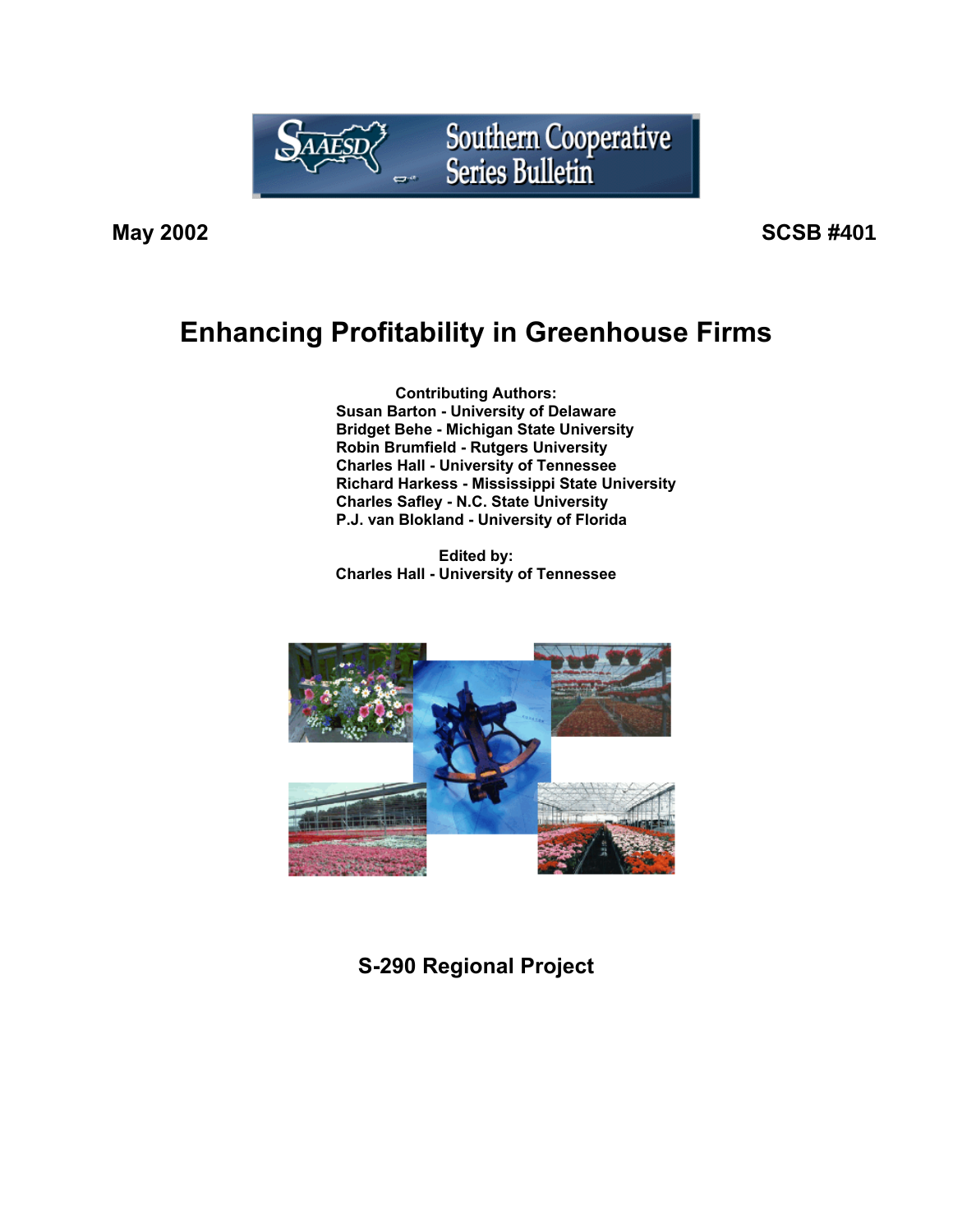# **Multistate Research Project S-290 Cooperative Agencies**

University of Arkansas A.E. Einert\* University of Delaware **Susan Barton**\* University of Illinois **David Williams**\* University of Kentucky **Robert McNiel\*** Louisiana State University **Jeff Kuehny, Roger Hinson\*** Michigan State University **Bridget Behe\*, Tom Fernandez** North Carolina State University Charles Safley\* Rutgers University (New Jersey) Robin Brumfield\* Ohio State University Timothy Rhodus\* Oregon State University **Larry Burt\*** Pennsylvania State University Dave Beattie \* Purdue University **Bruno Moser**\* University of Rhode Island **Brian Maynard\*** University of Tennessee **John Brooker\*, Charles Hall** Texas A & M University **Michael Arnold**<br>
USDA/CSREES David Holder USDA/CSREES Administrative Advisor **Exerett Emino** 

## **Agency \*Official Voting Member**

Auburn University (Alabama) John Adrian, Joe Eakes\*, and Ken Tilt University of Florida **John Haydu\*, Alan Hodges, and PJ van Blokland** University of Georgia **Mel Garber** , Forrest Stegelin, and Steven Turner\* Mississippi State University Patricia Knight, Richard Harkess \*, Ben Posadas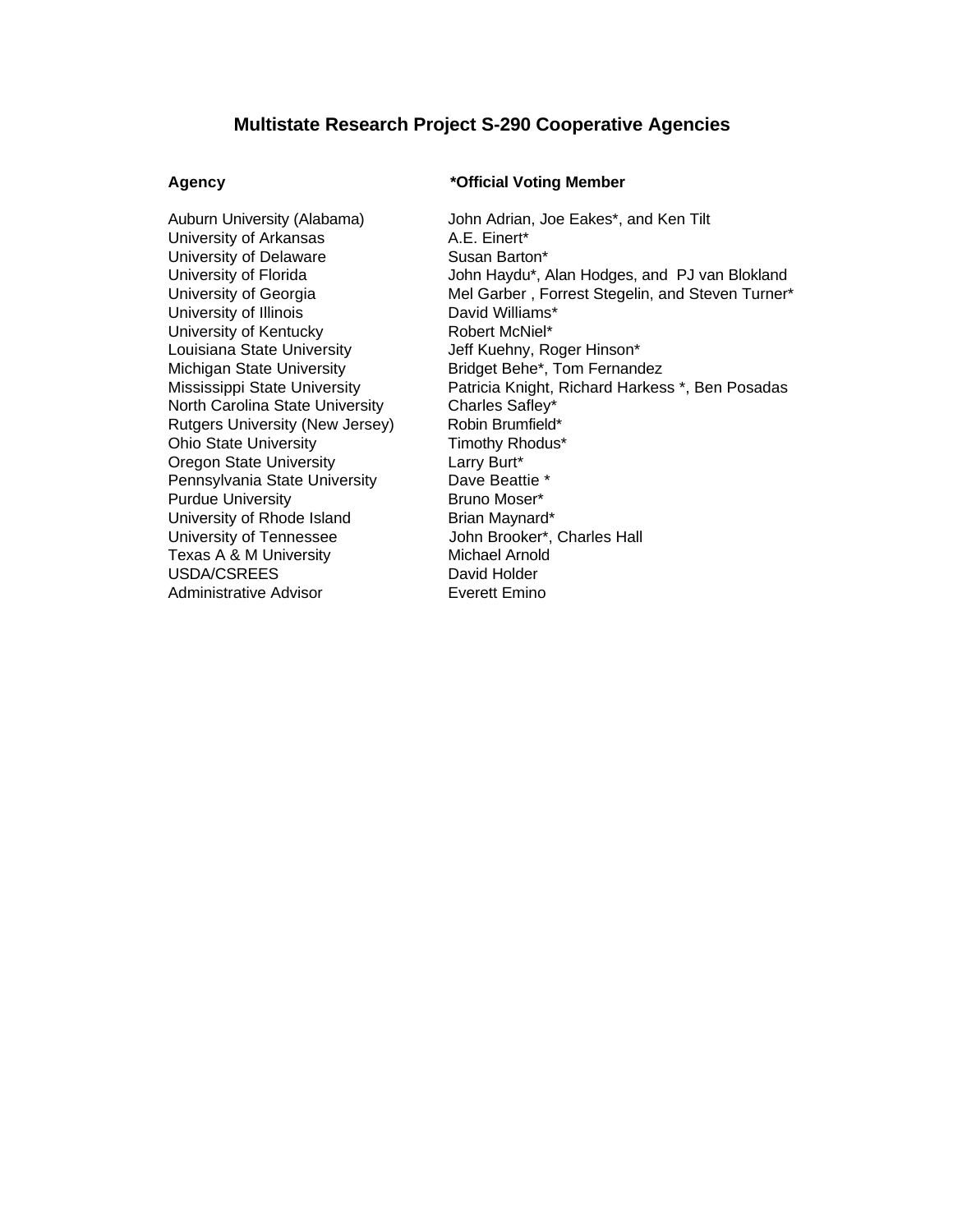# **Enhancing Profitability in Greenhouse Firms**

# **Abstract**

This publication was authored by horticulturists and agricultural economists participating in the S290 multi-state regional project entitled "Technical and Economical Efficiencies of Producing, Marketing, and Managing Environmental Plants" (see http://www.hcs.ohio-state.edu/s290 for more information about S290). The purpose of this research project was to develop a compendium of the most up-to-date guidelines that will assist greenhouse managers in making more informed decisions regarding their production and marketing-related business practices. A section discussing major driving forces affecting the greenhouse industry is presented first, followed by sections specifically addressing marketing, personnel management, portfolio (product mix) management, materials handling and distribution, equipment procurement, cost accounting, pricing, and financial management. Greenhouse managers should carefully consider the factors surrounding each of these topical areas in their attempt to develop a long-run sustainable competitive advantage in today's dynamic marketplace.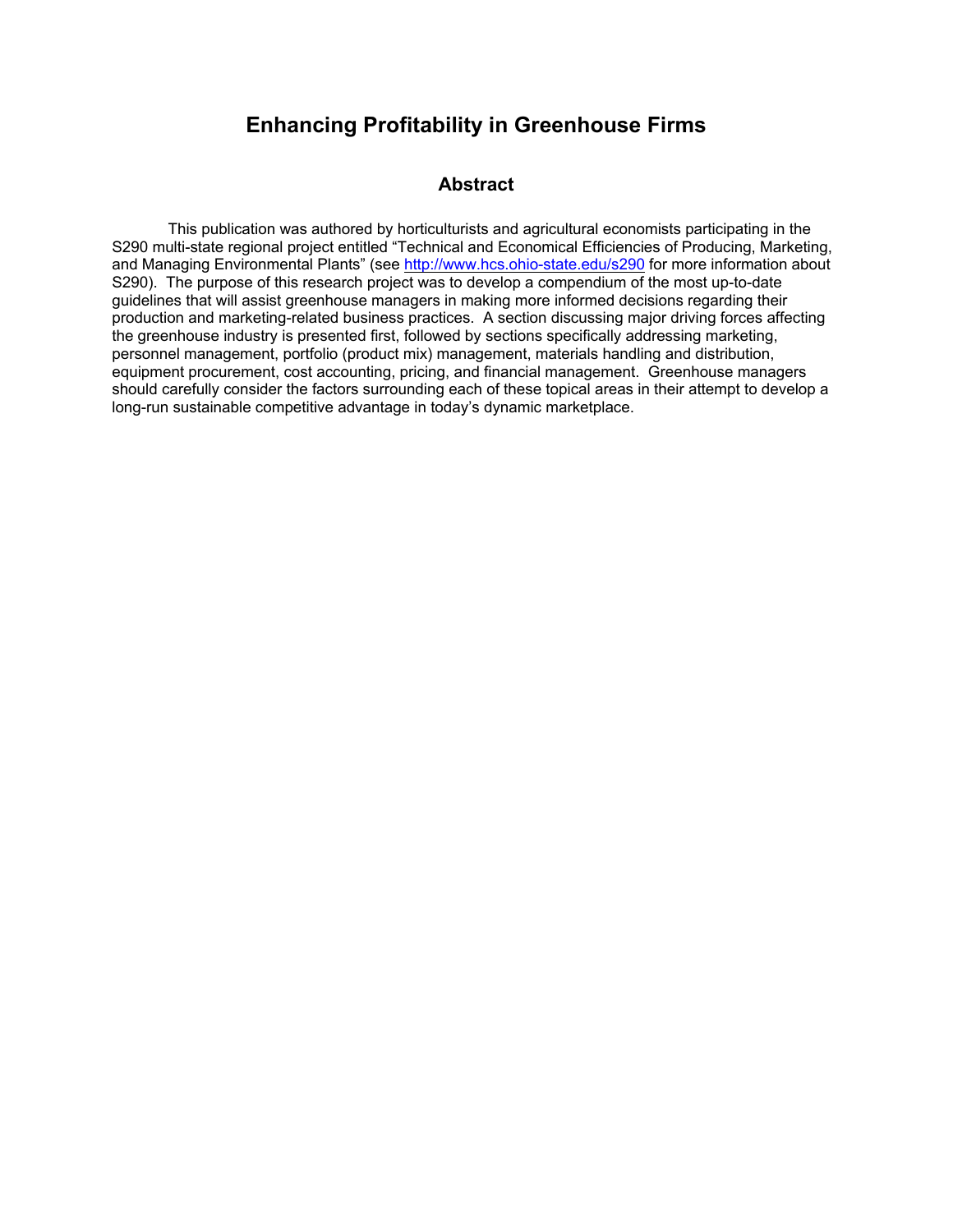# **Table of Contents**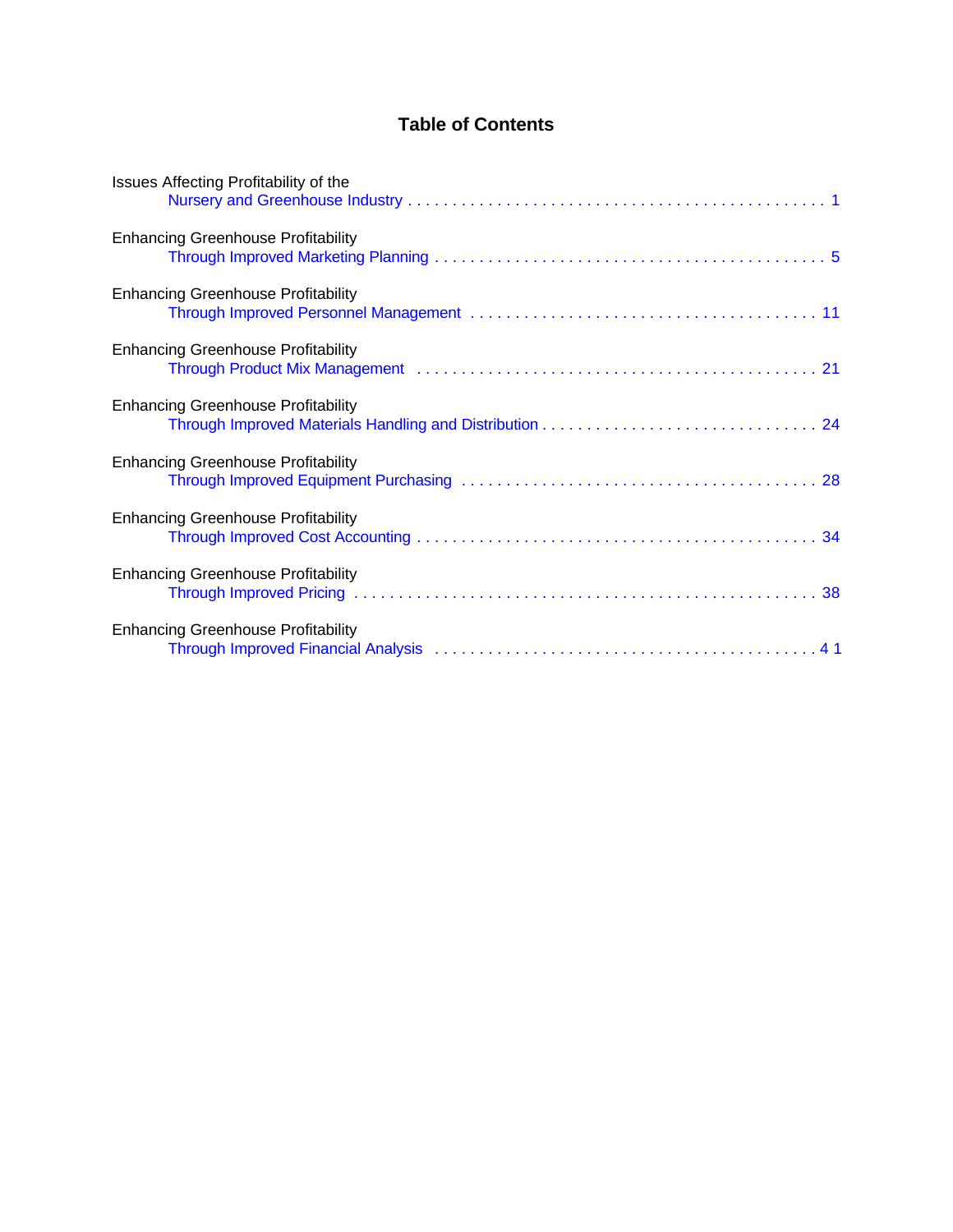# **Issues Affecting Profitability of the Nursery and Greenhouse Industry**

*Charles Hall - University of Tennessee*

<span id="page-4-0"></span>One of the key premises in strategic management is the identification of the principal driving forces (or trends) that affect the industry in which you are competing. "Driving forces" are forces that are in motion that create incentives or pressures for change. The most dominant driving forces are those that will have an impact on the kinds of changes that will take place in the industry's structure and competitive environment. Managers will not really understand industry and competitive conditions until they understand the fundamental drivers of change.

For the past few years, data have been collected and analyzed regarding the most dominant driving forces that will affect the greenhouse/nursery industry at all levels of competition. In fact, the focus of several workshops was identification of these driving forces. In these sessions, various growers, landscapers, and retailers worked hard in brainstorming and summarizing what they felt were the key driving forces that we will have to deal with in the latter part of the 1990's and the new millennium.

As a preface to these findings, there are some interesting points discussed in these meetings regarding driving forces of change. Discussions centered around the point that no one knows exactly what's going to happen in the future. Forecasts and predictions, even those made by "experts," are oftentimes unreliable, as they tend to be based on extrapolation and projection. This exposes them to those two killer caveats, "if present trends continue" (they never do), and "all other things being equal" (they never are).

As for the uncertain future, that includes everything else! It sounds daunting, but one can begin to identify and categorize the driving forces or trends that are relevant to their own business. For a nursery professional in today's competitive environment, these trends might include:

- ! *Social, lifestyle, and consumer trends*. Are middle-aging consumers trading down and buying less as they re-evaluate their priorities? If so, is this temporary or permanent? If not, is there a switch to more goods that are shopped for and purchased in a more price-conscious manner?
- ! *Business and management trends*. Will slow, uneven growth continue through the 1990's? Who will be the winners and losers, and what will determine success or failure in an uncertain era?
- ! *Political, legislative, and regulatory trends*. What laws will be passed on the federal, state or local level that will affect my business, customers, employees, suppliers?
- ! *Workforce and workplace trends*. Can I find and retain employees with the skills and motivation needed at salaries I can afford? How do I supervise them while giving the right level of autonomy and responsibility?
- ! *Marketing, advertising, and media trends*. How do I reach today's more segmented, fragmented marketplace? What message do I want to convey? Should I compete on price, service, selection of merchandise, quality, convenience or a combination thereof?

Can these questions really be answered in a definitive and absolute way? Not really, but definitive answers are not the point. More important is the process of considering the future and the acknowledgment that it will be different from the past and present. Conducted thoughtfully and imaginatively, this process can itself become a strategic tool that enables its practitioners to be prepared for whatever the future may bring. And that is indeed the point.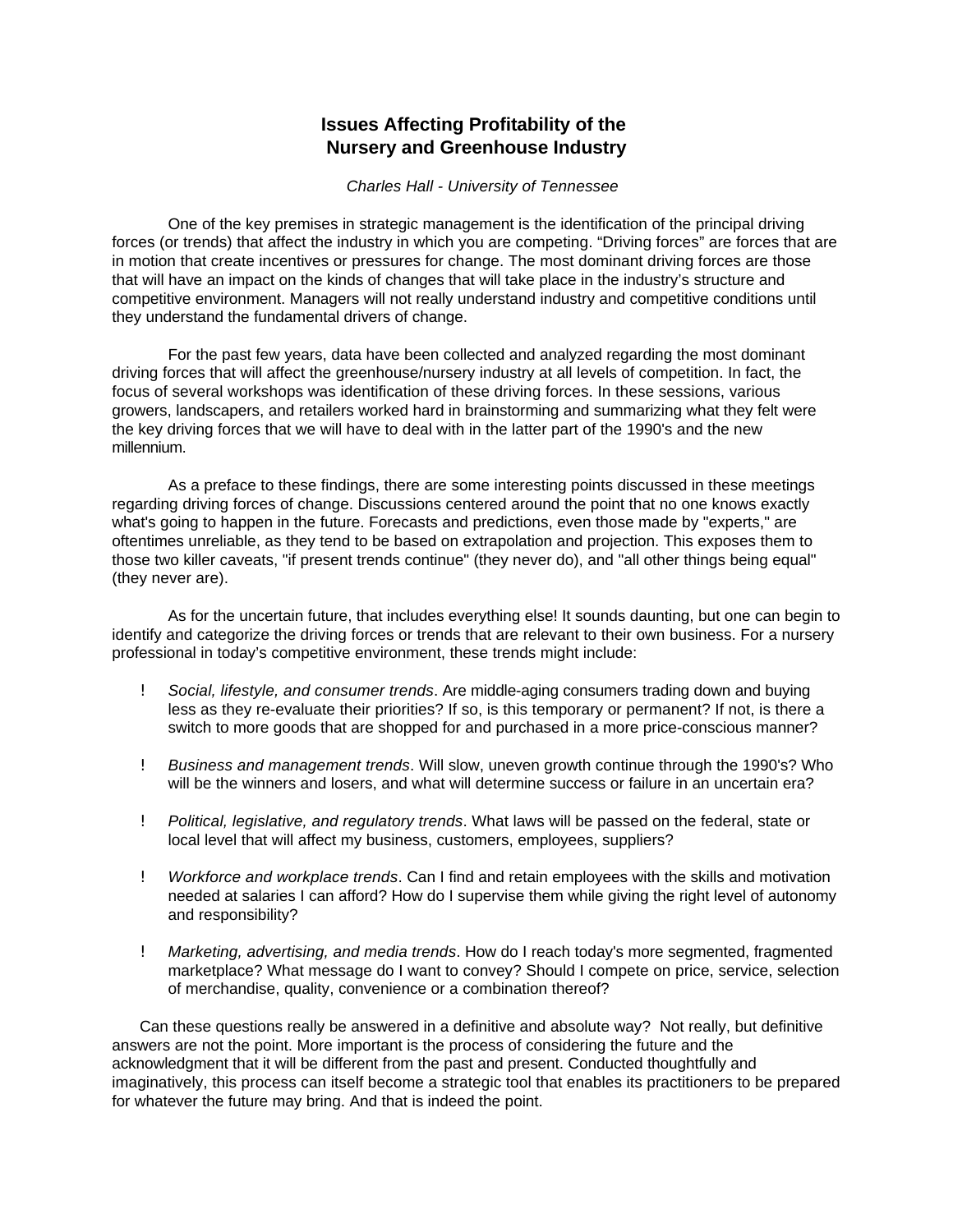When brainstorming regarding these driving forces, participants came up with several dozen possible ideas. By combining related ideas and reducing duplication, they can be expressed as five major driving force categories that appear as follows:

- ! **Increasing environmental concerns**
- ! **Increasing regulatory concerns**
- ! **Improving communications technology**
- ! **Customers are becoming more sophisticated**
- ! **Increasing emphasis on partnership marketing**

However, identifying the driving forces is only the first step. Their potential impact on the greenhouse and nursery industry must be assessed and possible solutions or actions that deal with these driving force impacts must be postulated. These impacts and proposed solutions are summarized below:

### **Driving Force # 1 - Increasing environmental concerns**

### *Impact on Industry*

- ! Increasing demand for environmentally friendly plants.
- ! Increased use of native plants and organic gardening.
- ! Which chemicals are available for use as well as how they are used.
- ! Suppliers and manufacturers will either adapt or fall off approved vendor list.
- ! More research on chemical use, plant varieties, genetically modified plant materials, etc. (i.e., aesthetic vs. economic thresholds)
- ! Increased recycling efforts of plastic films, trays, and containers. (increased composting as well.)
- ! Water conservation efforts will affect plant selection, nursery size, etc.
- ! Increased pressure on municipal landfills due to increasing volume of yard waste deposits.
- ! The industry must stay on top of key legislative issues as they arise.
- ! Water quality concerns will change how water is used and how runoff is collected and managed.
- ! Encourage chemical manufacturers to take more responsibility in the disposal of toxic materials.

### *Proposed Solutions*

- Set up environmental hot line at the retail level.
- ! Public relations will help to educate public on environmental stewardship.
- ! Merchandising at retail level must have environmental flavor
- ! Offer unbiased recommendations at retail level.
- ! Staff at all levels must be trained or even certified (may need an expert on staff).
- ! Increased product mix to include native, xeriscaping products, and environmentally friendly products.
- ! Recycle water at all levels (grower & retail)
- ! Set an example in your display landscapes.
- ! Offer seminars in environmental friendliness.
- ! Encourage promotional programs such as "Don't-Bag-It" to reduce yard waste in land fills.
- ! Promote composting by providing information at the retail level.
- ! Emphasize recycling of used containers.
- ! Establish a Christmas tree recycling program.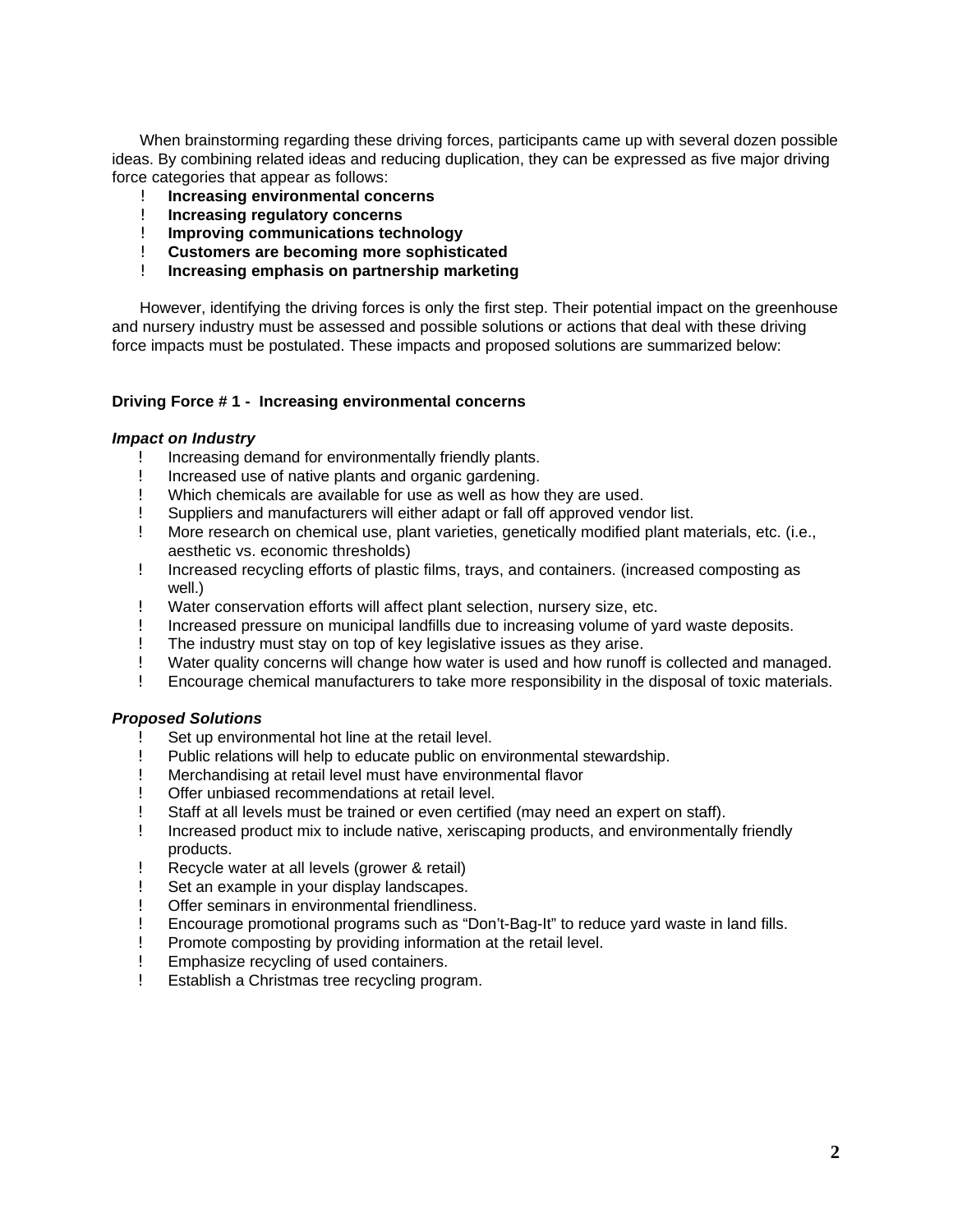# **Driving Force # 2 - Increasing regulatory concerns**

### *Impact on Industry*

- ! Increasing irrigation legislation at city, county, and state levels.
- ! Increased pressures on minor use chemicals (will increase cost of registration passed on).
- ! Worker-related legislation will increase and inherently increase labor costs in short run.
- ! Research regarding pest control will increase (i.e., chemical alternatives).
- ! Chemical disposal methods at grower, retail, and consumer level will be reviewed and monitored.
- ! International competitiveness will be affected.
- ! More paperwork will be required.
- ! Plant production processes may change as well as the composition of the work force.
- ! Insurance rates will increase as extent of liability increases.

# *Proposed Solutions*

- Stay positive at the association level.
- ! Acquire information faster.
- ! Training, training, and more training!
- ! Be proactive, not reactive.
- ! Letter writing to government officials.
- ! Outside companies may be hired for spraying (outsourcing).
- ! Support research projects at land-grant universities.
- ! Develop educational programs on OSHA regulations.
- ! Develop educational programs on environmental regulations.

# **Driving Force # 3 - Improving communications technology**

### *Impact on Industry*

- ! Internet will increase availability of production and marketing information (at home, in the store, for the grower, etc.).
- ! Will be able to use scanner data to measure customer buying preferences (efficient consumer response - ECR) especially with supermarket loyalty programs
- ! Encourage partnerships between suppliers and vendors using electronic data interchange (EDI).
- ! Make plant labeling easier (providing information regarding culture, price, etc.)
- ! Speed of communications will increase.

# *Proposed Solutions*

- Develop a long-range plan on how to manage communications.
- ! Computer literacy training (in-home and outside) to stay up on latest technology.
- ! Update existing computer systems (CAD, POS, etc.)
- ! Learn how to "surf" the Internet.
- ! Implement POS systems to track customer sales.
- ! Design landscapes by FAX or e-mail.
- ! Utilize CD-ROM information systems to provide advice regarding insect control, plant selection, etc.

### **Driving Force # 4 - Customers are becoming more sophisticated**

### *Impact on Industry*

- ! Customers are demanding service at all levels of the value chain.
- ! Customers demand knowledge and information.
- ! Demographic shifts may dictate alternate marketing strategies (regarding retirees, elderly).
- ! Apartment dwellers need more shade loving, blooming, annuals/perennials.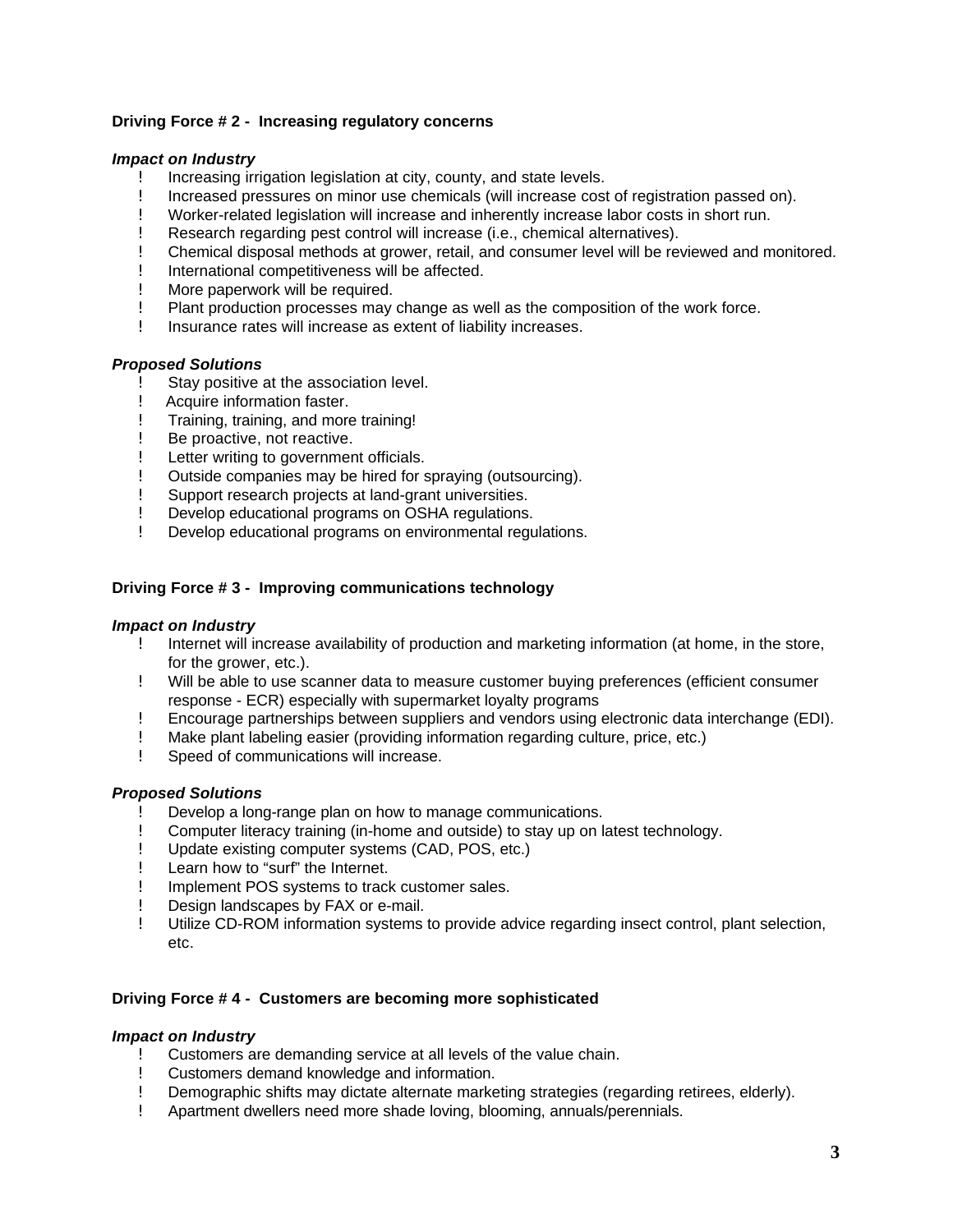- ! Opportunities exist to expand customer base (i.e. children).
- ! Customers are becoming more aware of their choices (of stores, plant material, information sources, etc.)
- ! Customers want to spend less time shopping (in general).
- ! Advertising will need to be more creative and stimulating.
- ! Self-service shopping will influence purchasing methods.
- ! Continued emphasis on "microwave" gardening instant landscape.
- ! Customers interested in alternative landscapes (water gardening, xeriscape, organic, etc.).
- ! There will be more of a need for niche marketing.
- ! Need to discern macro and micro trends affecting local trade areas.

# *Proposed Solutions*

- Offer concessions and related services at the garden center.
- ! Employees must be well trained and knowledgeable.
- ! Implement stronger customer service programs.
- ! Pay attention to image and reputation.
- ! Growers/seed dealers need to constantly update/improve plant varieties.
- ! Offer value-added products.
- ! Ensure a pleasant shopping experience (atmosphere, layout, etc.).
- ! Offer seminars on pertinent topics.
- ! Implement mail order (home shopping) and home delivery services (be convenient).
- ! Cooperative advertising between growers and retailers.
- ! Offer computerized in-store information systems (insect/disease ID, pictures of plants in bloom, etc.).
- ! Hire knowledgeable employees (i.e. master gardeners, certified nursery professionals).
- ! Set up a toll-free phone information line.
- ! Sponsor a "Future Gardeners of America" program for local schools.
- ! Work collectively as an industry to compete for leisure-time dollars of customers.

### **Driving Force # 5 - Increased emphasis on partnership marketing**

### *Impact on Industry*

- ! Fewer vendors (suppliers) on approved vendor list.
- ! Paperless ordering systems (EDI) and ECR tied in to scanner data at retail level.
- ! Stratification of vendors between mass merchandisers and independents.
- ! Allows better inventory control management at all levels in the industry able to service customers better.

### *Proposed Solutions*

- Gear up or get out (computerize).
- ! Night docks in shipping.
- ! Improve in-transit communications (cellular phones).
- ! "Lease out" departments in the garden center i.e. growers become "jobbers."
- ! Implement more sophisticated plant labeling and bar coding systems.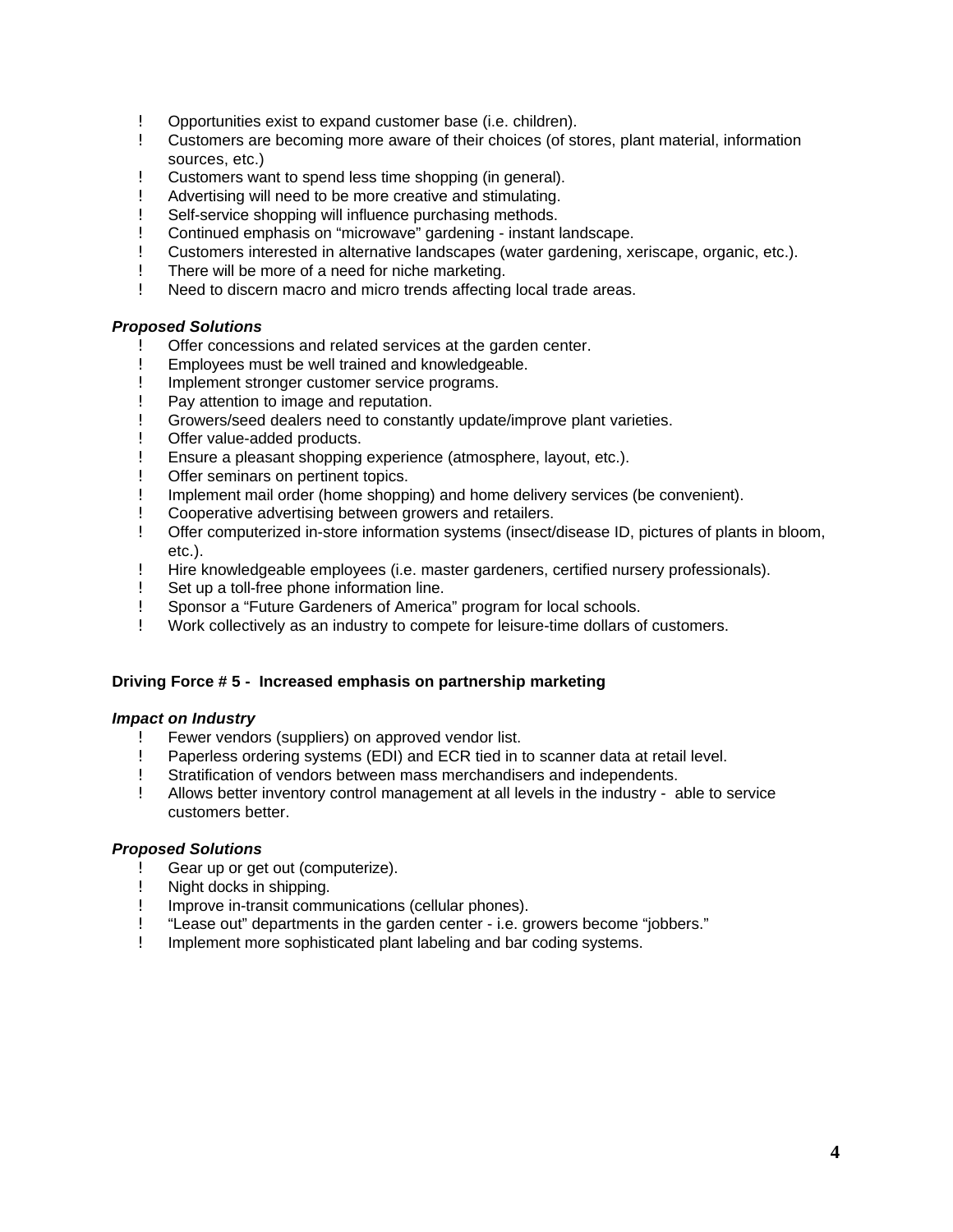# **Enhancing Greenhouse Profitability Through Improved Marketing Planning**

*Charles Safely - North Carolina State University*

<span id="page-8-0"></span>Most business managers have heard the phrase "effective marketing is the key to profitability," but many do not fully understand what this means. The tendency is to associate marketing with selling or advertising. These are, in fact, only a couple of aspects of marketing. From a managerial perspective, marketing may be defined as the total system of business activities designed to plan, price, promote, and distribute nursery products that satisfy the wants/needs of potential/present customers, while achieving the businesses' objectives.

The major emphasis in this definition is the customer, first and foremost. The business that provides customers with what they want, when and how they want it, will be the most successful. In an industry as large and diverse as the nursery industry, it is impossible to develop a general marketing program that would apply to all participants in the nursery industry because management skills, market opportunities and resource availabilities vary considerably in each part of the country. Thus, step-by-step guidelines are presented which can be used to develop an individualized marketing plan. The planning framework presented in this paper (see below) represents an application of the total strategic market planning process. It is practical, workable and with slight modification, it can be used for any specific nursery or garden center operation. While developing a market plan alone cannot guarantee success, it does insure that factors affecting the profitability and survivability of the nursery are considered.

# **Step 1. Analyze the present marketing situation.**

The first step in the marketing planning process is to analyze the present marketing environment. Marketing objectives cannot be determined before an assessment of where the nursery or garden center presently stands in its total marketing environment is carried out. In conducting a situational analysis (Table 1), the manager typically gathers two types of information: (1) internal or business related information; and (2) external or market related information.



**Figure 1. The Marketing Planning Process**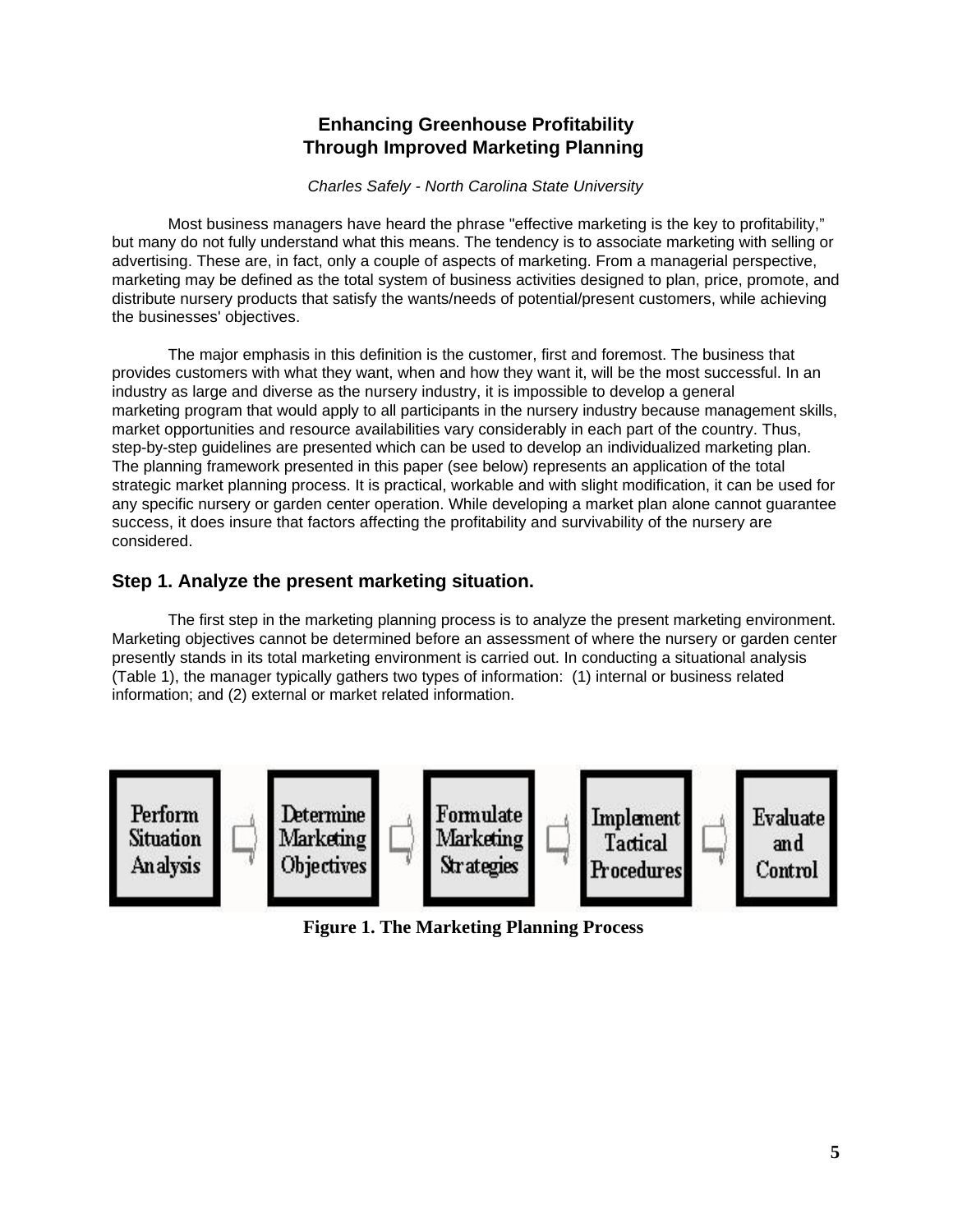# **Table 1. Internal and external information gathered in the situation analysis**

# **Business related (Internal) Information:**

(1) Financial resources and capabilities:

- ! Gross profits and net earnings after taxes.
- ! Financial ratios return on investment, breakeven analysis, leverage ratio, current ratio, age of accounts receivable, inventory turnover, working capital turnover, and profit margins.
- ! Cash flow analysis (actual and/or projected).
- ! Record keeping system.
- ! Borrowing capabilities.

(2) Operating facilities:

- ! Production capacity based on land, labor, and equipment availabilities (wholesale nurseries only).
- ! Production scheduling of cultural practices (wholesale nurseries).
- ! Inventory levels by variety, grade, size, and loss rates (may affect markets targeted in the short run).
- ! Power requirements (Human input).
- ! Equipment requirements.

(3) Competitive strengths and weaknesses:

- ! Competitive status of company's products (name recognition, quality perception, etc.).
- ! Sales force capabilities.
- ! Market share projections (as compared to competitors).
- ! Competitiveness of prices volume discounts.
- ! Advertising and promotion capabilities.
- ! Depth of product mix.
- ! Distribution methods and channels.
- ! Service capabilities.

# **Market Related (External) Information:**

(1) Environmental constraints:

- ! Costs and availabilities of materials (chemicals, soil media, etc.).
- ! Costs and availabilities of energy (fuel, electricity, etc.).
- ! Economic conditions housing starts, inflation, recession, interest rates, unemployment rates, capital availability.
- ! Technology advancements.
- ! Political environment environmental quality, pesticide issues, etc.

(2) Market conditions:

- ! Market size population, family size, number of households, rate of growth in an area, geographic concentrations.
- ! Market segments (alternative outlets) differentiated by age, sex, income level, education, occupation.
- ! Buyer purchasing habits time, place, credit or cash, frequency.
- ! Buyers use habits when, where, for what purpose.

(3) Analysis of competitors:

- ! Number of competitors in the market area.
- ! Market shares (industry surveys).
- ! Strengths and weaknesses in terms of prices (last 3-5 years), product mix, quality, promotion, advertising, cost structure, transportation costs.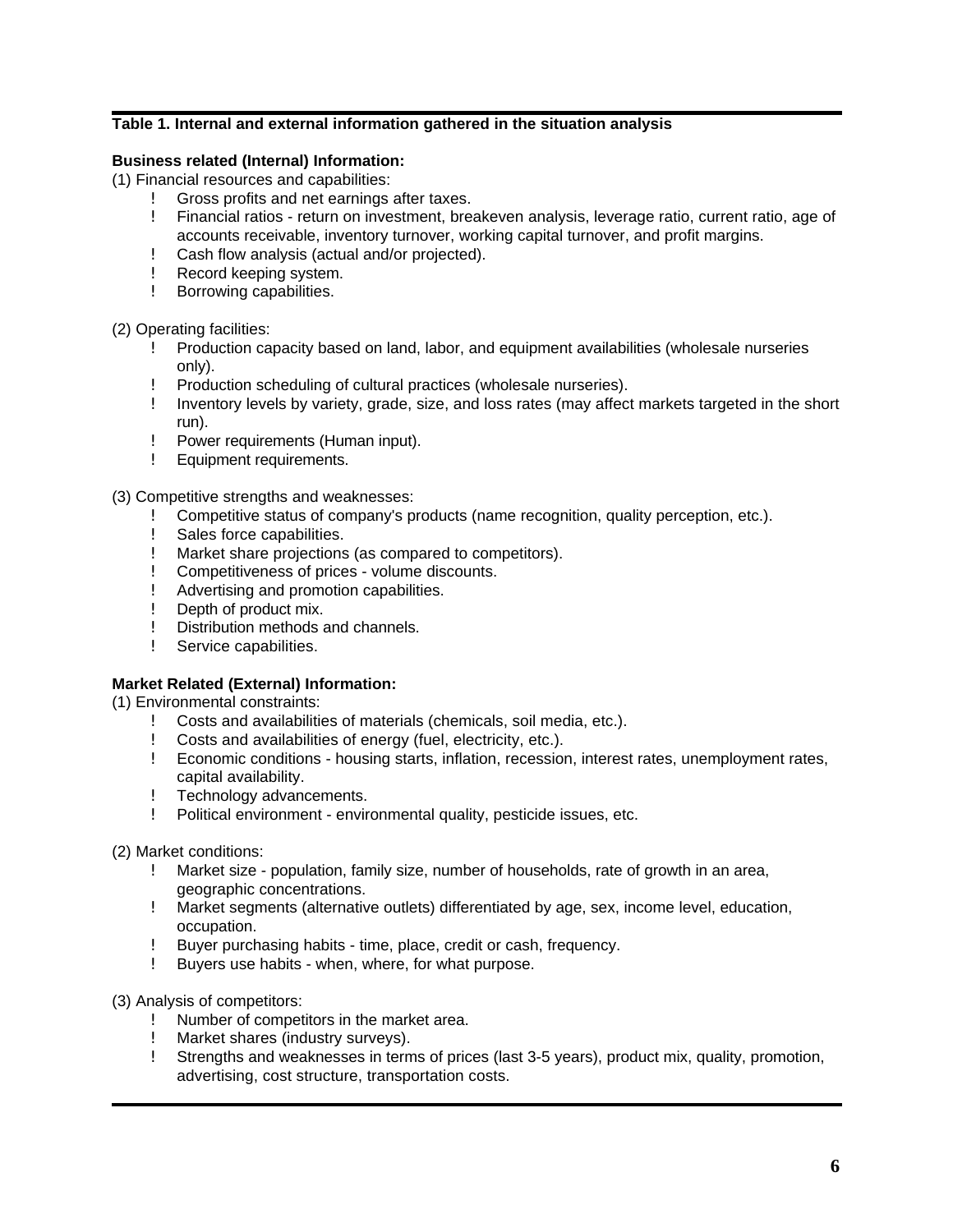# **Sources of Information:**

- State or national trade associations.
- ! Landscape contractors or architects (can indicate plants they are currently using or plan to use and those which are difficult to obtain).
- ! County Extension Agents and Horticultural Specialists Extension Service.
- ! State Departments of Agriculture.
- ! Trade publications.
- ! Trade shows.
- ! Industry surveys.<br>! Census data.
- Census data.
- ! The Internet.

# **Target Market Selection**

Once possible markets have been segmented (Table 1), the task at hand becomes one of deciding which markets to target. This is based on the research findings and opportunities identified in the early stages of the situation analysis. After segmentation, certain target market options exist for the firm:

- (1) Aim at the entire market (all segments) with a single marketing approach.
- (2) Pursue several different segments with different marketing approaches for each segment.
- (3) Focus on just one segment with a very direct marketing approach.

In the case of marketing nursery products, it is probably best to employ the second option and target 2-3 segments including a primary market, a secondary market, and a salvage market.

The old adage that marketing decisions should be based on marketing facts provides the foundation for situational analysis. In turn, the situation analysis provides basis for establishing objectives and determining practical and realistic marketing strategies and tactics. One major point that needs to be emphasized here is that the situational analysis is an ongoing part of marketing planning. Its purpose is to keep the manager aware of changes taking place inside and outside the business. It should not be viewed as a one-shot or once-a-year activity.

# **Step 2. Determine the marketing objectives to be achieved.**

Objectives provide targets for the direction and guidance of the marketing plan. These objectives must be in line with the overall objectives of the nursery as well as with the financial objectives and production objectives. Marketing objectives are typically set in such areas as profit, return on investment, sales volume, market share, pricing, advertising, and promotion (Table 2). In determining marketing objectives the manager should be guided by a number of criteria. Marketing objectives should be measurable, specific, consistent with overall business goals, attainable and have specific deadlines. The determination of realistic marketing objectives requires a sound situational analysis. Since these objectives will guide the entire plan and its strategies they have to be realistic and clear. However, they may need to be refined over time. The setting of objectives is an ever changing part of the planning process. As market situations and competition change, so must the marketing objectives.

# **Examples of specific marketing objectives**:

- ! Increase overall return on investment by \_\_% for the next fiscal year.
- ! Increase specific product sales by \_\_% for the next fiscal year.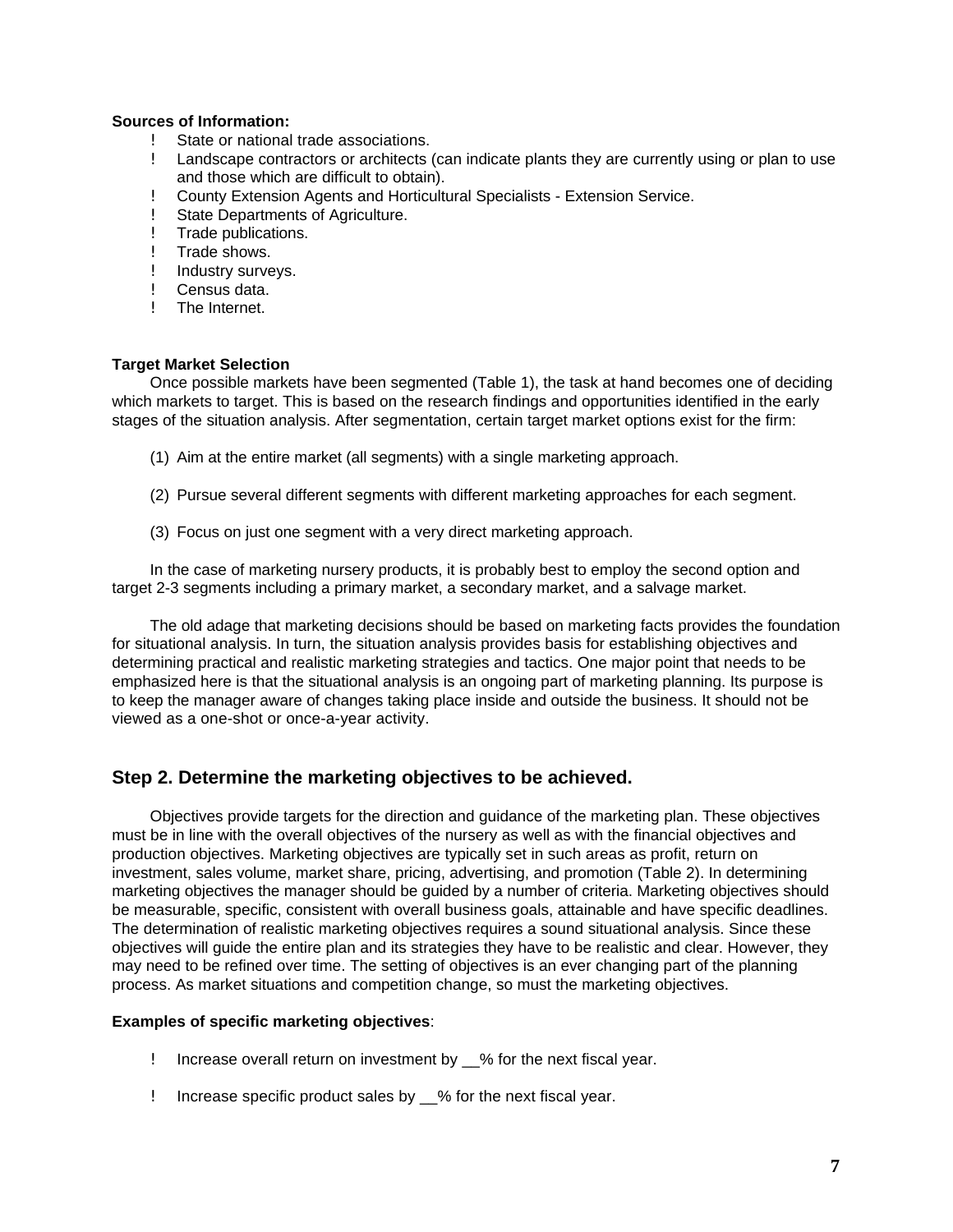- ! Increase market share by % in "X" market by December 31, 1990.
- ! Increase sales volume by \_\_% in selected regions or territories by specific dates.
- ! Prices should yield a minimum unit contribution to profit of \_\_%.
- ! Increase manpower training by \_\_% by a specific date.
- ! Achieve advertising/promotion goals in specific markets for the year.
- ! Introduce \_\_ new products to fill out product mix by specific dates.

# **Step 3. Formulate the appropriate marketing strategies.**

At this point in the process, the manager's task is to determine an overall strategy to achieve the defined objectives. There are four basic market strategy positions including: (1) market penetration; (2) market development; (3) product development; and (4) diversification.

Using a **market penetration strategy**, the nursery attempts to fill the needs of an existing market with its present product mix. This type of strategy may use a number of approaches. For example, the manager may wish to increase the number of customers in present markets, or he may wish to increase the usage of particular plants of both present and potential customers. In addition, the manager also wants to prevent competitors from taking away present customers.

A **market development strategy** is one that attempts to find new markets for the nursery's existing product mix. The manager hopes to find new uses and/or new customers in new markets for plants that are already being produced and marketed. It is, of course, possible for any manager to employ market penetration and market development strategy at the same time, since they involve the same product mix, only the markets targeted are different.

A **product development strategy** exists when the manager attempts to develop new products for customers in the business's present markets. A number of approaches may be used here as well. For example, a product improvement may be when a new plant (cultivar) actually replaces an existing plant that is slipping in the marketplace. The new product may be less expensive to produce, more appealing, or serve the customer's landscaping needs better. Or maybe current products are offered in slightly different forms (bush form, topiary, espaliered, etc.). With this type of strategy, the manager wants to make a better impression in present markets through product changes and/or additions.

A **diversification strategy** occurs when the manager attempts to attract new groups of customers by moving into totally new markets with new products. This might involve taking a new product or service to totally new markets that the company didn't previously serve. For example, a logical diversification for some nurseries may be landscape contracting or landscape maintenance. With this approach, the manager hopes to move into markets not served with new products. Diversification is the most risky of the four strategies, because it involves departure from both the product and market experience of the firm.

# **Step 4. Establish tactical procedures for implementing strategy.**

After determining the overall strategy(ies), the next step in the planning process involves implementing and carrying out these strategies. This requires the development of marketing programs which involve tactical elements. The marketing strategies must be transformed into a set of specific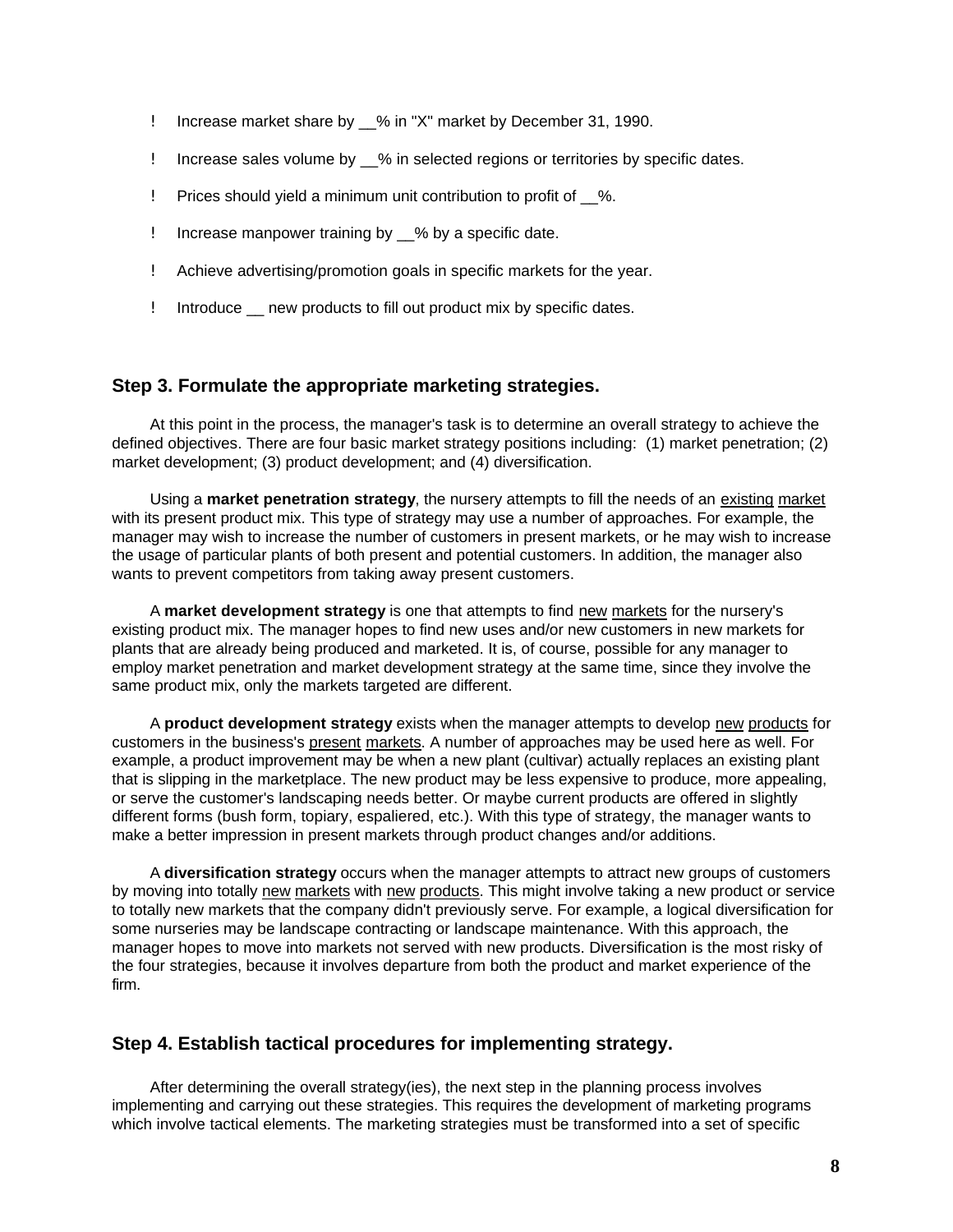actions or tactics for accomplishing marketing goals. These tactics are often referred to as the marketing mix. Decisions concerning the marketing mix are presented in Table 3. This list is not inclusive nor do all decisions or activities pertain to every nurseryman. The marketing mix is dependent upon which target markets are selected, the type of market strategy chosen, and requirements of customers as indicated in the situation analysis.

# **Product Related Decisions**

- ! Determining the most effective product mix (species, cultivars, sizes, etc.) to serve each market segment (should be based on costs and buyer demand).
- ! Branding the products in the product line, if possible (plant patents, etc.).
- ! Using attractive and efficient containers that hold up during storage.
- ! Provide attractive and informative labels for plant materials.
- ! Provide guarantees for each product in the product line.
- ! Modifying the existing product mix as the need arises.
- ! Planning and introducing new products (cultivars, sizes, etc,) when possible.
- ! Provide information on the care of the plants after they are sold.
- ! Service considerations delivery, credit, convenient business hours.

# **Promotional Related Decisions**

- Select and prioritize target groups and geographical marketing areas.
- ! Determine whether advertising is required for the target markets selected. If so:
	- Determine advertising appeals and specific messages to use in those campaigns.
	- Select appropriate advertising media such as radio, television, newspaper, road signs or direct mail.
	- Determine the size of the ads to be used.
	- Determine the duration of the advertising campaign.
	- Determine the frequency of advertising.
	- Determine how advertising effectiveness is to be measured.
- ! Select appropriate sales promotional media such as point-of-purchase materials, samples, demonstrations, or trade shows.
- Develop a logo that is colorful and prominent.
- ! Public relations events—donate to charities, community meeting place, sponsor festivals, etc.

# **Pricing Related Decisions**

- Determine base prices for each product in each market served
- ! Determine the appropriate types and sizes of volume discounts used, if any.
- ! Determine the use of psychological pricing tactics such as prestige pricing, promotional pricing, etc.
- ! Determine credit policies.
- ! Allow consumers to buy the quality of plants they can afford.

# **Distribution Related Decisions**

- ! Provide protective packaging for goods in transient and storage.
- ! Determine the modes of transportation to be used.
- ! Determine inventory requirements and maintain these requirements.
- ! Provide frequent small shipments, even on weekends, if necessary.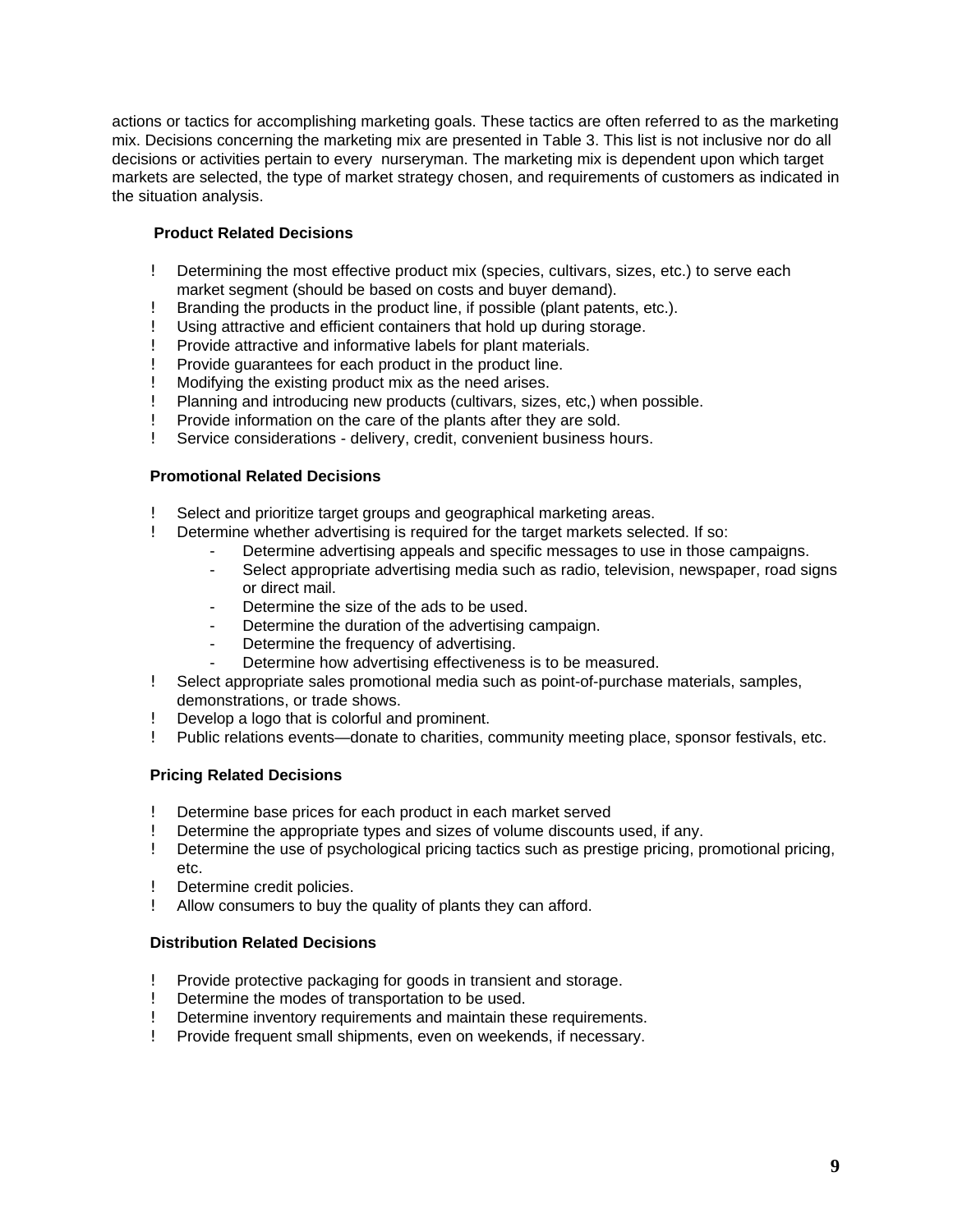# **Step 5. Evaluation and control procedures**

Performance of the plan must be measured, and this means that standards must be developed against which performance can be evaluated. Typically, the manager develops quantitative measures of overall planning performance such as the following:

- ! Comparing total sales and profits with figures from preceding years.
- ! Measuring performance relative to competitors (i.e., market share).
- ! Performing a sales analysis by breaking down sales into categories such as geographic region, primary customers, and fast-moving products.
- ! Measuring customer satisfaction with surveys and other market feedback.

The importance of proper and timely evaluation cannot be overlooked. Communication between the business and the customer is essential for success. Customers will try a new supplier one time. If they are not pleased with the product, they will look elsewhere. A good evaluation system and prompt corrective actions, when required, can assist managers in maintaining their individual market share.

Properly conducted, this step allows the manager to evaluate what is right and wrong and to make corrective actions. This step forces the manager to consider how the results of each planning period's evaluation shall be used to improve performance in the next planning period. Information gained in the control and evaluation analysis may be used to update objectives, to alter strategy approaches, and even change tactics to be used. When this happens, the planning process has come full circle and the entire marketing planning process begins again.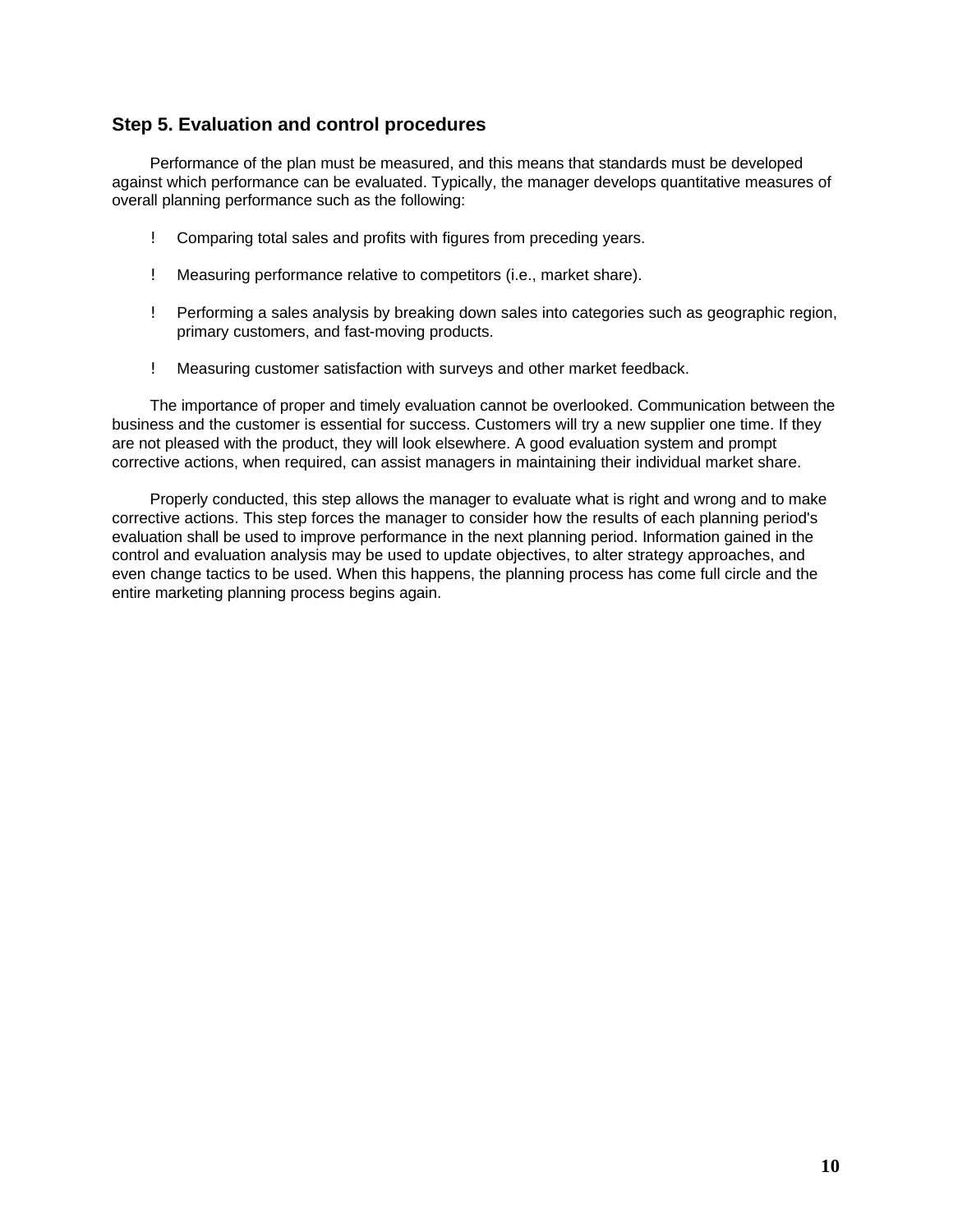# **Enhancing Greenhouse Profitability Through Improved Personnel Management**

### *Susan Barton - University of Delaware*

<span id="page-14-0"></span>The most important asset of an organization is the human asset, and the best measuring device for the quality of an organization is the quality of the people. Organizations with top-quality people are more profitable because they have the most satisfied customers, the best company image and the ability to weather economic slumps. Finding and keeping good employees in one of a manager's key tasks.

Labor is an important issue in the green industry. In fact, the labor situation was cited as the number-one concern of surveyed nursery people. Labor accounts for 26 percent of sales on average for the entire green industry and 28 percent of sales for the production segment of the industry. And the cost of labor is not just the salaries earned by employees. There are many additional hidden costs such as social security, unemployment insurance, worker's compensation and fringe benefits. See the appendix for an overview of the true cost of labor.

Managers consider cutting the labor budget as a way to reduce costs. This is usually a mistake. A better idea is to increase efficiency by careful hiring, effective training, motivational policies and intelligent scheduling, which will in turn, create a quality work force that is the asset your company needs to be successful.

Often, employers don't put in as much time trying to find the right employee as they do worrying about the proper irrigation system. If growers spent more time thinking about their labor input, they could dramatically increase greenhouse performance.

# **Hiring/Selection**

Set a goal for your company to "hire good employees and eliminate mistakes." The cost of hiring and training a new person is staggering. The turnover that results from poor personnel management results in more money spent on training, recruitment and selection; the loss of productive management time; lost business; and dissatisfied customers. Hiring decisions are so important that they are worth spending time on. Develop a planned set of steps for your hiring process:

- 1. Write job descriptions and position specifications.
- 2. Get a pool of candidates.
- 3. Pre-screening basic requirements.
- 4. Develop a list of interview questions.
- 5. Interview.
- 6. Describe company and give timetable.
- 7. Check references.
- 8. Make a clear offer.

### *Job Descriptions and Position Specifications*

Job descriptions characterize a job and include the duties, responsibilities and qualifications required to perform that job. Position specifications characterize a person and include the essential behavior characteristics necessary for the job.

A position announcement should include: the job's title; the experience and education necessary to do the job; duties and responsibilities of the position; the position's place in the company hierarchy; paths for advancement; on-the-job training periods; and the position's stated purpose, such as "to monitor and control pests so plants can be produced efficiently and free from insects and disease." It may also include personality traits and characteristics considered desirable for the job. A position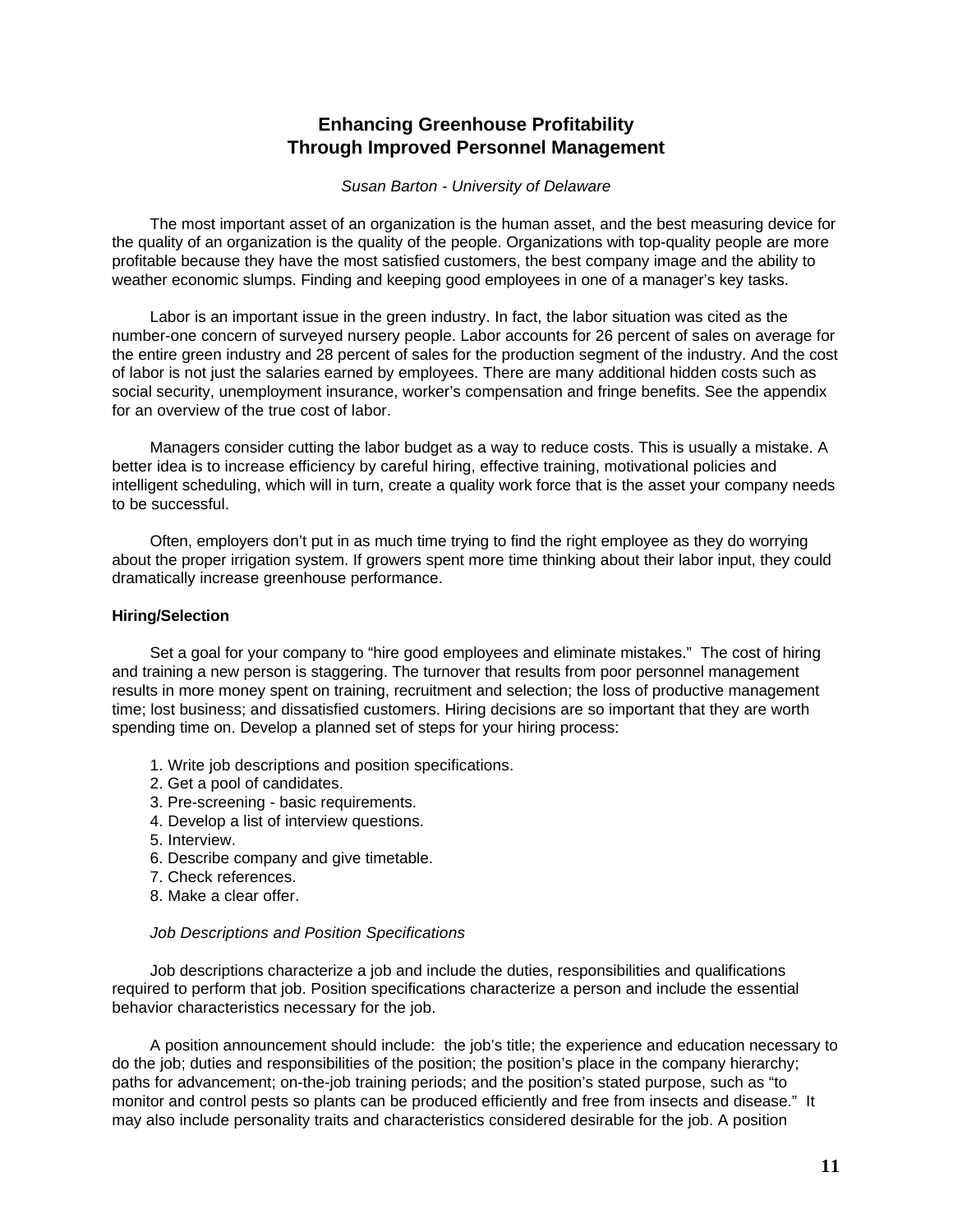announcement that accurately describes the job will help potential employees determine whether they will be happy in the position.

### *Recruiting*

The most frequently cited sources of new employees are employment agencies (specializing in this industry), high schools, trade schools, colleges, universities, classified ads and current employees. Schools often offer a job-posting service. Attend career days at local universities to present information about your company. Or develop relationships with professors who teach greenhouse courses. You may be able to give a guest lecture about the industry and recruit employees at the same time.

Some schools have formalized internships and will help place students at willing businesses. Internships provide an opportunity to screen potential employees and offer positions to the best people. Some high schools have vo-tech programs that teach horticulture and greenhouse management. You may find eager students who are not college-bound but want the opportunity to grow with you.

The green industry itself is a great source of employees. Network with your suppliers and customers. Talk to people at trade shows. Place classified ads in industry trade publications. Use your sphere of influence to look for new employees wherever you go. Think about potential employees as you interact with people throughout the day. Carry business cards to solicit potential candidates.

Consider some non-traditional sources of employees. Part-time employees offer several advantages. They allow you to quickly expand the work force to meet peak season/holiday workloads, but they rarely expect or receive benefits or overtime pay. Some employees with full-time jobs want to supplement their income with another part-time position. Other people who have caretaking responsibilities at home are not available for full-time employment but can meet a part-time schedule. Assign a manager the responsibility for scheduling part-time employees.

Disabled persons have been found to be more reliable, more loyal, have less absenteeism and remain in their positions longer than other types of employees. Also, there are tax benefits associated with hiring disabled employees.

#### *Pre-screening*

Employment applications provide the first level of screening. Ask for the applicant's full name, address and telephone number; information about the applicant's work experience, educational background and specialized training. When requesting work experience data, ask for only the last three or four employers and leave room for employment periods, job titles, company names, addresses, phone numbers and job duties. Request applicants to write a statement (no less than 25 words) about their work and career goals. You can get an idea of how serious they are and an indication of their literacy. Some companies use a short screening interview, either in person or on the telephone.

### *Interviewing*

A comprehensive interview enhances the company's image with the candidates and sets the tone for the rest of the work experience. When management spends time conducting thorough interviews, candidates understand the importance of personnel to the firm.

 Prepare for the interview by developing a worksheet to record behavioral characteristics required for the job. Plan a set of questions designed to discover those characteristics. Look for absolute traits that are essential for the job. Consider behavioral traits that provide some insight into how the candidate will be motivated. Look at the interpersonal skills to discover how each person will work with the rest of your team.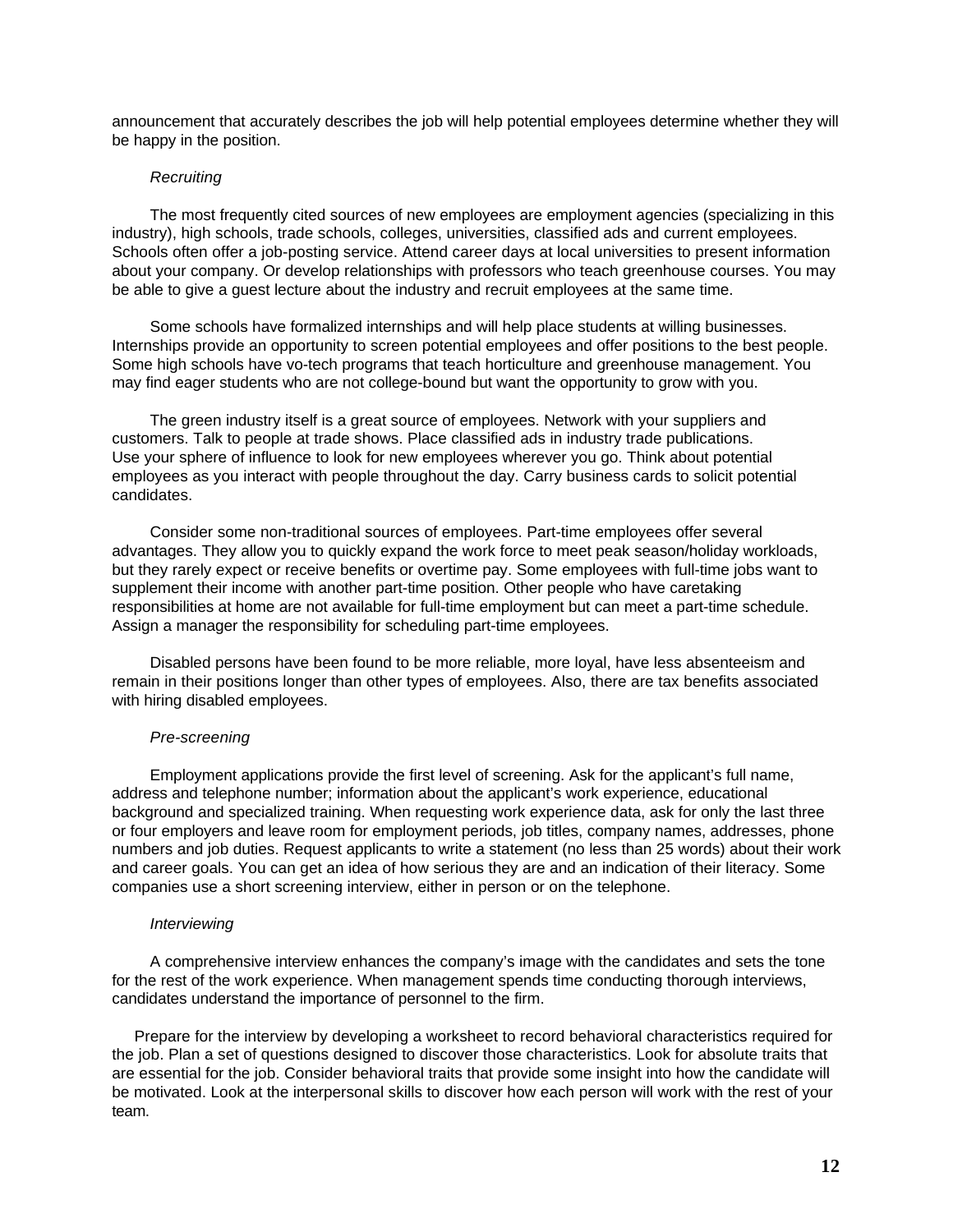Schedule a specific time and give the interview your full attention. Outline the procedure you plan to follow so the applicant knows what to expect. Verify the application information and ask a planned list of questions. Ask probing, open-ended questions that require more than a yes-no answer. Encourage the applicant to do most of the talking. Listen for statements that may indicate sincerity, goal orientation, enthusiasm, laziness, positive (or negative) attitudes, respect for co-workers and clients, and so on. Take notes and keep a record of the information you learn during the interview.

Use pre-employment tests when appropriate. There are four general categories of pre-employment tests--ability, skill-assessment, personality and behavior tests. Ability tests reveal how quickly an applicant will learn your company's procedures and are the best predictor of job performance success. Skill-assessment tests provide an objective evaluation of an applicant's acquired skills. For example, if you need someone to perform a specific skilled task, like grafting, test the applicant's skill level on a sample plant. Personality tests assign a value to various personality traits, such as assertiveness, extroversion, sensitivity and efficiency. They often provide insight into how an employee can be motivated. Behavior tests measure whether an employee is likely to be reliable and productive.

If the applicant shows potential, give an overview of the company. Discuss the responsibilities of the position, who the person will report to, the specific benefits and perquisites, salary, working hours, and training. Avoid the temptation to hire an applicant on the spot. Provide a time frame within which you will notify the candidate.

Check references, especially former employers. Verify the information on the application and find out how the applicant interacted with fellow employees.

#### *Selection*

Don't let horticulture knowledge be the sole prerequisite for hiring. Good communications and organizational skills are also critical for many positions. Look for stability in work history with reasonable job changes. Always find out about missing times between jobs.

Use the completed worksheets and notes on each candidate to review potential applicants. Compare each applicant to a standard (the position specification) and not to one another. Discuss the candidates with at least one other member of the management staff. Avoid snap judgements, but don't ignore the hunch you feel about a potential candidate. Notify the candidate you've chosen and conduct an expectation interview to review salary and benefits and to get a commitment from the candidate.

### *Legal Issues*

Job applicants can file charges of discrimination if they can show that the gathering of even seemingly innocent information indirectly discriminates against them on the basis of sex, age, race, religion, handicap or national origin. Avoid requests for the following information on applications and during the interview process:

- race, color, sex, religion, age, national origin or citizenship.
- ! age, birth certificate or date of high school graduation.
- ! height or weight.
- ! a photograph.
- ! future family plans, career path of spouse or activities of the applicant's children.
- ! club memberships.
- ! arrest record.
- ! criminal conviction, if not related to the position.
- ! previous workers' compensation claims, or information about the applicant's past or present physical condition not related to work requirements.
- ! an overseas residence or business.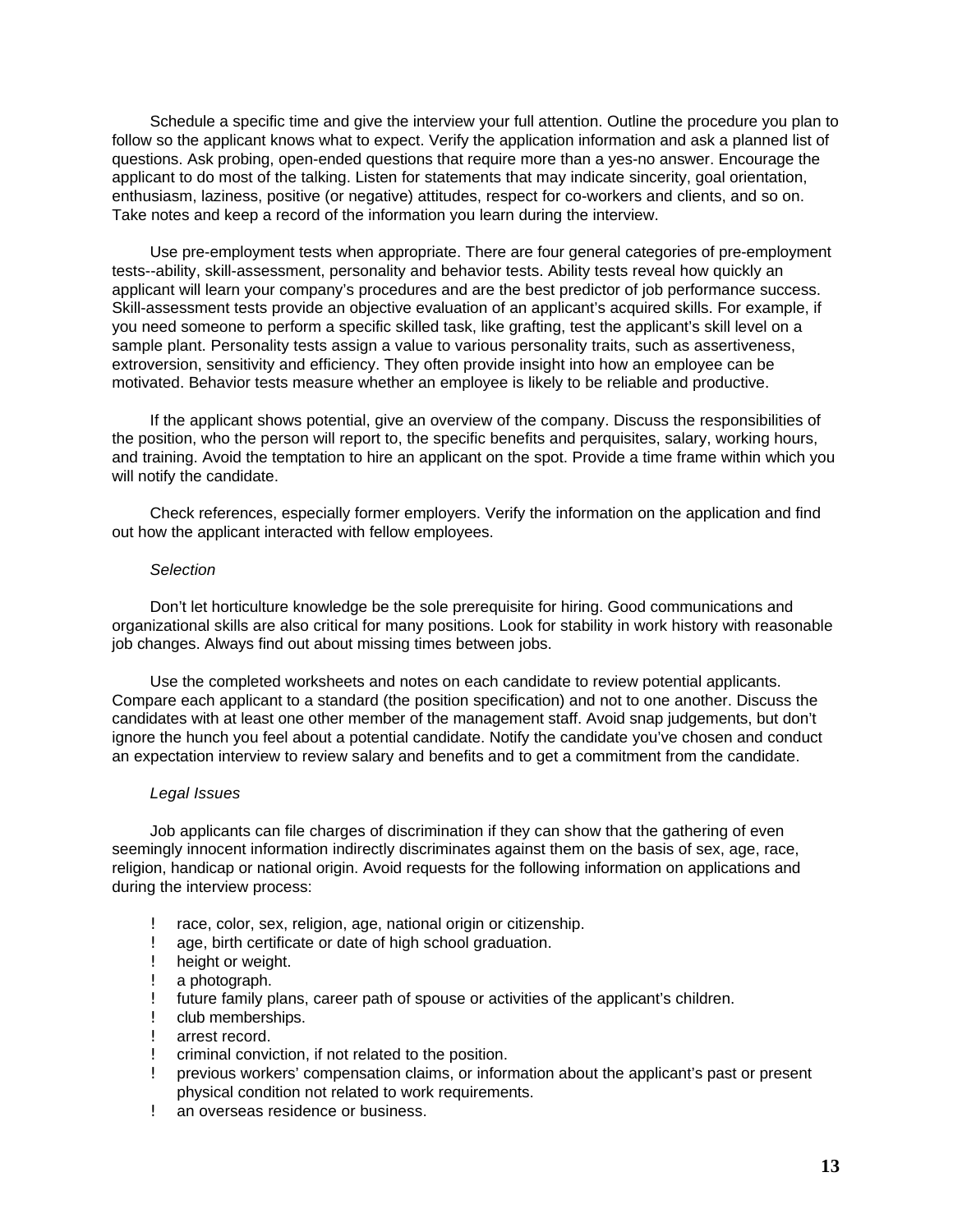When hiring non-residents, be careful to follow the letter of the law. It is up to the employee to prove their identity and eligibility to work, but the business must request that person's credentials. Probationary periods can help you identify whether you have selected the right person for the job and give you an opportunity to correct your hiring mistakes by letting the wrong people go. Be sure to use quantitative guidelines during the probationary period to measure an employee's performance. You do not need a pre-established probationary period to evaluate a new employee's performance and discharge them if they are not meeting the standards you have outlined.

### **Training**

Your behavior during the first day on the job will set the tone for the new employee's experience. One half hour of your time can mean the difference between a positive, upbeat beginning and a confusing, overwhelming one. Some employers try to spend a little time each day of the first week with new employees to offer coaching, encouragement and guidance.

Employees need sufficient knowledge about a company's history, organization and key personnel, policies and procedures, products and services, market and company niche. They also need to learn the key technical skills and people/communication skills required for the job.

Start by offering an orientation for new employees. Much of this information can be included in an employee handbook. An employee handbook provides an opportunity to clearly state what is expected from employees and what employees can expect from you. Employee handbooks make rules easier to enforce since they apply to all workers. They also provide a level of protection against employee lawsuits. Include the following topics in an employee handbook:

Introduction - include company history and philosophy.

Hours - outline normal and overtime expectation.

Job attendance/tardiness - define excused absences and repercussions of unexcused absences.

Pay & salaries - define method of determining pay.

Benefits - include paid vacations, health and dental insurance, sick leave, extended leaves for illness, pregnancy or family matters and retirement benefits.

Drug & alcohol abuse - outline policies.

Sexual harassment - describe policy and outline steps for filing and handling claims.

Discipline - describe chain of events that will result from conduct that interferes with or adversely affects business.

Employee safety - stress importance and outline methods of reporting problems.

Smoking - establish policies consistent with state and local laws.

Grievances - outline filing procedure.

Appearance - outline dress code and grooming expectations.

Termination - include clause that reserves the right to terminate for any reason not stated in employee handbook.

Schedule regular training sessions to communicate new product knowledge and teach technical and communication skills. Once you develop a schedule--stick to it. Continue training even during busy periods, just shorten training time to 10, 15 or 30 minutes. Develop a notebook for each employee that documents training progress. Record new skills and competencies as they are learned.

People learn by example, repetition, reinforcement and instruction. Break technical skills down into the primary components and address each. Effective training sessions involve verbal and physical participation of employees. Help them retain information by letting them demonstrate new skills within the safety of a meeting. Use the following system to teach difficult technical skills: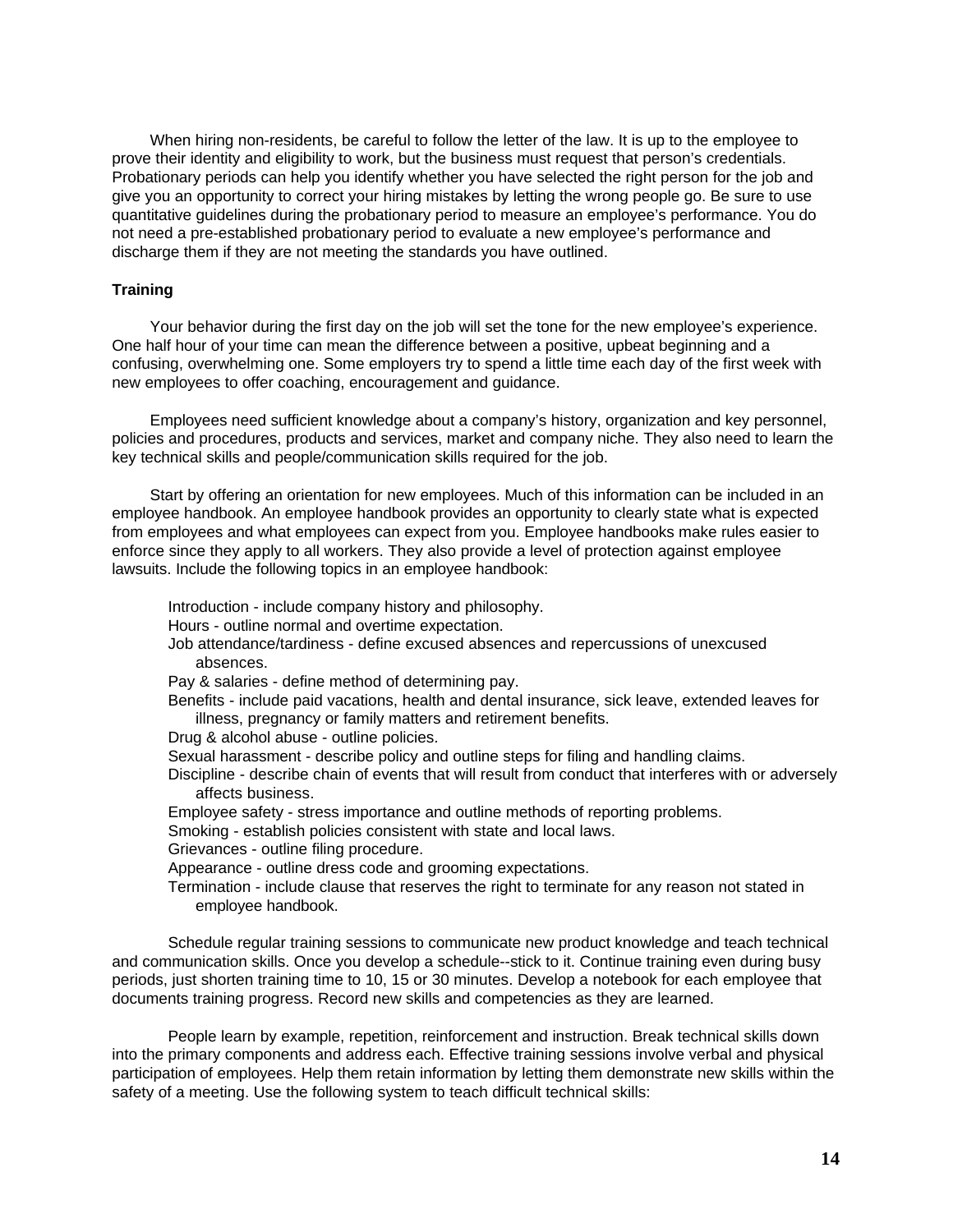- 1. you do and explain.
- 2. you do while trainees explain.
- 3. trainees do and explain.
- 4. trainees do without explaining out loud.

This system forces managers to think through how they complete a task so they are able to explain it clearly to employees. Role playing is a tool that works especially well with people/communication skills. Follow up training by assigning specific projects that integrate the skills you are teaching. Review the success and change the training accordingly.

Design product knowledge training sessions to focus on the benefits for the customer rather than a product's technical performance. Teach sales people to listen to the customer's needs and present products that will meet those needs. Finally, use technical product features to substantiate the benefit claims.

Distinguish between behaviors and responsibilities. Responsibility is the desired out-come. For example, an employee might be responsible for keeping a poinsettia crop pest-free. The behavior necessary to complete that task might include posting yellow sticky cards, monitoring insect activity, applying a particular pesticide with a backpack sprayer when insects reach the threshold for that crop. This definition of behavior clearly defines how management wants the employee to perform certain tasks. Training should include a description of how employees are actually supposed to do things. Include a time frame and materials required in the descriptions.

# **Evaluation**

Conduct regularly scheduled performance evaluations. Allow the employee to conduct a selfevaluation first. Then schedule a performance review. Outline the procedure you will follow. Work from the job description for each employee. Specific job descriptions allow the manager and employee to work from the same checklist. As a result, behaviors are performed correctly or incorrectly, and evaluation is no longer a matter of opinion. Focus on observable, measurable components of a job that contribute the organizations overall productivity and performance. Quality, quantity, timeliness and cost are the four variables that can be measured and used to evaluate job performance

When there is a problem with an employee, confront the issue. Often the employee does not realize what is happening. Explain how the problem affects business and discuss possible solutions. Get a commitment from the employee on a plan of action that will alleviate the problem. Employees are likely to implement strategies they have developed and to which they have committed. At the end of the performance evaluation, agree on goals for the future. Document the discussion in each employee's file.

### **Managing/Leading**

Motivation is not something you can do for (or to) a person. It must come from within. Employers can work to provide an environment in which employees want to work. To do this, identify the causes of high or low motivation, job satisfaction and morale. Also learn how human needs affect motivation and morale. Common motivators include self-esteem; prestige and status; feeling of acceptance and belonging; recognition and appreciation by others; security and hope for our future; power and influence; reasonable independence and freedom of action; significant participation and involvement in activities affecting us; and continuing growth and realization of potential through achievement, accomplishment and contribution. Talk to your employees and find out about their personal goals. Develop a strategy that links those personal goals with goals of the company.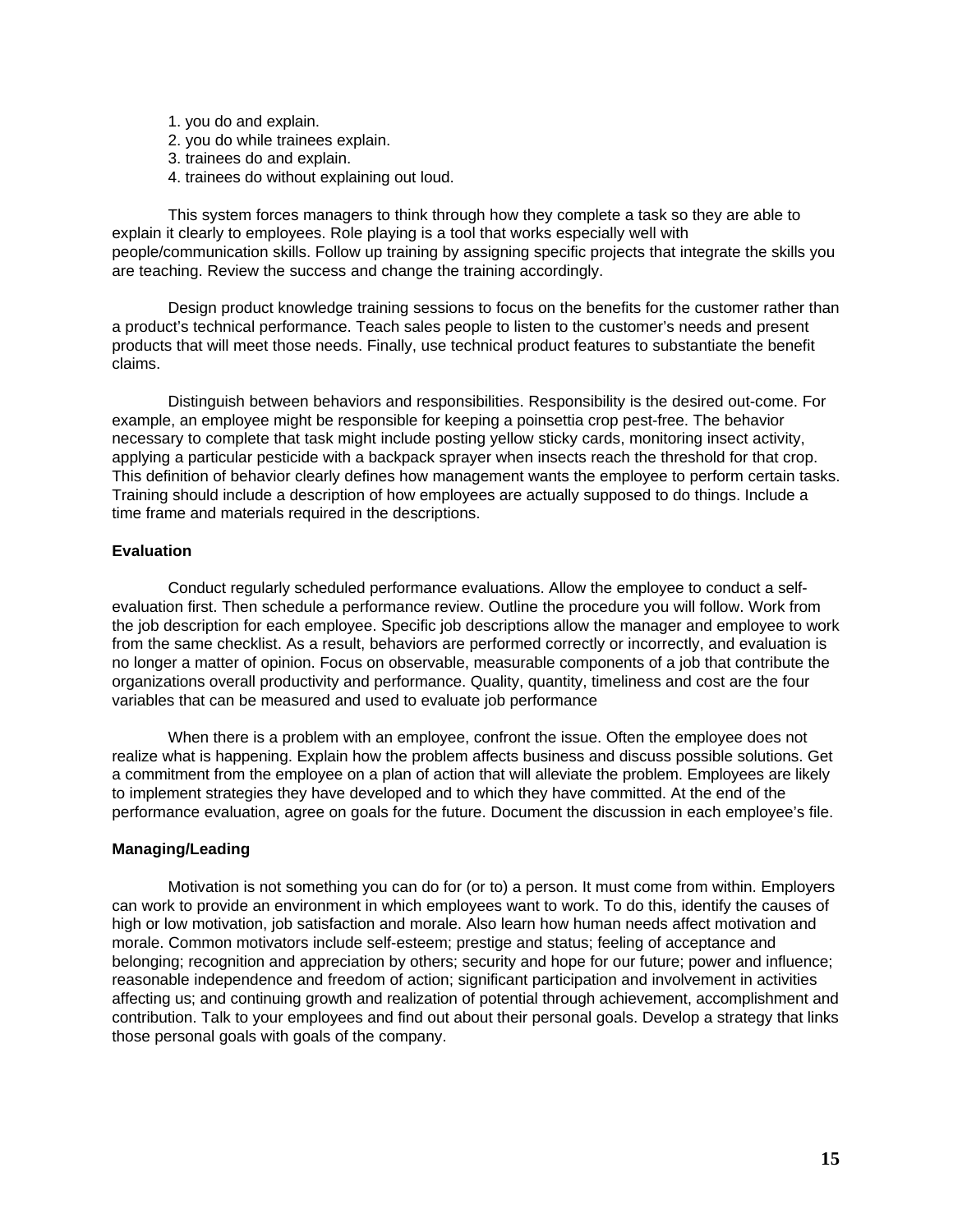### *Compensation*

Develop a pay structure that appropriately compensates employees for their contribution to the company and accurately reflects the resources of the company. Several industry trade journals conduct wage and salary survey annually. Use these surveys to get an idea of the prevailing wage for different job categories in different regions of the country. Communicate the true compensation by reviewing the labor cost estimation worksheet with each employee (Figure 1).

#### *Hourly vs. Salaried*

There is a difference between hourly and salaried employees. A salaried employee is a professional. He or she works as many hours as necessary to get the job done. Extra hours on the job don't earn a salaried employee extra pay. On the other hand, salaried employees don't forfeit any pay for taking a few odd hours off for personnel reasons. The commitment ot extra time and effort when necessary presumably justified the professional's decision to use some time for personal purposes.

Federal law obligates employers to treat hourly wage earners differently from salaried workers. An hourly worker remains entitled to time-and-a-half for every hour worked beyond the 40-hour weekly standard. But the hourly worker also sacrifices income when his or her work week falls below the 40-hour standard. Unlike salaried workers, hourly workers sacrifice income if they take time from the work day for personal purposes.

### *Incentive Pay*

Incentive pay can be used, in part, to motivate employees to do a specific task better or faster. To be successful, you must link incentive pay with performance over which employees have control. Start by establishing standards for piece work. Try to anticipate changes that will affect standards and loopholes that will reduce productivity. If quality is important, you can't reward quantity at the expense of a quality product. Involve employees in the development of an incentive-pay program. Make sure they feel comfortable that their pay won't decrease. Excite them about the opportunity to earn more. Provide feedback to employees by posting productivity numbers. Manage the system with a computer program that provides daily printouts on each worker's performance. List incentive pay separately on the weekly checks for positive reinforcement.

Some nurseries use vacation time as incentives for non full-time employees, measuring attendance and on-time arrival. People think twice about missing work, and this plan rewards the people you want rewarded.

One greenhouse uses skill levels, character traits and tenure to award incentive pay. They have developed two skill lists--one for production skills and one for retail skills. Each skill is rated according to its level of importance to the company and level of difficulty. Employees are rated on a scale of 1 to 10 on their level of proficiency at each task. A grade of 1 to 6 does not warrant compensation; however, a grade of 7 to 10 warrants varying extra hourly compensation. This system motivates employees to learn new skills.

The process also rewards desirable character traits such as dependability, accuracy and judgement. Compensation is raised based on evaluation of these traits. Quantifying these characteristics provides an opportunity to discuss sensitive issues. The third factor in the system is tenure with the company. Employees receive additional compensation for years of service after the second year. Experienced employees are valuable to the business and rewarded for staying.

Every employee is evaluated once a year by two managers and has an opportunity for selfevaluation. The scores are reviewed by the managers with the employee and compensation set for the following year.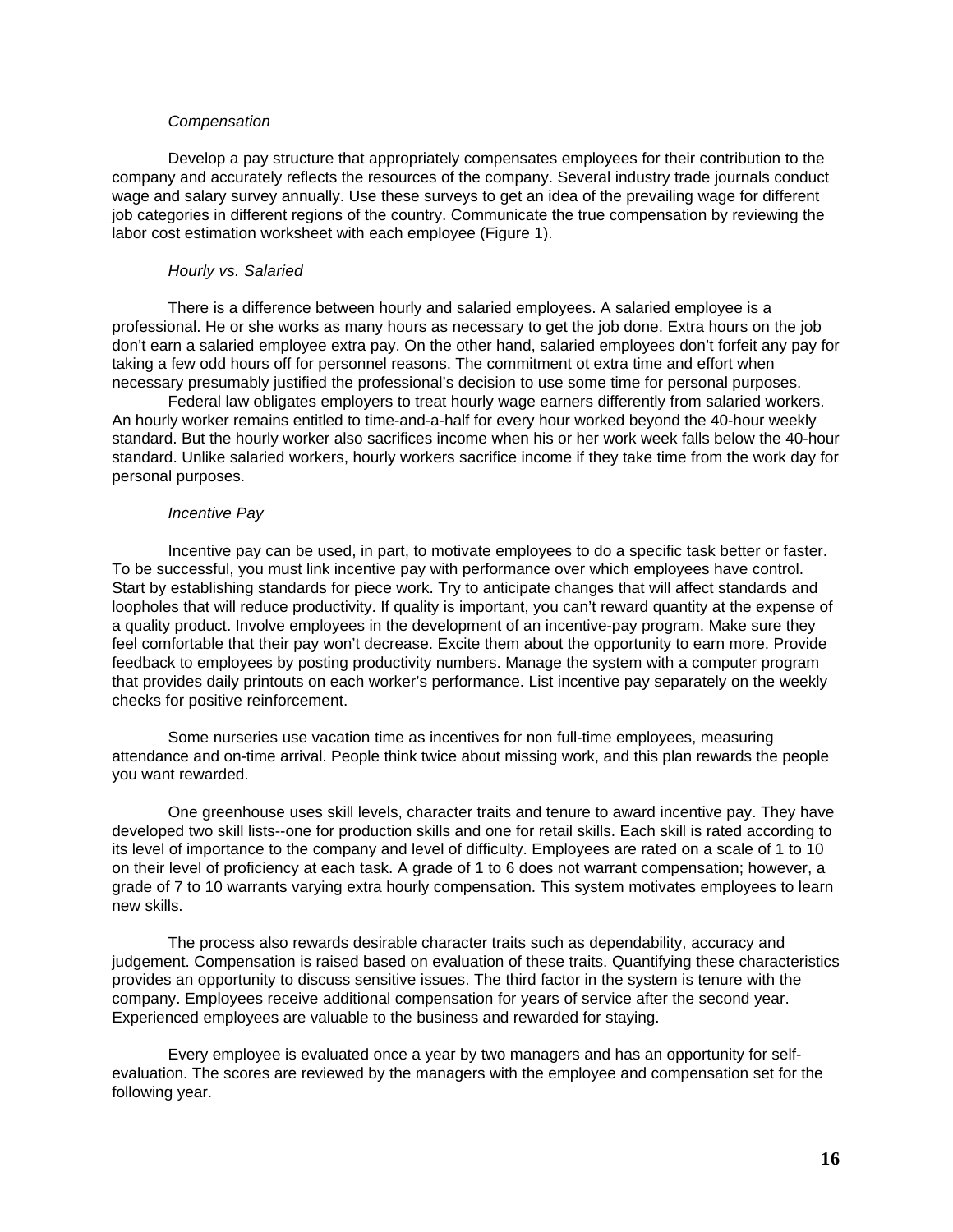#### *Bonuses*

Although even the most devoted employee will not work for pay that falls substantially below what peers in the industry earn, salary increases are not the only way to reward productive employees. Reward excellent performance with bonuses or offer an unscheduled holiday or increase in annual allowable vacation. Use praise to build trust and communicate that good performance is recognized and appreciated. To use praise effectively, be consistent with immediate and enthusiastic recognition whenever it is warranted. Be specific about exactly which accomplishment you are acknowledging. Elaborate upon the benefits to the company that result from the employee's contribution.

### *Opportunities*

Strive for high job satisfaction by allowing employees to organize their own work as much as possible. Structure jobs to provide variety and reduce boredom. Set goals with employees so they feel a sense of accomplishment and achievement. When career advancement is limited, offer employees the opportunity to cross-train and stimulate other interests through variety. Management and administrative positions are limited in a small business, but there are many other areas of responsibility that can enlarge and enrich a job.

#### *Teambuilding*

Build teams to improve communication, develop relationships, establish trust and ultimately increase profits. An environment characterized by team work will be more receptive to customer demands. Start by taking stock of the employees you have. List each employee's abilities and characteristics. Think about the roles each might play in a team. Brainstorm one or more new projects and solicit input from all employees. Observe interest expressed and along with your prior evaluation, assign employees to work in teams on projects they have identified. Teams work best if you keep a scorecard recording team progress and increased productivity. Also, establish a decision-making and conflict resolution process. Describe problems as opportunities to learn and continue to improve. Recognize employees who are working effectively and provide immediate positive reinforcement. Celebrate when team goals are reached.

### **Termination**

The current legal climate has made it difficult to fire an employee at will. The number of wrongfuldischarge cases is increasing all the time. Even though most cases are settled out of court, the settlement and legal fees can be costly. To avoid unnecessary litigation, develop an employeetermination policy. Conduct regular employee evaluations and maintain records of the reviews. It is easier to discharge an employee with several written evaluations that document inadequate performance.

When you have to terminate an employee, make the termination interview as non-threatening as possible. Assign the direct supervisor of an employee to conduct the termination interview. Avoid anger and personal attack.

### **Insurance**

Workers compensation is a significant expense for each employee. Workers compensation laws and regulations vary from state to state. Consider implementing a self-insurance program, in which you save a specified amount per employee each pay period to cover potential claims. Couple such a program with aggressive safety training to reduce on-the-job injuries. Create a climate that values safety.

Two main issues affect labor efficiency. The first is individual efficiency or job performance, and the second is adjusting the supply of the various qualities of labor available to meet job requirements.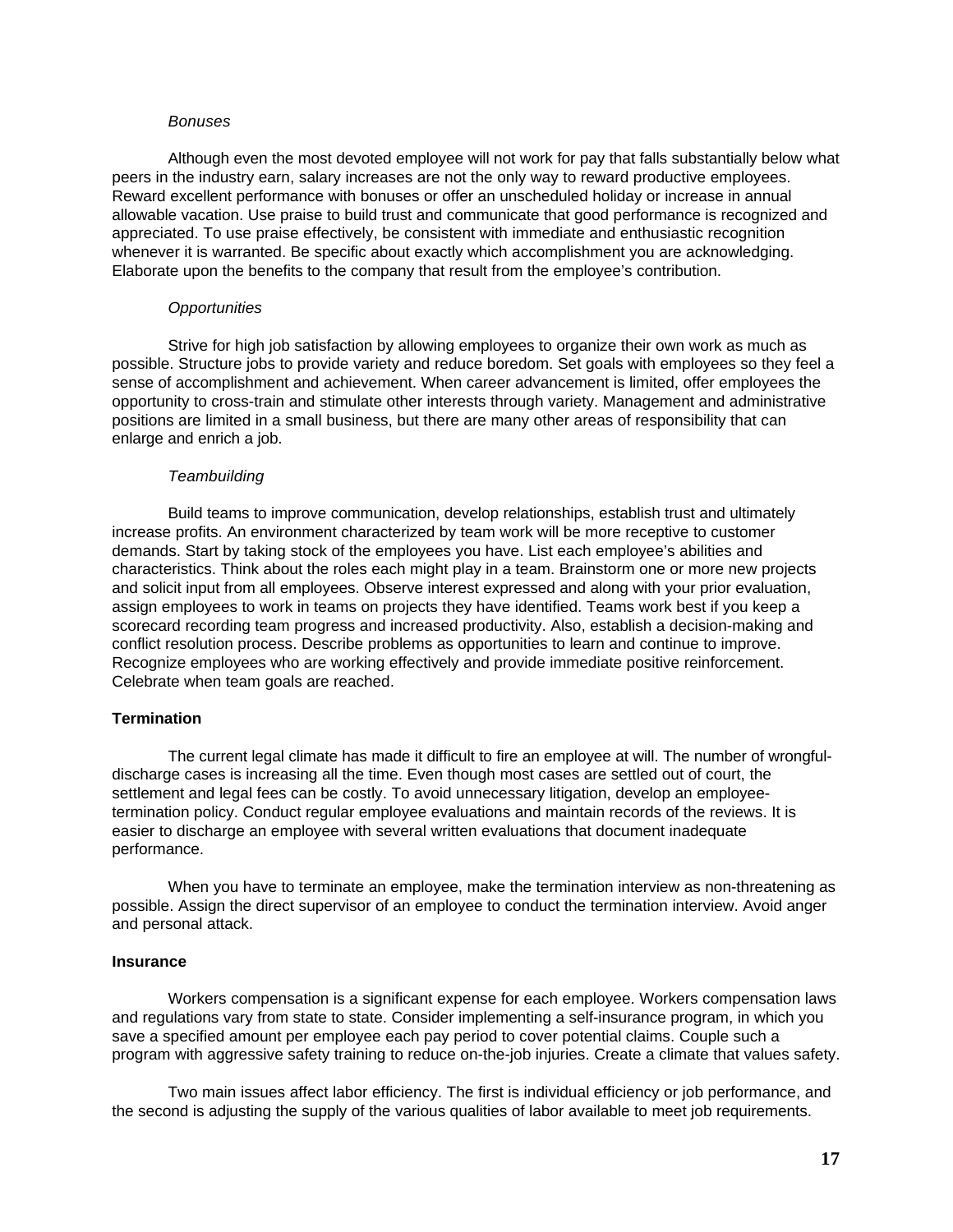Hire excellent people, well-suited to the assigned jobs. Motivate employees with a combination of pay incentives and work environment adjustments. Train employees to help them reach their full potential. Then schedule employees efficiently by thoroughly understanding the needs of the business. Use the most significant asset of your company--your employees--to create a profitable and successful greenhouse business.

### **References**

Arkin, Joseph. 1990. "Keeping Your Crew," *American Nurseryman*, October 1, 1990.

Arkin, Joseph. 1995. "Counting the Hours," *American Nurseryman*, May 1, 1995.

Beytes, Chris and Joli A. Shaw. 1996. "How do your salaries compare?" *GrowerTalks*, October 1996.

Banchard, Dr. 1992. "Job Descriptions," *Nursery Retailer*, Deptember/October, 1992.

Barton, S.S., Haydu, J.J., Hinson, R.A., McNiel, R.E., Phillips, T.D., Powell, R.D and Stegelin, F.E. 1993. *Establishing and Operating a Garden Center: Requirements & Costs*, Garden Centers of America, Washington, DC.

Carpenter, Edwin D. 1991. "Finding and Keeping Employees," *Yankee Nursery Quarterly*. Spring 1991.

Cuculi, Karla Raye. 1995. "Labor Problems Force a Philosophy Change," *PRO*, January 1995.

Friedman, Harry. 1995. "Drive Your Rules Home," *Nursery Retailer*, November/December 1995.

Griggs, Judson. 1992. "Hiring Lied-ership," *American Nurseryman*, June 15, 1992.

Harlass, Sherry. 1994. "8 Ways to Recruit Good People to Work at Your Place of Business," *Nursery Manager*, January 1994.

Higginbotham, J.S. 1992. "Train for Success," *American Nurseryman*, August 1, 1992.

Lowndes, Leil. 1997. "Power to the People," *American Nurseryman*, May 1, 1997.

Manzel, K.E. 1996. "What Should I Pay? What Should I Earn?," *American Nurseryman*, October 15, 1996.

Marciel R. 1994. "How to Hire Employees," *Nursery Manager*, January 1991.

Martinez, H. 1995. "Getting More for Less," *Nursery Management & Production*, February 1995.

Perry, P.M. 1997. "Confronting the No-Show," *American Nurseryman*, January 15, 1997.

Perry, P.M. 1994. "On Legal Grounds . . . When Hiring," *American Nurseryman*, May 1, 1994.

Perry, P.M. 1993. "Terminating Employees," *American Nurseryman*, January 15, 1993.

Powell, R. "Motivating Employees to Excel," *Penn State Cooperative Extension*.

Powell, R. 1993. "How Much Do Your Employees Really Cost?" *Green Business Reporter*, Vol. 5, No. 6.

Robinson, E. and A. Roberts. 1996. "Incentives Raise Skill and Morale," *Greenhouse Business*, October 1996.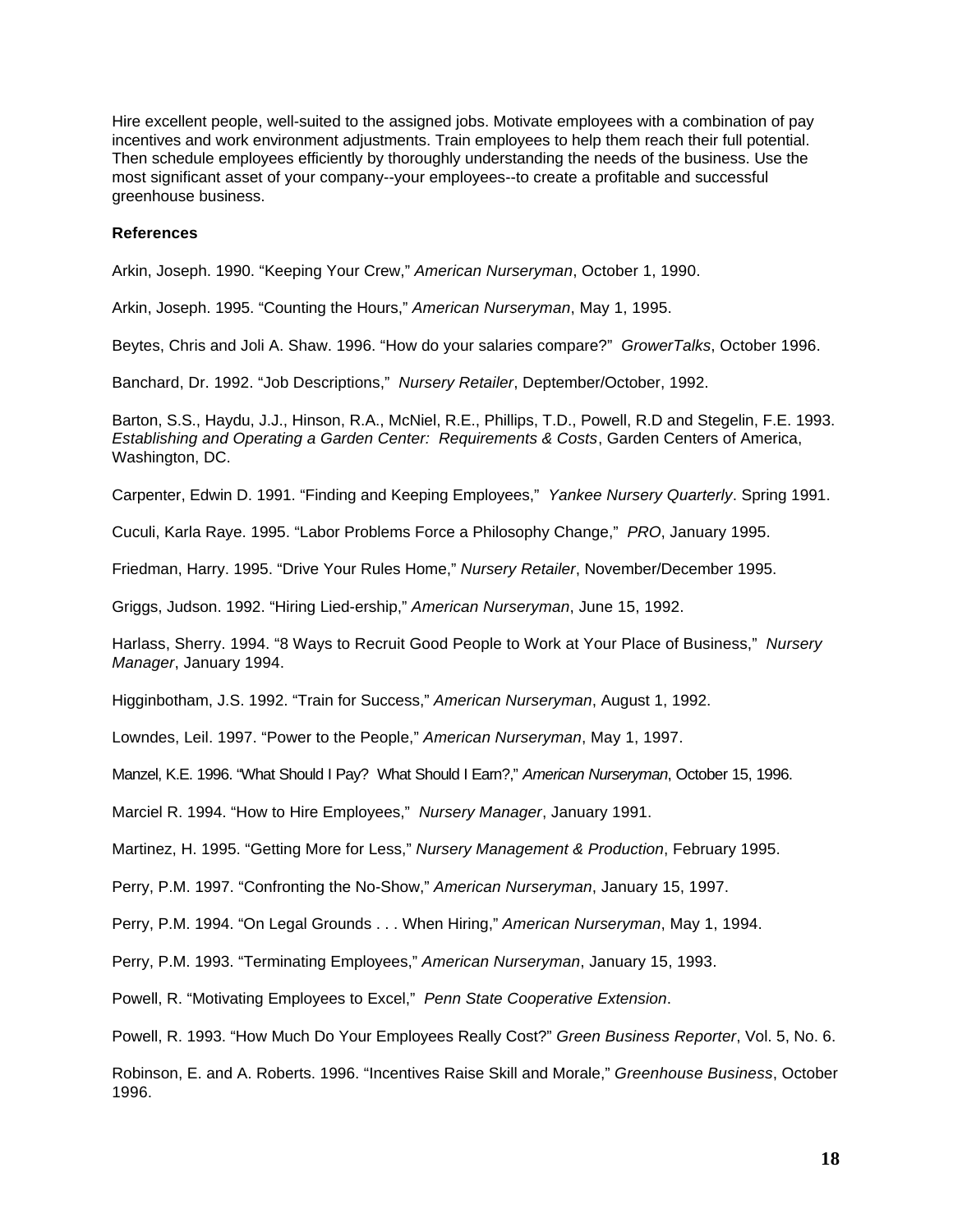Silber, K. 1992. "Perfecting Your Hiring Process," *American Nurseryman*, February 1, 1992.

Steele, J. 1992. "Reducing Turnover Through Effective Hiring," *The Landscape Contractor*, April 1992.

Steingold, Fred. 1997. "The How-to of Employee Handbooks," *American Nurseryman*, March 15, 1997.

Swartz, J.B. 1995. "Three Phases of the Employer-Employee Relationship," *The Public Garden*, October 1995.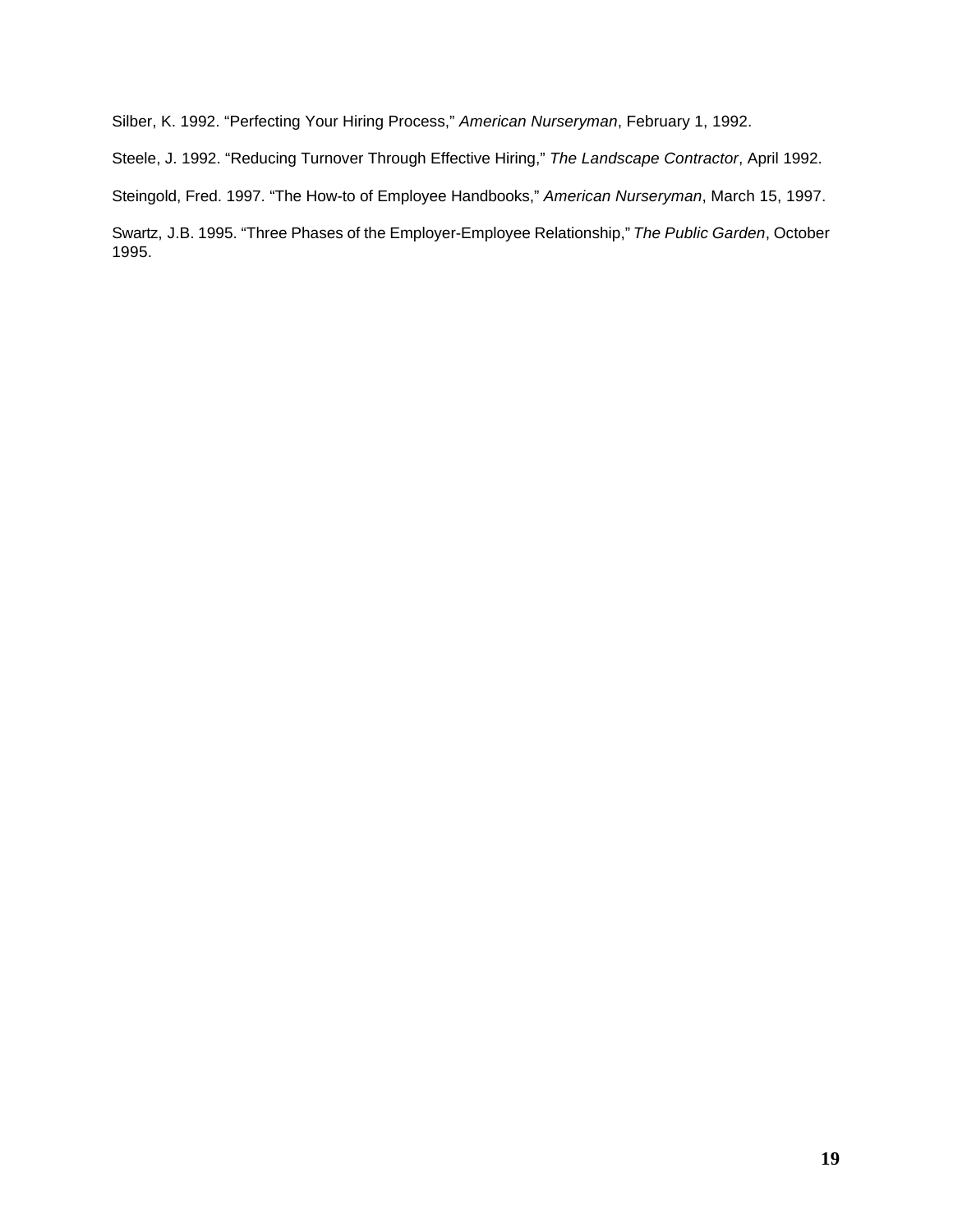|                                                                                                      | <b>Labor Cost Estimation Worksheet</b> |                       |
|------------------------------------------------------------------------------------------------------|----------------------------------------|-----------------------|
|                                                                                                      | Cost to                                | Income to             |
| <b>Cost Item</b>                                                                                     | <b>Employer</b>                        | <b>Employee</b>       |
| Direct wage costs:                                                                                   |                                        |                       |
| 1. Total regular hours:<br>hrs/wk $x \#$ wks = hours<br>Overtime hours:<br>hrs/wk $x \#$ wks = hours |                                        |                       |
| 2. Cash wages (hrs<br>x \$<br>/hr)                                                                   | $=$ \$                                 | $=$ \$                |
| 3. Overtime wages (hrs<br>/hr)<br>$x$ \$                                                             | $=$ \$                                 | $=$ \$                |
| 4. Cash bonuses (\$<br>$%$ )<br>or                                                                   | $=$ \$                                 | $=$ \$                |
| 5. Total adjusted cash wages<br>(total lines 2 through 4)                                            | $=$ \$                                 | $=$ \$                |
| <b>Mandatory wage costs:</b>                                                                         |                                        |                       |
| 6. Social Security                                                                                   | $=$ \$                                 | $=$ \$                |
| 7. Federal unemployment insurance                                                                    | $=$ \$                                 | $=$ \$                |
| 8. State Unemployment insurance                                                                      | $=$ \$                                 | $=$ \$                |
| 9. Worker's compensation                                                                             | $=$ \$                                 | $=$ \$                |
| 10. Other                                                                                            | $=$ \$                                 | $=$ \$                |
| 11. Total value of mandatory costs<br>(total lines 6 through 10)                                     | $=$ \$                                 | $=$ \$                |
| Value of fringe benefits:                                                                            |                                        |                       |
| 12. Insurance - life                                                                                 | $=$ \$                                 | $=$ \$                |
| health                                                                                               | $=$ \$                                 | $=$ \$                |
| dental                                                                                               | $=$ \$                                 | $=$ \$                |
| other                                                                                                | $=$ \$                                 | $=$ \$                |
| 13. Retirement (firm's contribution)                                                                 | $=$ \$                                 | $=$ \$                |
| 14. Uniform (purchase/rental/cleaning)                                                               | $=$ \$                                 | $=$ \$                |
| 15. Transportation                                                                                   |                                        |                       |
| 4/mi<br>me/day x<br>days x                                                                           | $=$ \$                                 | $=$ \$                |
| 16. Educational expense                                                                              | $=$ \$                                 | = \$                  |
| 17. Other                                                                                            | $=$ \$                                 | $=$ \$                |
| 18. Other                                                                                            | $=$ \$                                 | $=$ \$                |
| 19 Total value of fringe benefits<br>(total lines 12 through 18)                                     | $=$ \$                                 | $=$ \$                |
| 20. Total labor costs<br>(total lines 5, 11, 19)                                                     | $=$ \$                                 | $=$ \$                |
| 21. Hours paid but not worked<br>holidays<br>hrs.<br>vacation<br>hrs.<br>sick leave<br>hrs.          | hrs<br>$=$<br>(total)                  | hrs<br>$=$<br>(total) |
| 22. Total hours on the job                                                                           | $=$                                    | $=$                   |
| (total line 1 and line 21)                                                                           | hrs                                    | hrs<br>$=$ \$         |
| 23. Total costs per hour on the job<br>(line 20 divided by line 22)                                  | $=$ \$                                 |                       |

**Figure 1. Labor Cost Estimation Worksheet**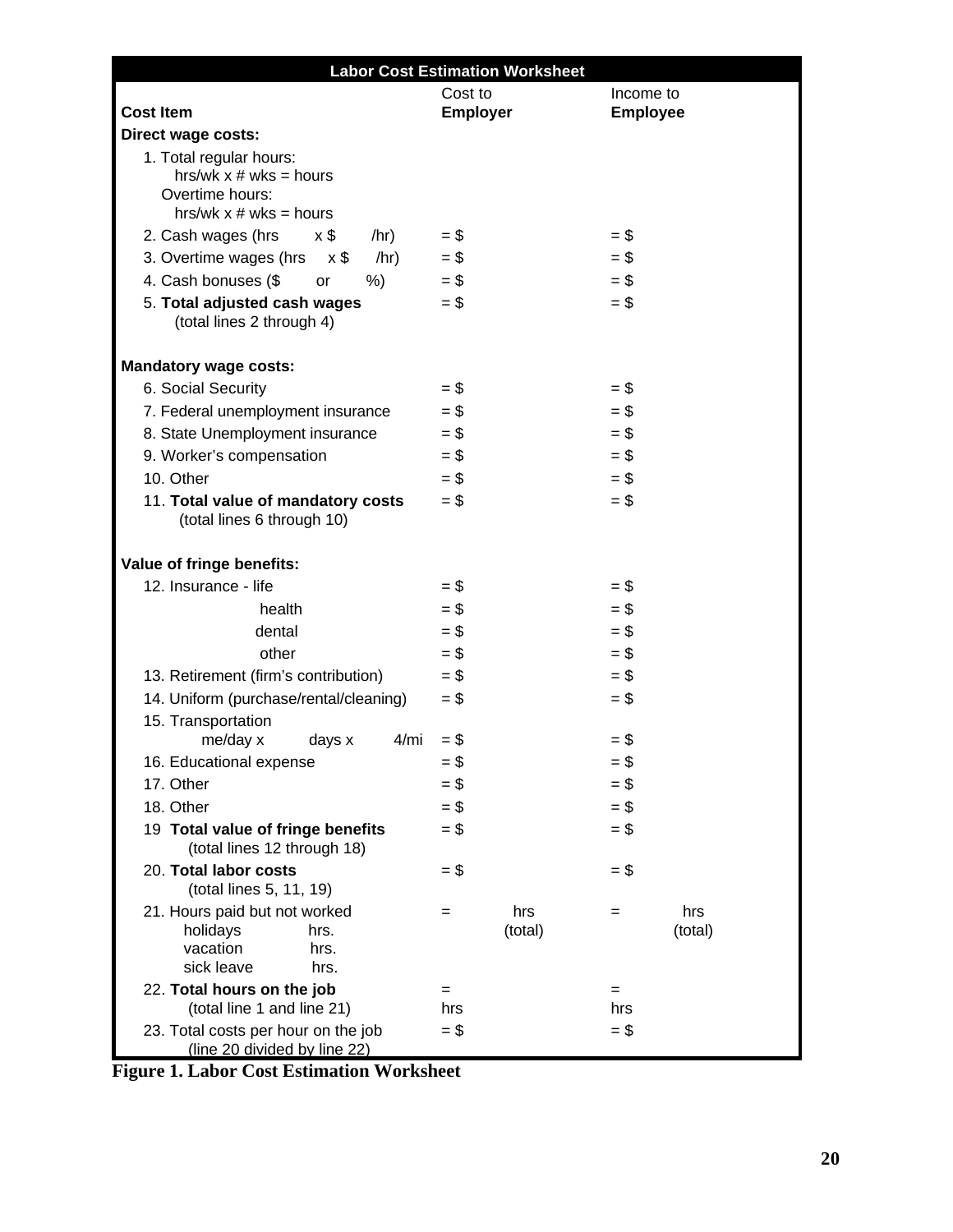# **Enhancing Greenhouse Profitability Through Product Mix Management**

*Bridget Behe - Michigan State University*

<span id="page-24-0"></span>After looking at cost information, you are better prepared to begin considering which crops to grow. Many factors in addition to cost will, however, need to be considered. Turning inventory over into sales and profits will be critical to your business success.

First, consider your markets. A good understanding of who ultimately buys and enjoys the product you grow will help tremendously. Insight into customer desires helps you, and your customers, anticipate their demand. There is a growing trend, among smaller producers especially, to have a retail outlet of their own. In the 1998 Seasons Sales Summary, over 60% of small firms (with annual sales less than \$250,000) had their own retail outlet compared to only 40% of large firms (with annual sales over \$2 million). Having your own retail facility can give you a distinct advantage in your ability to monitor sales and customer preferences. Both can help you anticipate your production mix for the next year.

There are differences among gardeners that will affect who buys what plants. Not all Americans garden for the same reasons. *Organic Gardening* magazine researchers identified four segments, or groups, of American gardeners: Dabblers, Cultivators, Decorators, and Masters.

**Dabblers** accounted for 61% of gardeners, but only 50% of sales. They spend only a few hours in the garden each week and likely would rather be playing golf or doing anything other than gardening. Since they spent so little time in the garden, they will want to buy what they know or what will make them instantly successful. They are good candidates for the most familiar annuals and perennials. They will probably buy only red poinsettias and geraniums. They don't want to learn a lot about gardening, but may slowly develop some new interests.

**Cultivators** accounted for 18% of gardeners and 17% of sales. These gardeners spend a few more hours each week in the garden, but are mainly interested in vegetable gardening. They want to reap a harvest from the land. When marketing plants to them, emphasize qualities of plants that are edible, not just ornamental. Any plants that are edible, including herbs, are good bets for them. **Decorators** accounted for another 18% of gardeners, but 29% of sales. These gardeners are most interested in making their homes more beautiful. They color coordinate flower color with home decor. They bring living space outdoors in decks and patios. They do spend more time in the garden. They are most likely to buy non-red flowers and choose flowers that match a favorite color inside their homes.

**Masters** accounted for 3% of gardeners, but 4% of sales. They, like the Decorators, are interested in something a bit different. Use this group as "opinion leaders" by giving them new plants to try in their own gardens. They have lots of friends ask them gardening questions. They can recommend you and the new plants you've got. Recruit Masters as marketing allies and get feedback from them frequently. Gardeners don't all have the same interests or the same level of interest. Meet them where they are. Provide them with choice they'll see as appropriate. Don't push new plants on clients that want the old standbys, but be receptive to customers looking for something new and different.

Color preferences vary and there are fashion trends in color. These trends are important, but only for *some* gardeners. Most will buy what they know and stick to the basics. Less experienced gardeners probably prefer red flowers on green foliage, and will comprise a great percentage of people who buy the top ten annuals. More experienced and appearance-conscious gardeners are likely looking for the hot "new" colors. How do you keep up with them? Look for "new" hot colors in fashion and home decor. Keep an eye on towels and sheets for a hint of what is next to be hot. It takes a few years for the color trends you see in fashion to make it outside to the garden.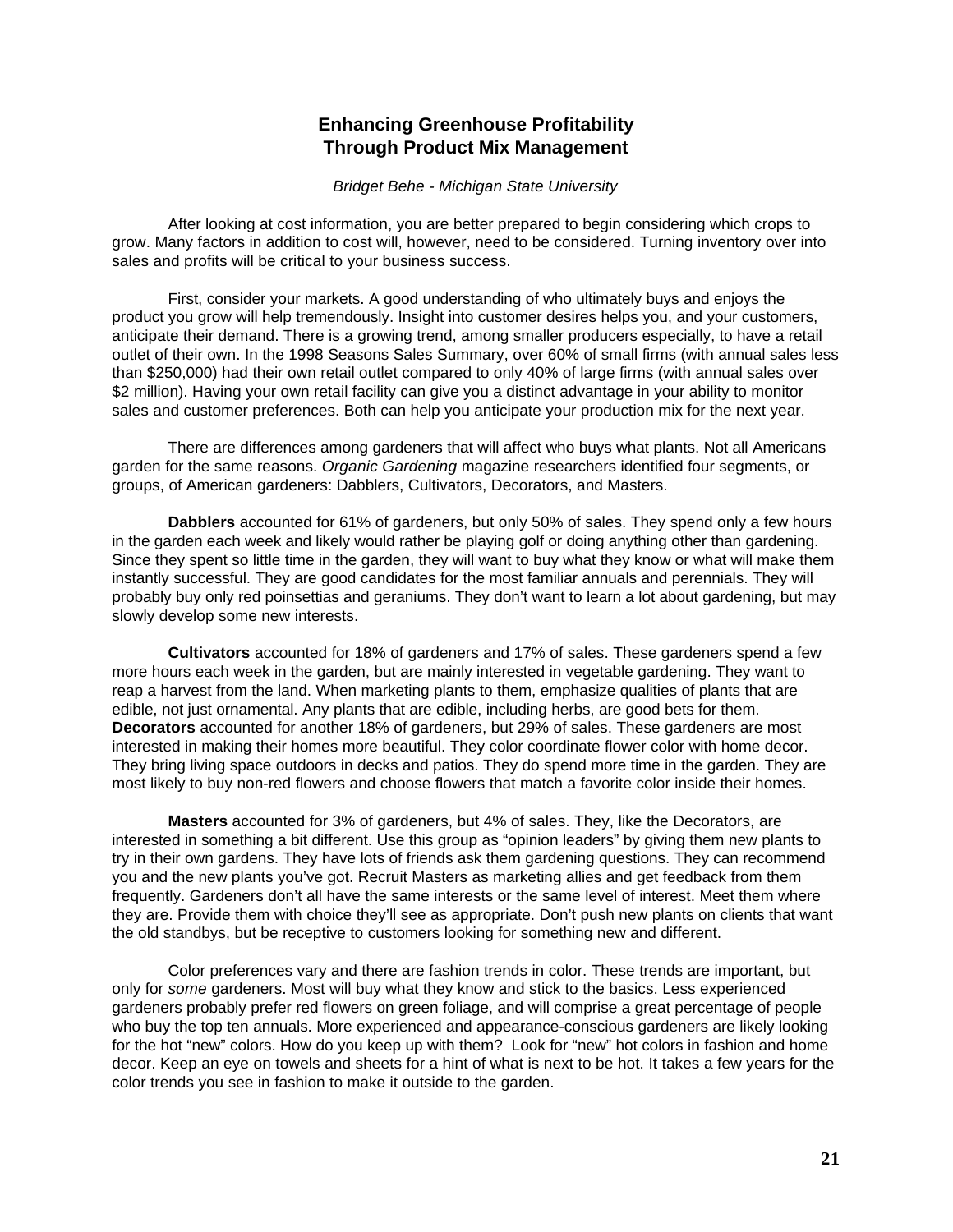After investigating your customers, you are ready to think about specific plants to grow. Which annuals are you most likely to sell? If you have gardeners who are typical weekend gardeners, like the Dabblers, your best bet for annual sales are the top twelve best selling according to the *Season Sales Summary*. Each year, the Season Sales Summary reports the best selling annuals and the top cultivar for each species. In 1998, these were:

Impatiens Super Elfin, Accent Begonia Cocktail Geranium Americana (cutting) and Pinto (seed) Vinca Cooler New Guinea Impatiens (Paradise) Tomato Better Boy Pansy Bingo **Dusty Miller Silver Dusty River Dusty Miller Silver Dust** Petunia Wave, Madness, Ultra **Nigarata Americana Americana** Zinnia Dreamland Marigold Bonanza Snapdragon Tahiti

These are plants most gardeners will recognize, although the cultivars might be new to them or they might be aware of cultivars. If gardeners appear to be interested in color, introduce new cultivars to them by color. Most weekend gardeners won't be too interested in the new or more unusual plant, but some are. The more avid their interest, the more likely gardeners are to try something new. Anticipate this demand in your market. See how many want the top ten annuals and see how many are looking for something new and different.

Consumers, retailers, and first producers are faced with an often overwhelming number of cultivar choices for any crop. There are over 30 red poinsettia cultivars on the market today, and an additional 30 pink, white, and novelty cultivars. Any seed catalog displays numerous petunia and pansy cultivars. The choices of mums can be even greater than poinsettias. Consider color preferences, crop timing, post-harvest shipping characteristics, holding, ability, and time to mature.

From the season sales summary, we identified the top twelve best selling perennials:

| Echinacea Magnus         | Clematis jackmanii        |
|--------------------------|---------------------------|
| Rudbeckia Goldsturm      | Delphinium Magic Fountain |
| Hosta albo marginata     | Salvia May Night          |
| Coreopsis Moonbeam       | Astilbe Fanal             |
| Lantana New Gold         | Hemerocallis Stella d'Oro |
| Verbena Homestead Purple | Heuchera Palace Purple    |

Most producers have seen perennials and know they are not "new" anymore to plant production. With some customers, this is not true. Perennials aren't new to *some* gardeners, but they are new to *most* gardeners. Weekend gardeners might not be familiar with most perennials on this list, even though they may have seen some at their local mass-merchandiser. They might think that all perennials are low maintenance and need little attention. Perennials don't flower like annuals do; most only show color a few weeks in the year whereas annuals will have color for a few months of the year. Yet, the perennials listed here are fun and relatively easy for most gardeners to grow. Experience is a good teacher and these are easy perennials to get most gardeners started.

How do you know what size container to grow and market plants in? Product sizes will be vary with the retail outlet. There has been a trend in the late 1990s for production to move to larger container sizes. Baskets are bigger, cell packs are bigger, even four-inch pots are deeper than just a few years ago. Mass-merchandisers like large cell pack sizes for bedding plants because they don't need to be watered as often. Producers like them because they can make a bit more on each plant. Consumers appear to demand more mature "instant color" as the bedding plant season progresses. Traditional florist grade chrysanthemums and poinsettias are larger and have more flowers than many mass-market-quality plants. Before deciding on containers, make a survey of your market. If it seems quite traditional, you should stay mostly with the container size consumers are used to seeing. It may take a while for them to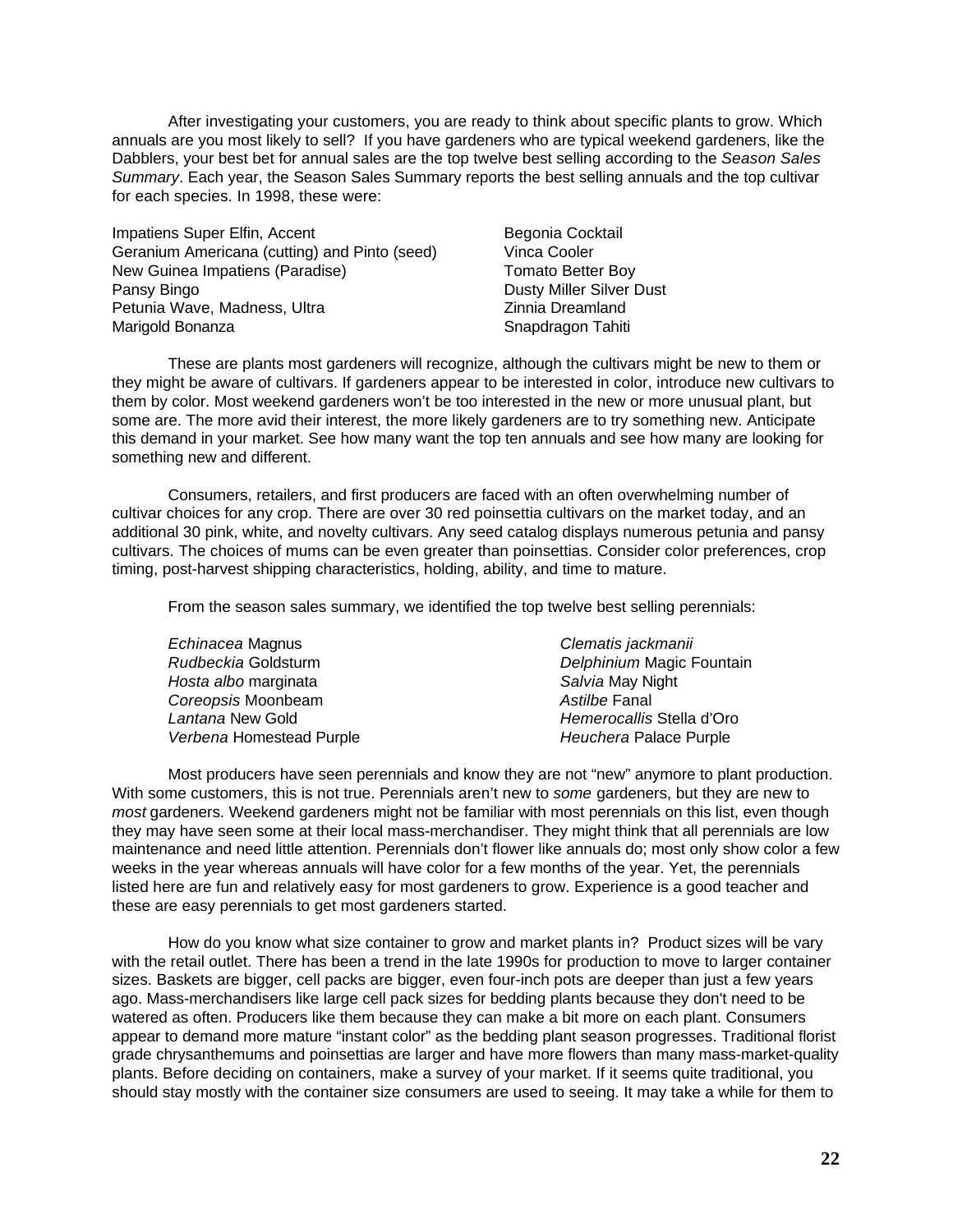change. However, you can try to introduce some larger containers, bringing larger prices and hopefully larger profits. Most markets are ready for this upgrade, but do it slowly.

Now that you have narrowed the field of plants you want to grow, have given some thought to container size, you are ready to make your production plan. The concept of square-foot-weeks helps you plan your inventory in the space and time available. If you have a greenhouse that measures 20 feet by 120 feet, you have 2400 square feet each week to work with. This may be something less if you have benches, so measure that and see how much production space you have. For our example, we'll use 2100 square feet of bench space each week for production.

If you want to finish flats that measure 12 inches by 18 inches, you need 2.5 square feet to finish them, spaced flat to flat. If you give each flat 3 square feet of space, you can finish 700 flats in this space. But, you can finish 2100 6-inch poinsettias at a tight (12 inches on center) spacing in the same area. If you spread them out to 18 inches on center, you can finish only 933 poinsettias.

However, not all flats take the same amount of time. If you grew all marigold flats to sell May 15, you would have to sow them all eight weeks earlier. If you finish pansy flats from plugs, you may need only 12 weeks compared to 20 weeks if you grow them from seed. This is why plugs are sometimes an economical alternative for smaller growers, even though the cost is higher. When you account for losses in germination and the number of weeks you need to heat and grow pansies, you may be better off buying in plugs.

Use square-foot-weeks as a tool to help you manage inventory and determine costs. Calculate how much growing space you have. You may choose to not count space overhead for baskets, even though they are there and growing. Calculate how much bench space you have to determine production square footage. Then, calculate how many weeks you need the crop to grow the crop. The number of weeks multiplied by the amount of space, gives you square foot weeks to finish that crop.

### *Managing Inventory*

An accurate crystal ball in the greenhouse industry is about as common as a blue rose. Weather in local markets is the single most critical variable in the marketability of greenhouse crops. A rainy, cold spring can ruin bedding plant sales. A snowy Valentine's Day can be disastrous for delivery and plant material. A sunny Mother's Day weekend can sell out quickly. A warm fall can be welcome in cooler climates and bring in sales where none were expected. If you have it in color when the weather cooperates and the people want it and you have it at a competitive price, you probably can sell it.

It is hard to be prepared, but here are some things you can do if you're just getting started. You are mainly concerned about temperature and rainfall. First frost-free date is a good time to plant and last day before frost will give you an idea of growing season. Have tender plant material available a 2-4 weeks before this date and hardy material 4-6 weeks before. You can find historical weather data for your markets on the Internet or from local sources. Ask your county extension staff about weather information. They will have some resources for you to use. Another great, readily available resource is the Old Farmer's Almanac. If customers plant too early and lose purchases to a late spell of cold weather, you can capitalize on the replacements. But beware, your professional advice may have spared the second purchase.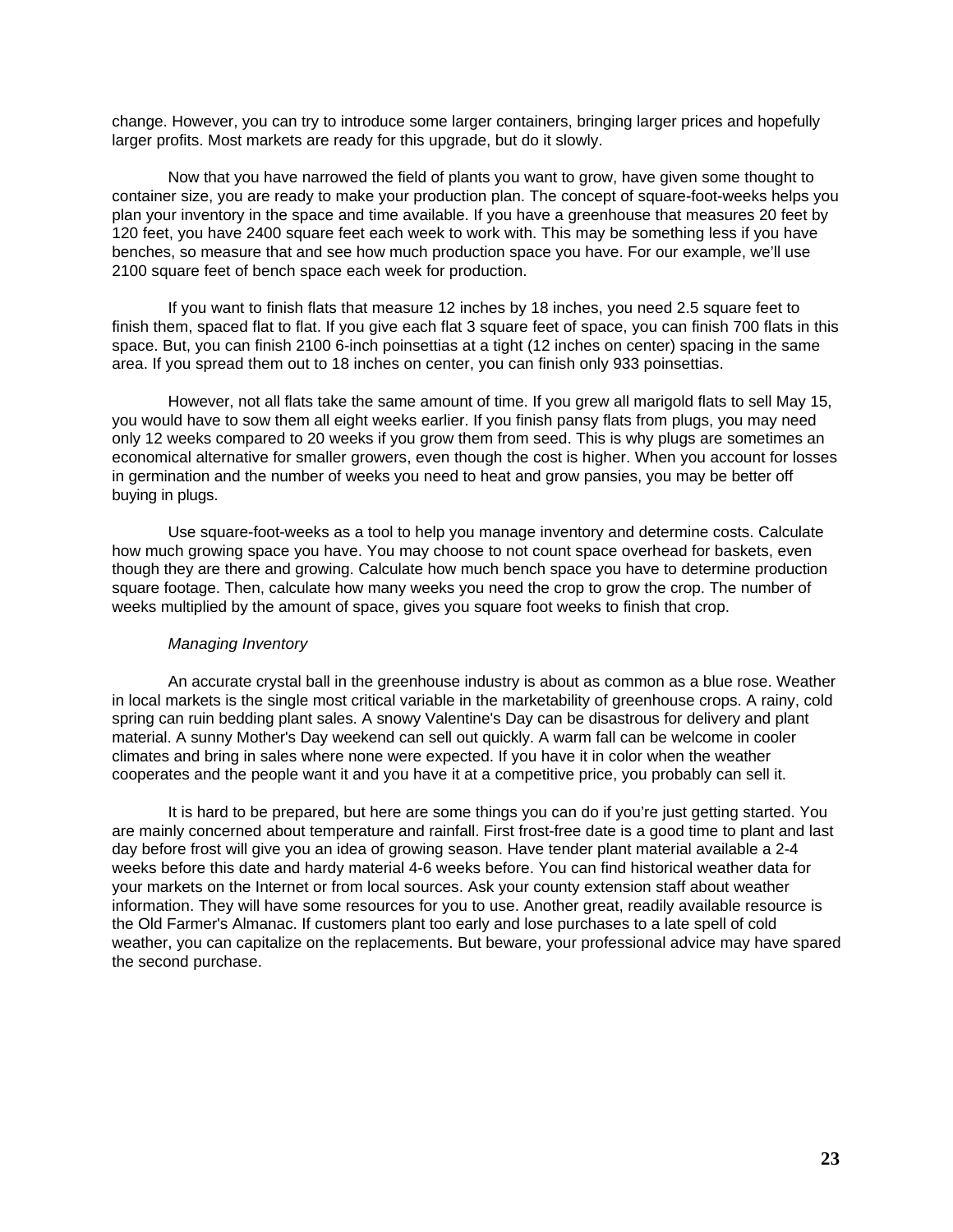# **Enhancing Greenhouse Profitability Through Improved Materials Handling and Distribution**

### *Richard Harkess - Mississippi State University*

<span id="page-27-0"></span>Shipping and handling have been reported to be one of the areas of greatest need for improvement in labor savings. It is an area that has been improved little (Hammer, 1998). Shipping is very labor and time intensive. There are several aspects of shipping and handling that can be addressed to improve profitability including: product movement in the greenhouse, the shipping staging area, shipping and packaging systems, and packaging. A greenhouse business can not survive if its product does not make it to market. Either you need to bring the market to you or move your product to the market. Bringing the market to the production site is the primary concern of retail greenhouse operations. Moving the product to the market is a primary concern of wholesale greenhouse operations. Whether selling retail out of your greenhouse or shipping to distant markets, profitability is increased when the product arrives at market in the best possible condition.

Increasing profitability may start with improving plant keeping quality in the retail location. Ethylene and temperature fluctuations during shipping often wreak havoc with plants. Choose cultivars that are known for their resistance to these factors. To determine appropriate cultivars, check with your seed supplier or read about the many trials that are conducted and published annually in the trade press. The industry has moved to larger container sizes to reduce the rapid drying of the cells on the retail shelf. There is a trade off to consider between greater shelf life and increased media costs.

Hardening-off plants by subjecting them to lower temperatures, withholding fertilizer, or water can help extend shelf life. Cooling the plants before loading onto delivery trucks will reduce excess respiration and transpiration during long distance shipping even when using refrigerated trucks. Temperatures in the trucks should be kept between 50E and 65EF depending on the plant. In Michigan, one grower recommends shipping bedding plants at about 65EF, poinsettias around 62EF, and Easter lilies at 50EF, while a grower in Oklahoma recommends shipping most plants at 50EF early in the season and at 60EF in late season to avoid to great a shock (Aylsworth, 1997). Allowing the plant foliage to dry before loading can reduce humidity and the possibility of disease erupting during shipping. Maximizing ventilation or shipping in a refrigerated truck can reduce drastic temperature fluctuations during shipping. Make sure that the air circulation is not blocked resulting in hot spots in the trailer. Clean the trucks between loads to reduce decaying plant debris which can contribute to ethylene build up (Davis, 1998a).

A recent informal survey of growers asking about what changes have had the most impact on their business listed materials handling among the most frequently mentioned areas for reduction of production costs (Hammer, 1998). An investment in concrete floors, walks, and driveways improves the effective use of materials handling equipment. It is an investment that will save money in the long run.

Among the current most popular systems for materials handling is the use of metal shipping carts. These carts are useful throughout the greenhouse in every stage of production from propagation to loading, shipping, and delivery. Choosing a cart will depend on your needs and customer requirements. Determine your minimum aisle and door width and allow a 6 inch clearance for ease of maneuverability. Tire size, shelf material, and collapse for storage are all factors to consider (McLean, 1997; Socha, 1997). Most manufacturer's carts have adjustable shelves. A cart with six shelves can carry as many as 42 10x20 inch flats at a time. The carts are easily maneuverable and most people have no problem handling several linked, fully loaded carts (Socha, 1997). If you want to use carts but don't want to install concrete walks, then select carts with larger wheels that will move easily over gravel. Carts with tow bars can be linked and towed by an electric cart to quickly move a large volume of plant material through the greenhouse to the shipping staging area (Davis, 1998b).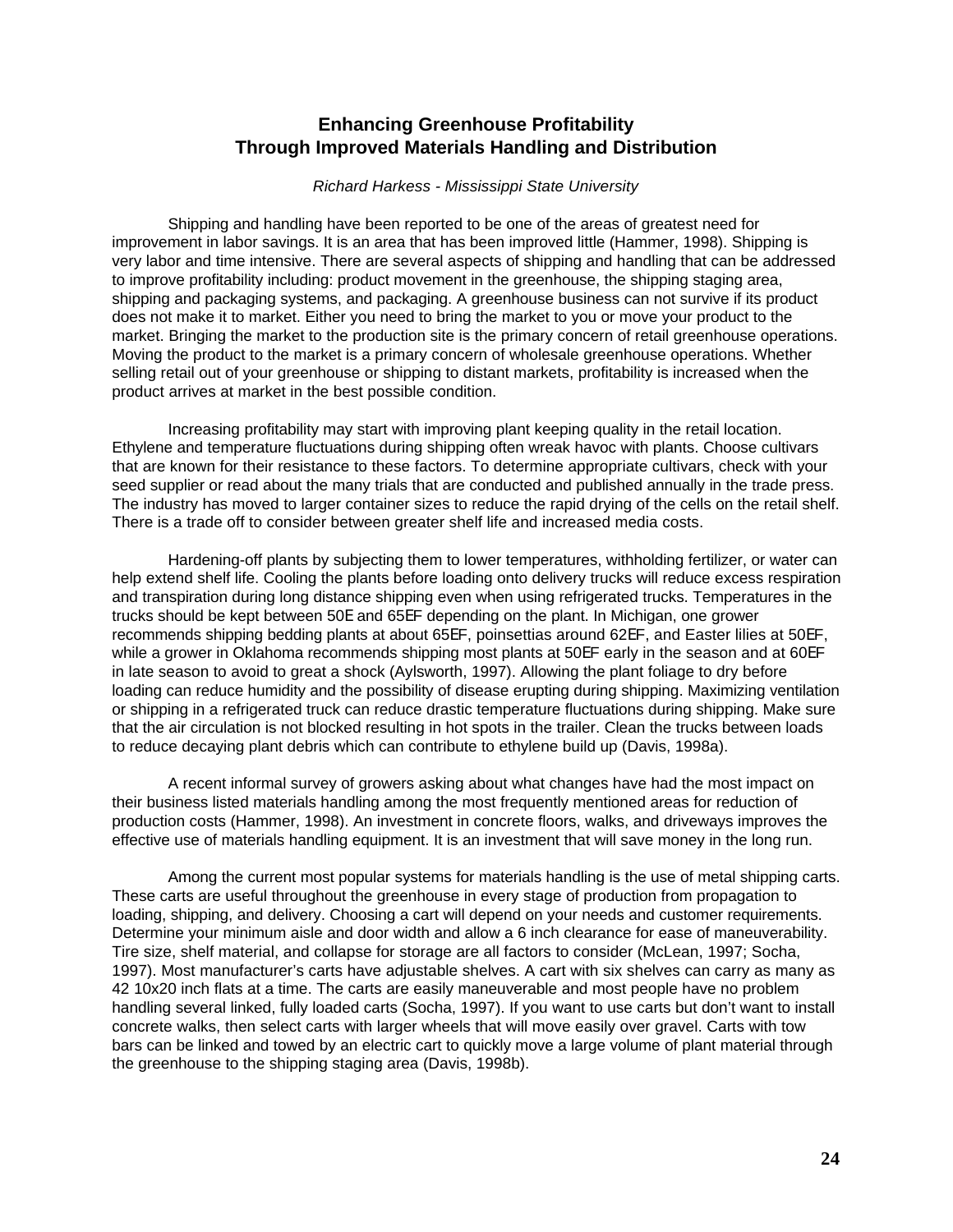These carts offer several advantages in product handling including being reusable, durable, and, with routine maintenance, long lasting. Carts are better for shipping plants than enclosing them in hot, dark boxes (Socha, 1997). They help keep the product fresher because the plants spend less time on the truck. Loading efficiency is greatly increased. What once took 20 to 30 hours to load can be done in 2 to 3 hours using carts. The carts have moveable shelves that allow great flexibility for plant height maximizing space use. In addition, the use of carts reduces the time required for making a delivery and many retailers like to use them as display racks. When delivering your product to the retailer, it is easy to offload the loaded carts and load the empty carts from the retailer. There are many designs and styles of these carts available. Collapsible carts offer an additional advantage in reduced space required for return shipping. The disadvantages to using carts is the added inventory of the carts, maintenance, damage and loss while at the retailer. Some wholesalers have reported that retailers will often use the carts for other company's products. In these cases, the carts are often not empty for pick-up and return. This can add to your cost by increasing the number of carts needed or by added time at the retailer waiting while the carts are emptied. To combat this problem, some growers do not leave carts with the retailer.

Before investing in carts consider the added expense of maintenance and storage. The carts require considerable space while waiting for loading on the shipping trucks and space needs to be allotted for storage of empty carts. Regular maintenance is worth the expense to have the carts ready for the next season. Switching to carts should not be done half way through the season. This can create problems with coordinating two shipping systems (Socha, 1997).

Pulling orders can be one of the most time consuming parts of shipping. Some growers have increased order pulling efficiency by centralizing it. Order filling takes place in one location. The shipping room is lined by racks that have been filled with flats ready to ship. The racks are filled in the evening for the next day's shipping and in the busiest season they are kept filled during the day as well. When an order is ready to be pulled, the order puller only needs to walk up and down the aisle pulling the required flats. It has eliminated the need to run all over the greenhouse to fill orders. Each order, once pulled, is put on a cart or boxed for immediate shipment.

There are several options in product distribution: owning your own trucks, joining/forming a cooperative, contracting truck services, or relying on commercial shipping operations. Your product, market, and size of operation will help determine the best method of product distribution.

If your market is primarily within one half to one day's drive of your operation, owning your trucks may be a feasible means of product distribution. Cost of maintenance, depreciation, insurance, equipment replacement, driver salaries, and market distribution need to be considered. If your market is spread over a large geographic area with customers sparsely located, the costs in mileage and driver time may not be cost effective. The advantages to owning your own trucks include control over product handling during shipping, and customer contact. In addition, if you are working under a guaranteed sales contract, it allows you to pick up unsold product to be returned.

Instead of buying additional trucks that may sit idle during slower times of the year, consider leasing the additional trucks you need. By leasing you will avoid the added costs of maintenance, repair, insurance, and vehicle registration (Davis, 1998b). A 24-foot truck with lift gate rented for three weeks cost about \$1000 in the Hope, Indiana area in 1997.

Contracting with a trucking company to distribute your product is another means of getting your product to market without the requirement of owning your own trucks. This type of arrangement can be very effective as long as the trucking company is informed about the required conditions for hauling your product. The biggest disadvantage is in putting your crop in the hands of people who may not be trained to handle plants. This may result in a reduced crop quality as a result of shipping conditions.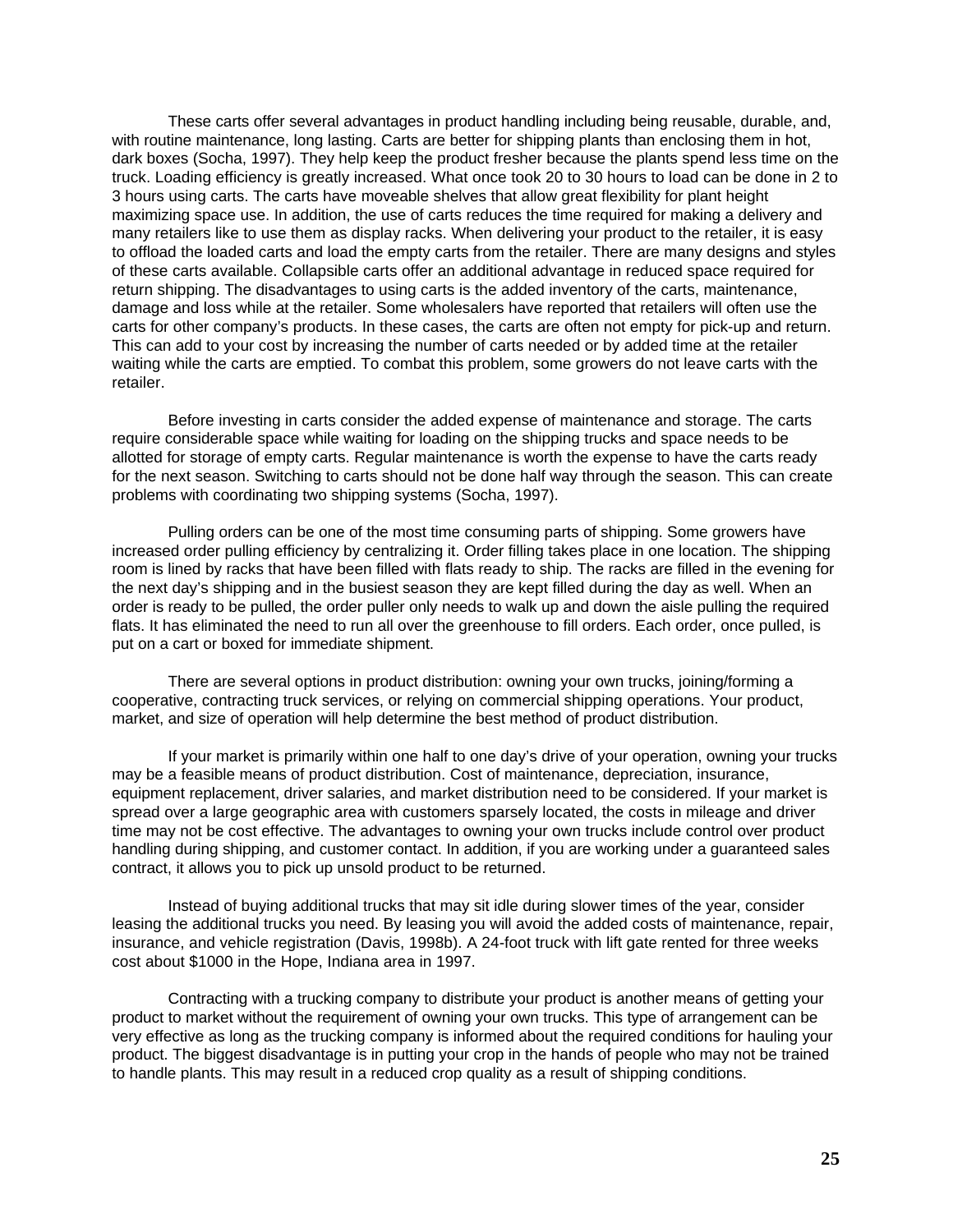Cooperatives centered around product marketing and distribution are an important means of getting the product to the customer in several countries. Usually the grower will enter into an agreement with the cooperative to sell either a specified percent or all of their product through the cooperative sales office. The cooperative may provide a distribution network which includes picking up the crop from your greenhouse and then distributing it with other grower's crops to the consumer. In order for a cooperative of this type to work effectively, there needs to be a concentration of growers within a relatively small area to minimize distance to the distribution center. In joining a cooperative, the grower may have to give up some independence concerning what crops and how much is grown. There is also little grower recognition by the consumer. The advantages to joining a cooperative include a reduced marketing staff, no equipment or trucks to purchase, and an increased market through better distribution (growers can buy items with cooperatives at reduced prices). A cooperative which gathers crops from several growers can act as a re-wholesaler and offer its customers a wider range of product than is available from an independent grower. By joining a cooperative, it may be possible to reach customers you were unable to afford to sell to before because the volume needed by the customer was too small.

An alternative to forming or joining a cooperative is to make use of cooperative shipping. In 1990, in Oregon a system was devised in coordination with area truck brokers allowing growers to ship small orders for a reasonable price by combining orders with other growers on the same trailer (Cuny, 1997). Shipping prices are controlled by pooling orders with similar destinations. Each grower is charged with their portion of the load and final destination.

Freight charges are usually calculated by including mileage, weight, dollar value, and volume (Ooykaas, 1998). One nursery, came up with an equation to use in an attempt to help nurseries determine total freight and drop charges. This formula has been proposed as an equitable method of splitting shipping costs on combined orders. The equation uses only mileage and volume factors to evenly divide shipping costs among the nurseries receiving deliveries. It is calculated by taking the total mileage from the point of origin to the final destination and dividing each customer's distance from the origin by this number. This results in a percent of the mileage the load is carried. This number is added to the percent of the load for each respective customer. Divide this number by 2 to arrive at the percent of the total freight and drop charges to bill each customer (Ooykaas, 1998). This equation can help determine shipping costs for split orders from a common ship point.

Depending on the product and the quantity to be shipped, commercial package delivery or air freight companies may be a feasible means of product distribution. Plugs, liners, and cuttings are often shipped using these companies. Many of these companies specialize in quick delivery times which can reduce product damage due to shipping. Using a package delivery company once again takes the product handling out of the grower's control. They are also not feasible if shipping large plants that are easily damaged by rough handling.

Computers are quickly becoming an important tool in organizing shipping. Software packages exist that automate ordering, order pulling, and shipping routes (Davis, 1998b; Hopkins, 1998). Shipping software can reduce shipping costs 10-20% by getting a better handle on per mile costs, wage costs, and drop costs. Some systems can track production schedules and track billing, ordering, and labor expenses. Integrated with mapping software, the Plant Inventory Control and Account Software from Innovative Software Solutions can map delivery points, distances, and plant material needed for each stop (Davis, 1998b). The computer will generate shipping lists for each delivery including the delivery route, mileage, and order lists. Workers are told by the computer what plants to pull for shipping and how to arrange the orders in the shipping area for each delivery route. Computers are increasingly becoming indispensable for production scheduling, calculating costs, and inventory control.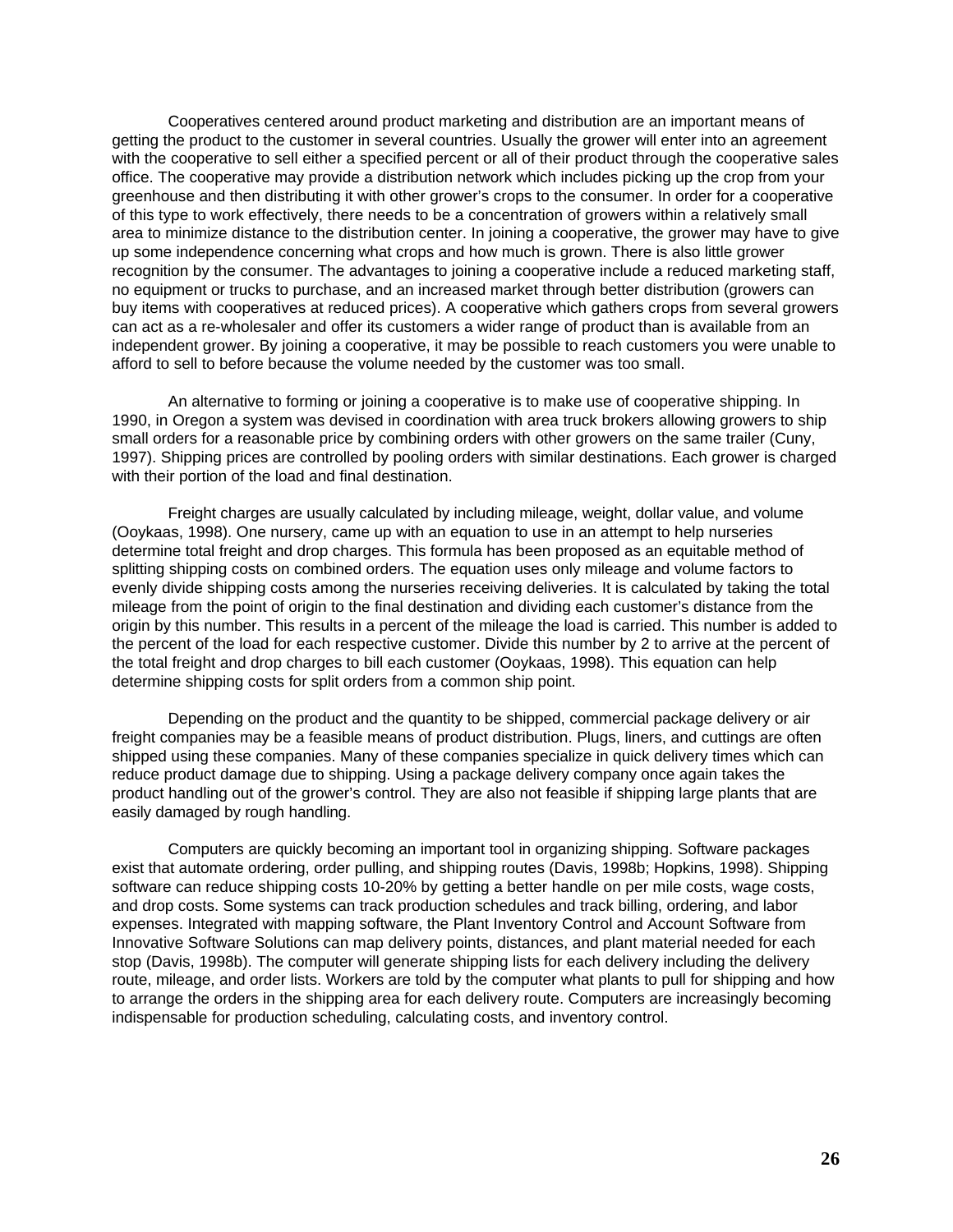# **References**

Aylsworth, J.D. 1997. Making it to market. Greenhouse Grower 15(4):72,73,76,78.

Cuny, H. 1997. Cooperative shipping. Nursery Management and Production 13(12):20-23.

Davis, T. 1998a. 6 ways to improve plant keeping ability. Greenhouse Grower and Production 18(4):31,32,34.

Davis, T. 1998b. How to streamline shipping. Greenhouse Management and Production 18(4):20-25.

Hammer, P.A. 1998. Cutting labor in the greenhouse. GrowerTalks 61(14):38-42.

Hopkins, M. 1998. Loaded for customer service. Greenhouse Grower 16(1):134.

McLean, J. 1997. Greenhouse carts. Greenhouse Management and Production 17(4):40,42.

Ooykaas, D.E. 1998. Weighing the charges. American Nurseryman 187(6):44-45.

Socha, L.H. 1997. Carts on a roll. Greenhouse Grower 15(3):24-25.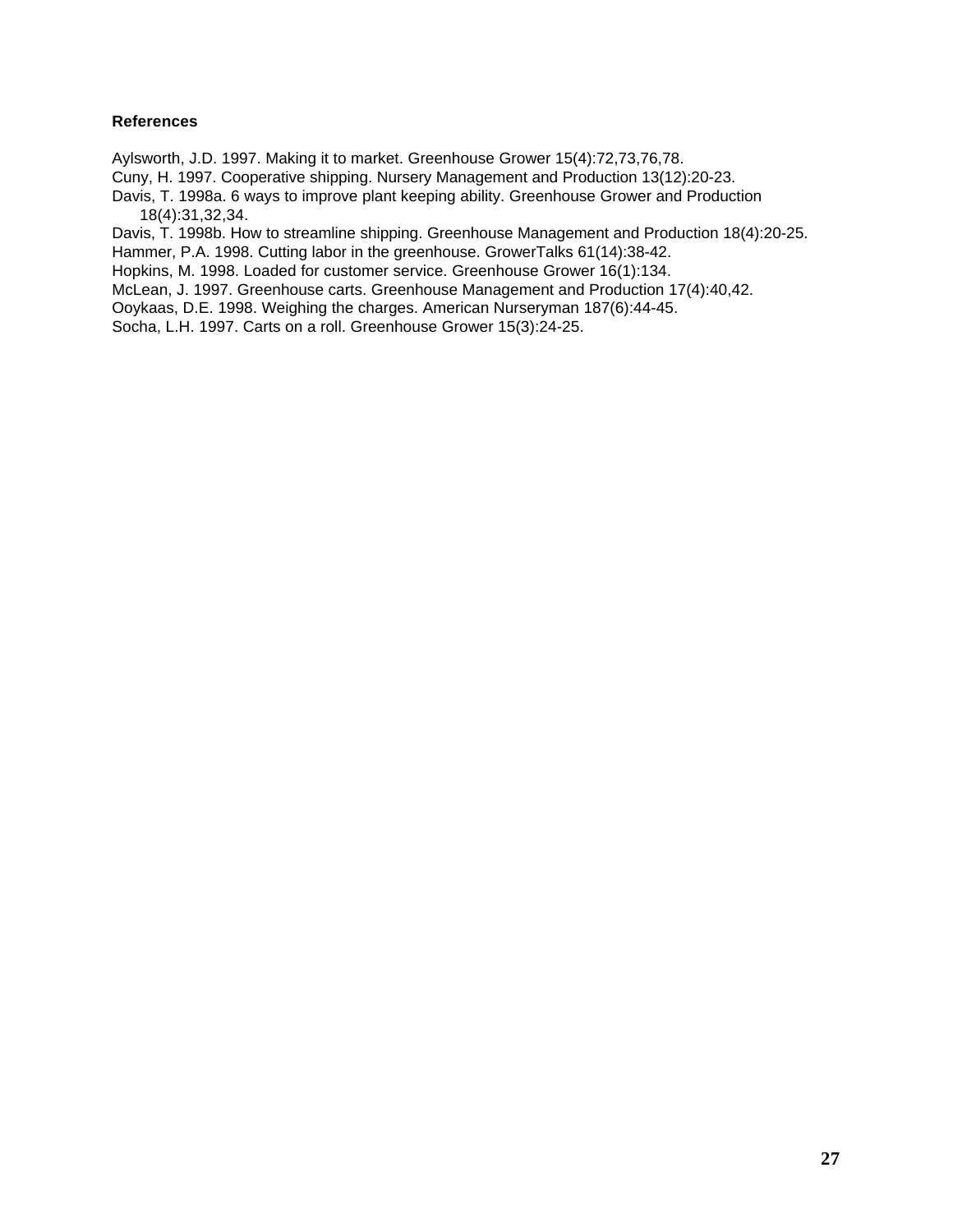# **Enhancing Greenhouse Profitability Through Improved Equipment Purchasing**

### *Robin Brumfield - Rutgers University*

<span id="page-31-0"></span>The greenhouse industry has become a mature industry after many years of phenomonal 10% growth per year. In a growth market, producers could produce a good product and find a market for it and be fairly sure of making a profit. Success in the greenhouse business requires both technical and business management skills. In a mature market, competition is more intense and managers must focus on cost controls to stay competitive. Greenhouse managers who are evaluating whether or not to adopt new technical aspects of the greenhouse but also on the bottom line. Since labor is the highest cost in most greenhouse, representing 35% to 40% of sales, many managers are considering purchasing labor saving equipment such as flat fillers and transplanters. A major goal of greenhouse managers should be to maximize the firm's profits. Thus, managers must determine what the purchase of new equipment will do to the bottom line.

# **Evaluate Strategic Alternatives**

Once alternative strategies have been selected, they need to be evaluated. This is the stage at which you will want to do some kind of financial analysis. You will want to follow three basic investment criteria:

- Larger benefits are preferred to smaller ones
- Early benefits are preferred to later ones. This takes into account the time value of money i.e., a dollar today is worth more than a dollar tomorrow.
- Safety is preferred to risk.

In addition to financial analysis, you will also want to analyze how these alternatives address the firm's other objectives. Some items to consider are:

- Which alternative will best enable the firm to reach its desired objectives?
- Which alternative best matches the firm's skills and resources (financial, technical, personnel, etc.)
- Which alternative best meets management's personal preferences or sense of social responsibility?
- Which alternative minimizes the creation of new problems?
- What other activities am I involved in now, and how will each alternative impact those?
- How much time will be required incorporate each efficiently?

Don't forget to include the employees in the planning and evaluation process. Employees are often closer to problems than owners/managers. They often can contribute to recommendations and solutions to problems. Knowing that their opinion is valued also can improve their job satisfaction and productivity.

# **Select a Basic Strategy**

Selection of the final strategy may involve trade-offs among various objectives. One alternative may offer the greatest financial returns, but it may be inconsistent with other objectives. At this point, the manager must make a decision as to which objectives are most important.

# **Quantitative Tools to Aid in Planning**

American businesses are using more sophisticated techniques in planning than ever before. The increased power of microcomputers is making these techniques available for small businesses as well. Specialized analytical programs will continue to be developed for the greenhouse industry to help analyze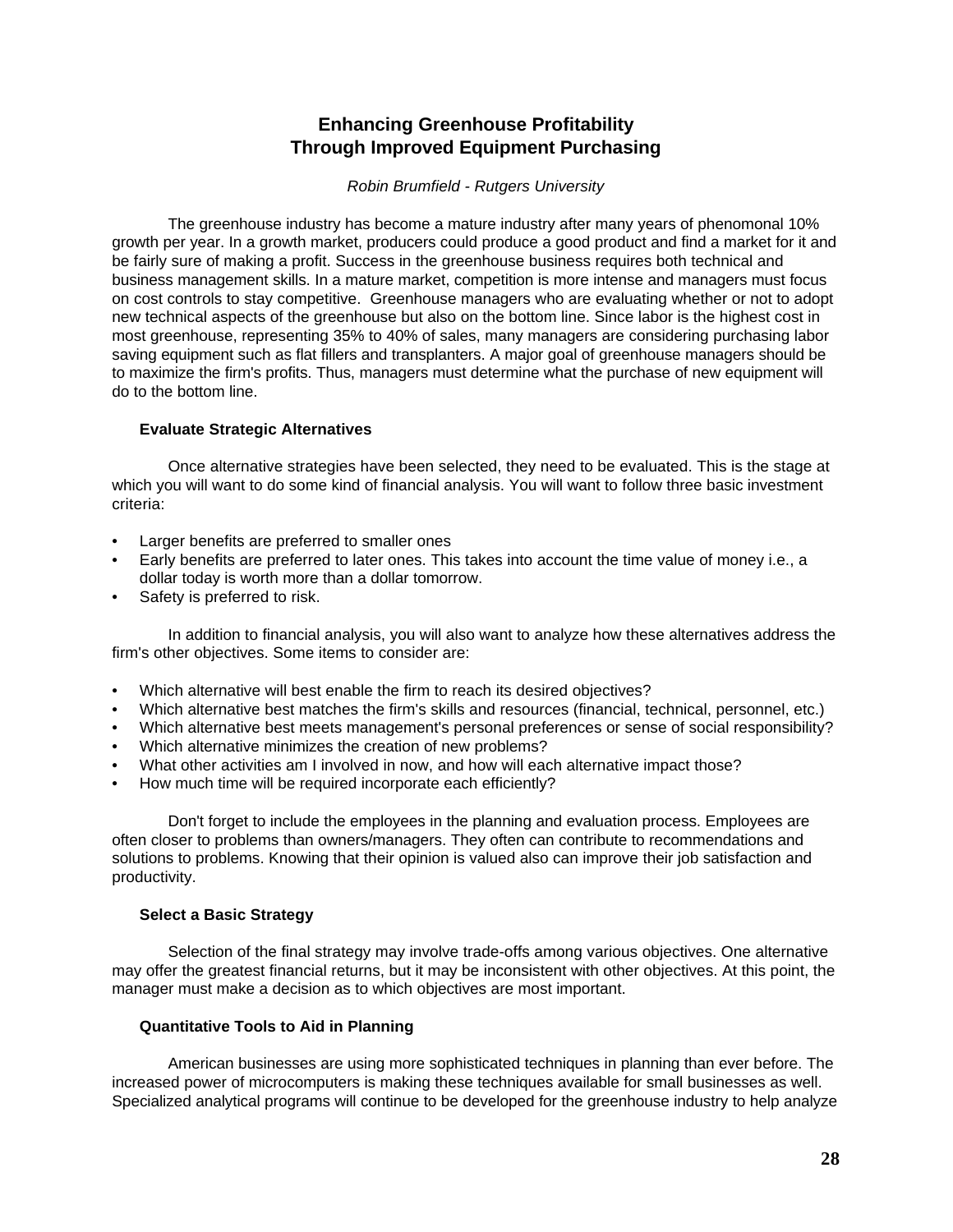alternatives. We will look at two alternatives as an example here. We will assume a greenhouse that produces 50,000 bedding plant flats per year. The greenhouse is considering buying a small flat filler that costs \$6,900 and should last 10 years or a transplanter that costs \$35,000, lasts 10 years and can transplant 9,000 plugs per hour.

To make some comparisons let's assume that labor costs \$8 per hour which includes the employers cost of benefits. With manual labor, it takes one minute to fill a flat and 3 minutes to transplant a flat with 36 plugs. The flat filler can fill 8 flats per minute and requires two employees, one to feed the flats and one to take them to the greenhouse. The transplanter requires 5 people: one to feed plug flats, one to fix flats that the machine misses, and three to move the flats from the transplanter and take them to the greenhouse. Thus, the labor savings are as follows.

### **Flat Filler**

| \$6,666.67  |
|-------------|
| \$1,666.67  |
| \$5,000.00  |
|             |
|             |
| \$20,000.00 |
|             |
| \$8,000.00  |
| \$5,000.00  |
|             |
|             |

### Intuition

The technique most commonly used by greenhouse owners in the past is intuition. Good management is part science and part art, so intuition should not be discounted. However, a more sound plan will probably be developed with the combination of intuition and a more quantitative method to measure the potential returns.

# Payback Method

After intuition, the payback method is probably the most common method used by greenhouse owners/managers in making investment decisions. In this method, the manager determines how soon a proposed investment will pay for itself, "the payback." Our flat filler example requires an initial invest of \$6,900 and saves \$5,000 per year in labor costs will have a payback of 1.4 years (In Table 1, \$6,900/ \$5,000 = 1.4 years). Managers who use this method generally set a maximum length for the payback period and reject investment alternatives that exceed the maximum payback period. Of several alternatives, they choose the one with the shortest payback.

While the payback method is simple and easy to use, it has some serious limitations. It does not take into account the size of the return. For example, our transplanter costs \$35,000 initially and save \$12,000 per year in labor costs. Its payback is 2.9 years (In Table 1, \$35,000/12,000 = 2.9 years). Therefore, the manager would chose the flat filler instead of the transplanter. However, both systems are expected to last for 10 years, and over the 10 year period, the flat filler yields higher returns. The payback method ignores the benefits occurring in the years after the payback period. Another drawback of the payback method is that it ignores the time value of money. It gives equal weight to a dollar received in year one and year two, for example. But \$1.00 received in year one could be invested and will be worth more than \$1.00 received in year two.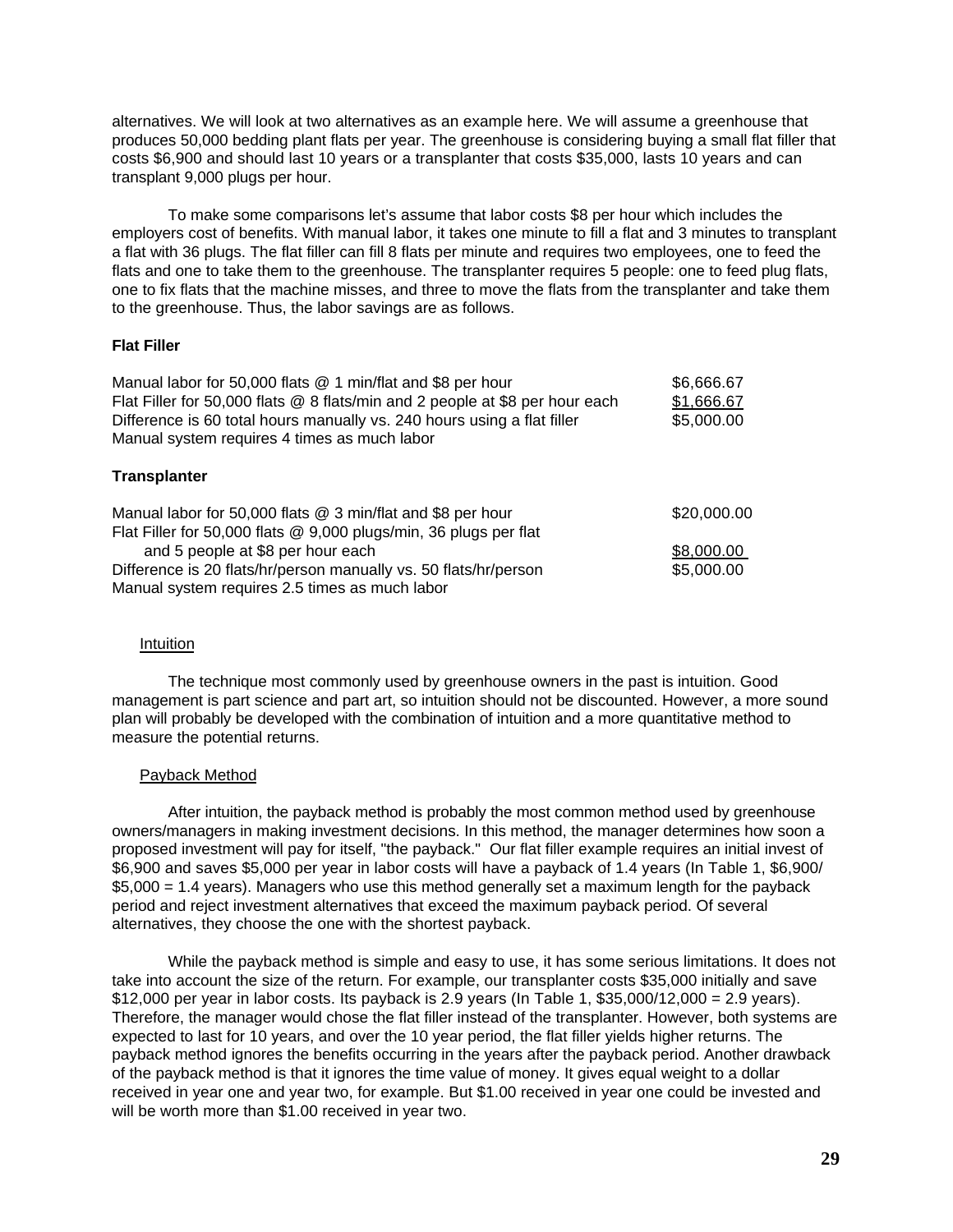| Year                  | <b>Flat Filler</b> | Transplanter |          |
|-----------------------|--------------------|--------------|----------|
| 0                     | (6,900)            |              | (35,000) |
|                       | \$5,000            |              | \$12,000 |
| $\overline{2}$        | \$5,000            |              | \$12,000 |
| 3                     | \$5,000            |              | \$12,000 |
| 4                     | \$5,000            |              | \$12,000 |
| 5                     | \$5,000            |              | \$12,000 |
| 6                     | \$5,000            |              | \$12,000 |
| 7                     | \$5,000            |              | \$12,000 |
| 8                     | \$5,000            |              | \$12,000 |
| 9                     | \$5,000            |              | \$12,000 |
| 10                    | \$5,000            |              | \$12,000 |
| <b>Total Benefits</b> | \$43,100           |              | \$85,000 |
| Payback Years         | 1.4                |              | 2.9      |

**Table 1. Analysis of Investing in a Flat Filler or Transplanter using the Payback Method.**

#### Net Present Value

The Net Present Value method uses the time value of money. The net present value of an investment alternative is simply the difference between the present value of the benefits and the present value of the costs. If the net present value is positive, the financial answer is to invest, or to choose the alternative with the highest net present value.

To take into account the time value of money in investment decisions, all costs and returns are discounted so that they are expressed in today's dollars. Discounting is merely the reverse of compounding. Compounding tells how much a present dollar will be worth in the future. The future value of \$1 equals the present value times the compound interest rate. The formula is:  $FV = PV \times (1+i)$  <sup>n</sup> where:

 $FV =$  Future value PV = Present value  $i =$  Interest rate  $n =$  Number of years.

Thus, at a 5% interest rate, FV=  $$1 x (1+.05)^1 = $1.05$ .

To find the present value, we just rearrange the formula to solve for PV:

$$
\frac{FV}{(1+i)^n} = PV.
$$

In this case, the i represents the discount rate, or the rate used to discount future dollars to represent their present value, or value today. The discount rate can be thought of as the interest rate plus a risk factor. Currently, Certificates of Deposit are totally risk free and range from about 3.5% to 5% depending on how long you agree to tie up your money. So you may want to chose and interest rate of 3% to 5% and add 2% to 3% to reflect the riskiness of growing and marketing greenhouse crops. A more simplified formula is:

$$
PV = d \times FV \text{ where:}
$$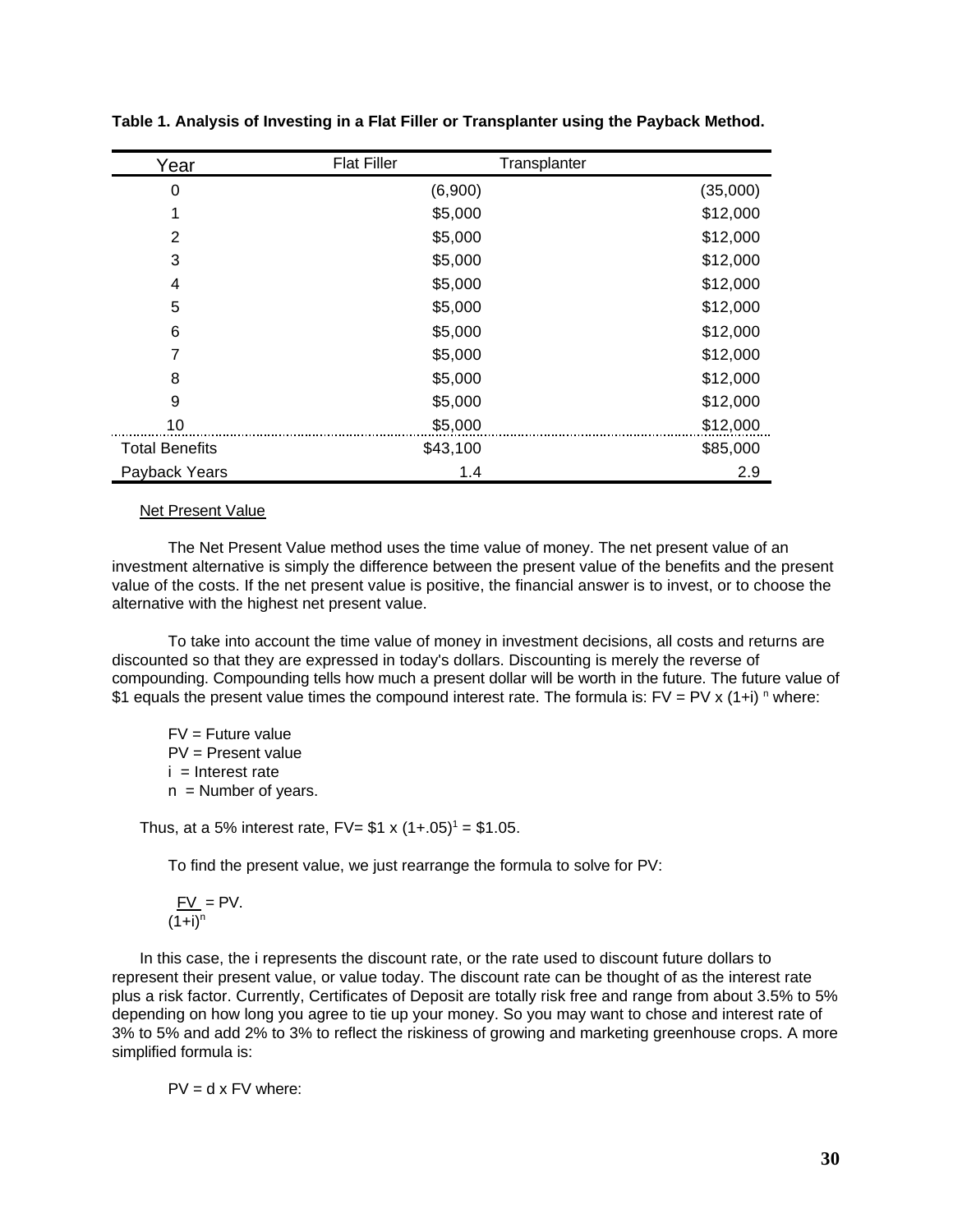d equals the present value factor which represents the value of \$1.00 to be received at the end of the designated year and discount rate from Table 2. You can see that \$1 received 20 years from now is worth only \$.06 in today's dollars with a discount rate of 15%. With computer programs, we do not need to do all of these calculations; the computer will do them for us. And this allows us to take into account other factors such as depreciation and income tax. At an income tax rate of 15%, and using the 7 year declining balance method, we can calculate the net present value of investing in the flat filler and transplanter.

The net present value is the sum of the present values for each year minus the initial investment cost. In the example given earlier, using a discount rate of 8%, the net present value of the transplanter is greater than the net present value of the flat filler. The flat filler would be chosen based on the payback method. But the net present value method takes into account the time value of money, the relative sizes of the net present values, and the costs and returns for the entire length of the investment including those after the payback period. The one drawback to the net present value method is that it is only as accurate as the discount rate chosen. Since both items have a positive net present value, both should be purchased if funds are available under the assumptions in this example.

\_\_\_\_\_\_\_\_\_\_\_\_\_\_\_\_\_\_\_\_\_\_\_\_\_\_\_\_\_\_\_\_\_\_\_\_\_\_\_\_\_\_\_\_\_\_\_\_\_\_\_\_\_\_\_\_\_\_\_\_\_\_\_\_\_\_\_\_\_\_\_\_\_\_\_

| Year           | 5%   | 6%   | 7%   | 8%   | 9%   | 10%  | 11%  | 12%  | 13%  | 14%  | 15%  |
|----------------|------|------|------|------|------|------|------|------|------|------|------|
| $\mathbf 1$    | .952 | .943 | .935 | .926 | .917 | .909 | .901 | .893 | .885 | .877 | .870 |
| 2              | .907 | .890 | .873 | .857 | .842 | .826 | .812 | .797 | .783 | .769 | .756 |
| 3              | .864 | .840 | .816 | .794 | .772 | .751 | .731 | .712 | .693 | .675 | .658 |
| 4              | .823 | .792 | .763 | .735 | .708 | .683 | .659 | .636 | .613 | .592 | .525 |
| 5              | .784 | .747 | .713 | .681 | .650 | .621 | .593 | .567 | .543 | .519 | .497 |
| 6              | .746 | .705 | .666 | .630 | .596 | .564 | .535 | .507 | .480 | .456 | .432 |
| $\overline{7}$ | .711 | .665 | .623 | .583 | .547 | .513 | .482 | .452 | .425 | .400 | .376 |
| 8              | .677 | .627 | .582 | .540 | .502 | .467 | .434 | .404 | .376 | .351 | .327 |
| 9              | .645 | .592 | .544 | .500 | .460 | .424 | .391 | .361 | .333 | .308 | .284 |
| 10             | .614 | .558 | .508 | .463 | .422 | .386 | .352 | .322 | .295 | .270 | .247 |
| 11             | .585 | .527 | .475 | .429 | .388 | .350 | .317 | .287 | .261 | .237 | .215 |
| 12             | .557 | .497 | .444 | .397 | .356 | .319 | .286 | .257 | .231 | .208 | .187 |
| 13             | .530 | .469 | .415 | .368 | .326 | .290 | .258 | .229 | .204 | .182 | .163 |
| 14             | .505 | .442 | .388 | .340 | .299 | .263 | .232 | .205 | .181 | .160 | .141 |
| 15             | .481 | .417 | .362 | .315 | .275 | .239 | .209 | .183 | .160 | .140 | .123 |
| 16             | .458 | .394 | .339 | .292 | .252 | .218 | .188 | .163 | .142 | .123 | .107 |
| 17             | .436 | .371 | .317 | .270 | .231 | .198 | .170 | .146 | .125 | .108 | .094 |
| 18             | .416 | .350 | .296 | .250 | .212 | .180 | .153 | .130 | .111 | .095 | .081 |
| 19             | .396 | .331 | .277 | .232 | .194 | .164 | .138 | .116 | .098 | .083 | .070 |
| 20             | .377 | .312 | .258 | .215 | .178 | .149 | .124 | .104 | .087 | .073 | .061 |

**Table 2. Present value of \$1.00 to be received at end of year indicated.**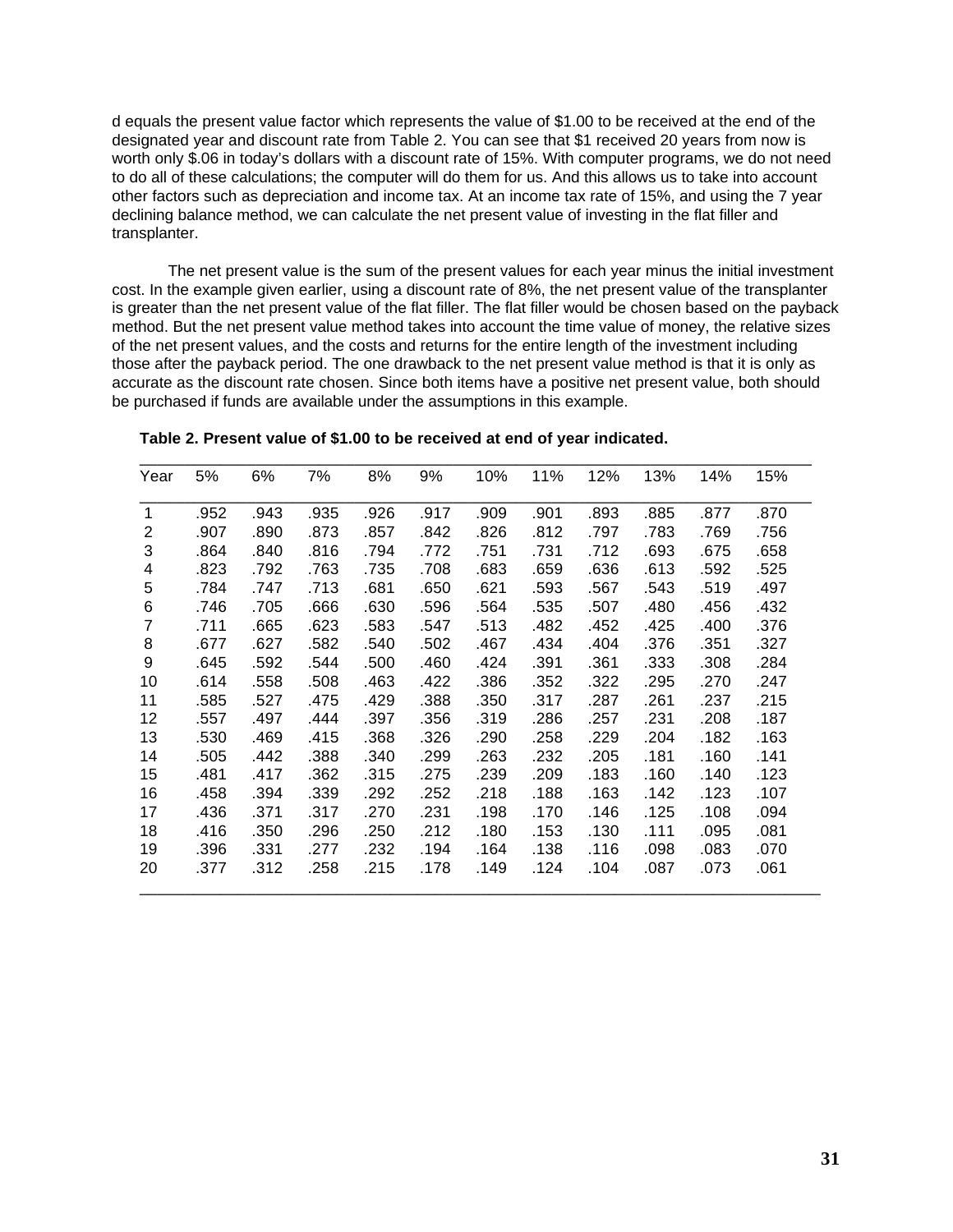**Table 3. Net Present Value Analysis of Purchasing a Small Flat Filler for \$6,900 Discounted at 8% and an Income Tax Rate of 15%.**

| Year Item                              | Outlay & |              |       | Effect after Reduced |                               | Income tax  | Annual |         |
|----------------------------------------|----------|--------------|-------|----------------------|-------------------------------|-------------|--------|---------|
|                                        |          | Depreciation |       |                      | Income Tax Labor costs effect |             |        | Amount  |
|                                        |          |              | (15%) |                      |                               | (1-.15=.85) |        |         |
| 0 Initial outlay                       | \$       | 6,900        | \$    | (6,900)              |                               |             | \$     | (6,900) |
| 1 Depreciation Tax Shield (10.71%)     | \$       | 739          | \$    | 111                  | \$<br>5,000                   | \$<br>4,250 | S      | 4,361   |
| 2 Depreciation Tax Shield (19.13%)     | \$       | 1.320        | \$    | 198                  | \$<br>5,000                   | \$<br>4,250 | \$     | 4,448   |
| 3 Depreciation Tax Shield (15.03%)     | \$       | 1.037        | \$    | 156                  | \$<br>5.000                   | \$<br>4.250 | \$.    | 4,406   |
| 4 Depreciation Tax Shield (12.25%)     | \$       | 845          | \$    | 127                  | \$<br>5.000                   | \$<br>4,250 | S      | 4,377   |
| 5 Depreciation Tax Shield (12.25%)     | \$       | 845          | \$    | 127                  | \$<br>5,000                   | \$<br>4,250 | \$     | 4,377   |
| 6 Depreciation Tax Shield (12.25%)     | \$       | 845          | \$    | 127                  | \$<br>5,000                   | \$<br>4,250 | S      | 4,377   |
| 7 Depreciation Tax Shield (12.25%)     | \$       | 845          | \$    | 127                  | \$<br>5,000                   | \$<br>4,250 | S      | 4,377   |
| 8 Depreciation Tax Shield (6.13%)      | \$       | 423          | \$    | 63                   | \$<br>5.000                   | \$<br>4,250 | \$     | 4,313   |
| 9                                      |          |              |       |                      | \$<br>5,000                   | \$<br>4,250 | \$.    | 4,250   |
| 10                                     |          |              |       |                      | \$<br>5,000                   | \$<br>4,250 | S      | 4,250   |
| Net Present Value, 8% discount<br>rate |          |              |       |                      |                               |             | S      | 22,381  |

**Table 4. Net Present Value Analysis of Purchasing a Small Transplanter for \$35,000 Discounted at 8% and an Income Tax Rate of 15%.**

| Year Item                          | Outlay &<br>Depreciation Income Tax Labor costs effect | Effect after Reduced |    |        |       | Income tax |     | Annual<br>Amount |
|------------------------------------|--------------------------------------------------------|----------------------|----|--------|-------|------------|-----|------------------|
|                                    |                                                        |                      |    |        | (85%) |            |     |                  |
| 0 Initial outlay                   | \$<br>35,000                                           | \$<br>(35,000)       |    |        |       |            | \$  | (35,000)         |
| 1 Depreciation Tax Shield (10.71%) | \$<br>739                                              | \$<br>111            | \$ | 12,000 | \$    | 10,200     | \$  | 10,311           |
| 2 Depreciation Tax Shield (19.13%) | \$<br>1,320                                            | \$<br>198            | \$ | 12,000 | \$    | 10,200     | \$  | 10,398           |
| 3 Depreciation Tax Shield (15.03%) | \$<br>1.037                                            | \$<br>156            | \$ | 12.000 | \$    | 10.200     | S   | 10,356           |
| 4 Depreciation Tax Shield (12.25%) | \$<br>845                                              | \$<br>127            | \$ | 12.000 | \$    | 10.200     | \$  | 10,327           |
| 5 Depreciation Tax Shield (12.25%) | \$<br>845                                              | \$<br>127            | \$ | 12.000 | \$    | 10.200     | S   | 10.327           |
| 6 Depreciation Tax Shield (12.25%) | \$<br>845                                              | \$<br>127            | \$ | 12.000 | \$    | 10.200     | S   | 10,327           |
| 7 Depreciation Tax Shield (12.25%) | \$<br>845                                              | \$<br>127            | S  | 12.000 | \$    | 10.200     | S   | 10,327           |
| 8 Depreciation Tax Shield (6.13%)  | \$<br>423                                              | \$<br>63             | \$ | 12,000 | \$    | 10.200     | S   | 10,263           |
| 9                                  |                                                        |                      | \$ | 12,000 | \$    | 10,200     | \$  | 10,200           |
| 10                                 |                                                        |                      | \$ | 12,000 | \$    | 10,200     | S   | 10,200           |
| Net Present Value, 8% discount     |                                                        |                      |    |        |       |            | \$. | 34,206           |
| rate                               |                                                        |                      |    |        |       |            |     |                  |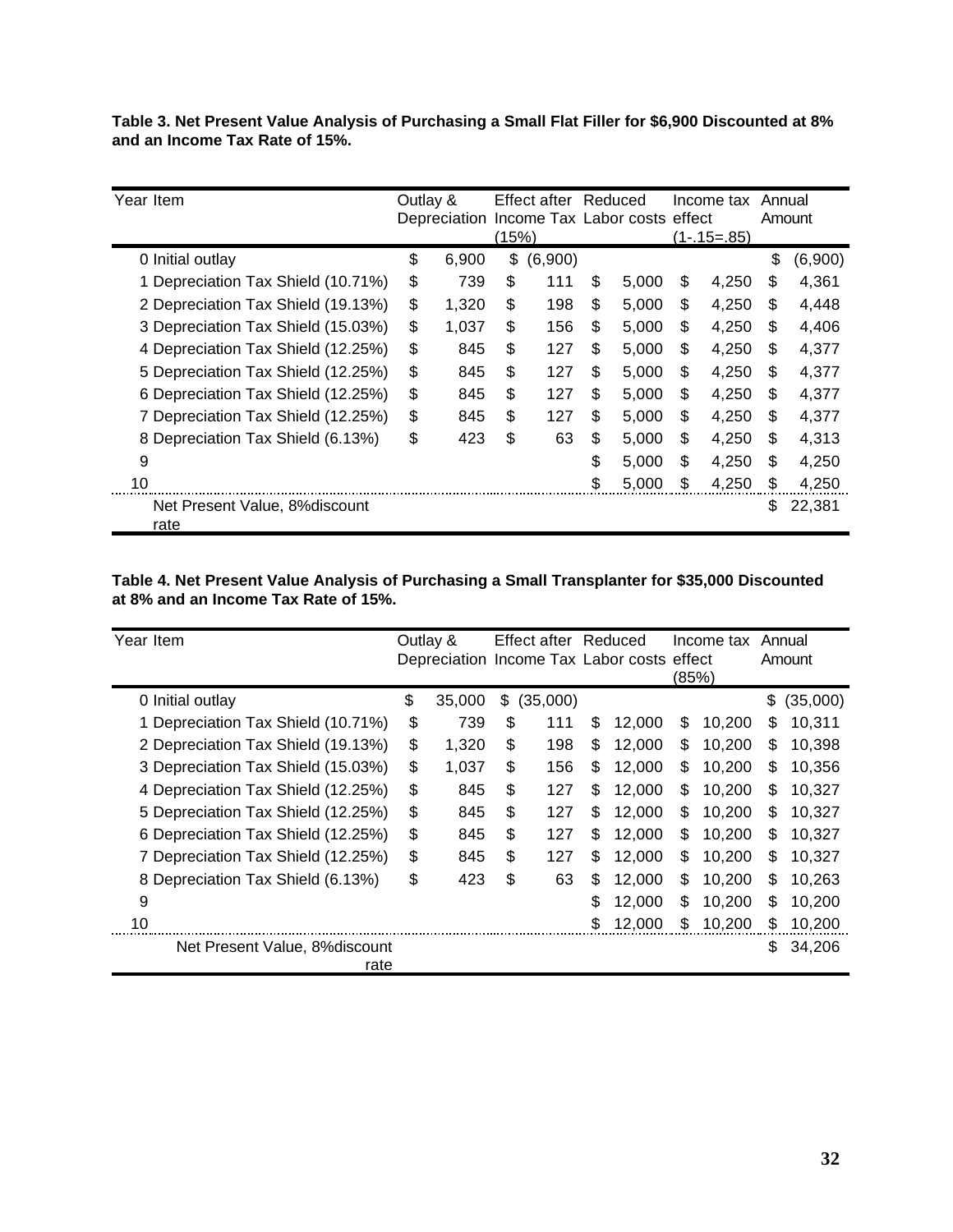### Internal Rate of Return

The internal rate of return is the rate at which the net present value of the benefits is equal to cost. Rather than use a predetermined discount rate as with the net present value method, the internal rate of return method uses the same formula as the net present value method and solves for the discount rate. You chose the investment with the highest discount rate or internal rate of return. This is a very long process to do by hand, but spreadsheet programs now have functions which allow you to solve for the discount rate. In the example we used earlier, the discount rate is 63% for the flat filler and 27% for the transplanter. Therefore the flat filler would be chosen using the internal rate of return method whereas the transplanter would be chosen using the net present value method. One problem with the internal rate of return method is that it does not take into account the size of the return. An investment with a high internal rate of return but low return in terms of dollars of profit would be chosen over an alternative with a lower internal rate of return but a higher net present value. Again, since both investments have very high Internal Rates of Return, both are good investments if funds are available.

### **Summary**

Several tools are available to determine the profitability of alternative systems. This paper provides the process one should use in determining how to evaluate alternative systems from a financial and management prospective. However, profits may not be the only objective of the business. The manager needs to ask, "Is the system consistent with the strategic plan?" If it is not, should it be rejected, or should the strategic plan be re-evaluated? Do you have many crops, making automation less efficient than these examples? How efficient is your labor? Make sure your own analysis reflects how many flats you produce, your discount rate, tax rate, wage rate and includes any other factors that need to be considered. The investment decision will vary depending on these factors.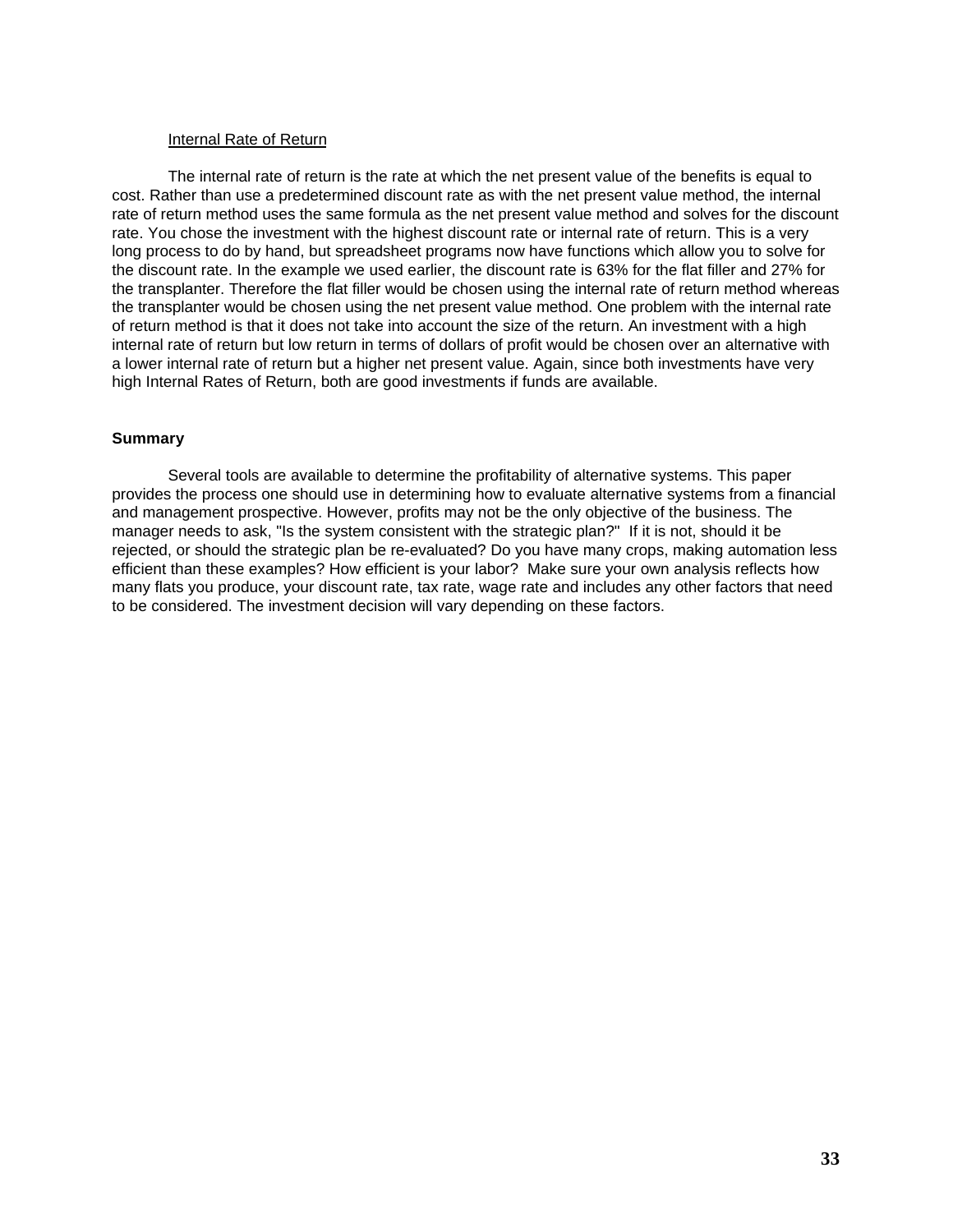# **Enhancing Greenhouse Profitability Through Improved Cost Accounting**

*Robin Brumfield - Rutgers University*

<span id="page-37-0"></span>Every single day in the life of the greenhouse manager is filled with the monumental task of making decisions. Some of these decisions are general in nature. Is the operation profitable enough to ensure survivability for the next five or ten years or longer? Am I marketing a quality product at a price that is competitive with industry prices? Does my business have a reputation of being honest, fair, and considerate of the customer?

Other decisions tend to be more detailed in nature. What size plants should I grow? Should I invest in new machinery or technology? What price should I try to negotiate for this item? What product mix will yield the highest profit? Should I produce my own plugs, buy them from someone else, or use a conventional seeding system? How many plugs should I put in each pot?

The primary responsibility of any greenhouse manager is to make decisions that will answer these types of questions and achieve the objectives of the firm. And, of course, maximizing profits is generally one of the most important objectives of any operation. But not only are managers faced with **making** decisions that potentially impact revenues and costs of the firm, they must **implement** solutions in a manner that is both efficient and effective.

Cost accounting or budgeting is a tool that may be used to help make these decisions. In general terms, cost accounting or budgeting can be defined as a plan to allocate resources among alternative uses. That includes labor, water, capital, and any other resources that may be scarce or limited. Budgets can also be used to provide a basis for planning labor needs and for financing - deciding when to borrow and how much. They also provide a plan for when to buy supplies and when to sell your products.

Cost accounting budgets are especially effective when a record system designed for managing is already in place. Records are especially important in that they provide feedback for evaluating performance and provide information for developing and refining budgets. Thus, the effectiveness of budgeting is a function of how good your record keeping system is. Tax records are the most common type of records kept by greenhouse managers. They provide a good picture of the costs and returns of your entire business from a tax accounting standpoint. However, since most producers grow numerous crops, tax records will not provide information on the costs and returns from any individual crop that you produce. Only through cost accounting can you allocate the costs involved in operating your business to specific crops.

Though cost accounting and record-keeping are valuable managerial tools, they require time to maintain and therefore represent a cost themselves. These costs of preparing and maintaining budgets and records must be included in the total cost of the business. But if they aid the manager in making sound management decisions, then the benefits certainly outweigh any costs involved.

As an example of cost accounting, information regarding the production of geraniums from unrooted cuttings is included. These figures represent updated information originally reported by Brumfield in *Tips in Growing Zonal Geraniums*. It was assumed in this analysis that 1 cutting per 4-inch pot was used at a cost of \$0.14 per cutting and the geraniums took 13 weeks to finish.

Costs are generally categorized into fixed (overhead) and variable costs because they are treated differently. Variable costs increase as the number of plants produced increases and vice versa. Fixed or overhead costs do not vary directly with production. They remain constant regardless of level of output, and are incurred even if production does not take place.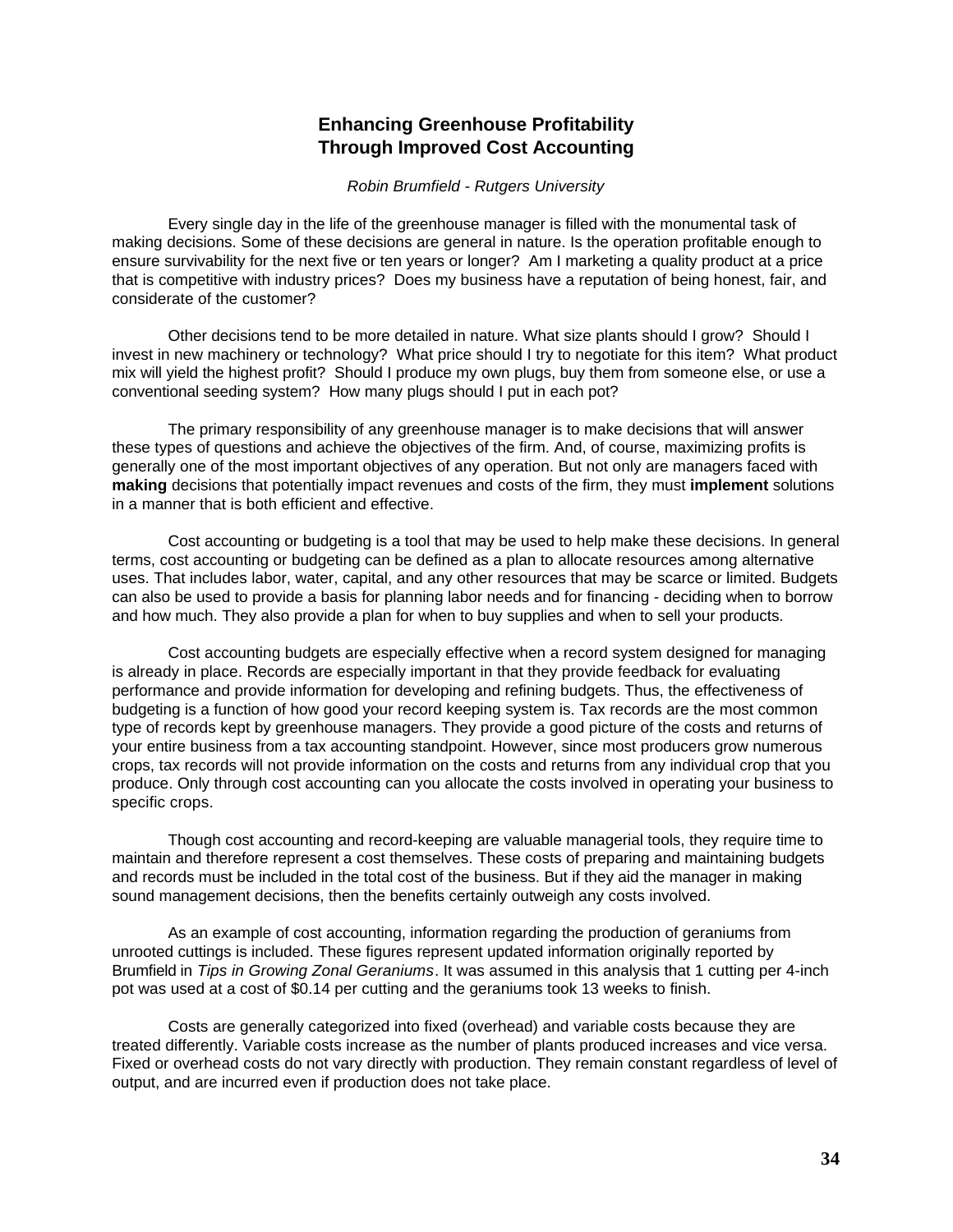# *Variable Costs*

Variable costs are estimated by multiplying the quantities of each input used by their input prices. Their costs can be determined easily from invoices, but may have to be allocated to the appropriate enterprise. Materials should be charged directly to each enterprise according to the amount used. It is a little more difficult to allocate the costs of labor, machinery, and equipment to any one enterprise. That is where detailed records really pay off. They greatly simplify this allocation process.

Material costs are the easiest variable costs to allocate, and include the costs of cuttings, pots, growing medium, fertilizer, and other chemicals. Costs of individual inputs will vary from producer to producer, depending on quantity discounts, method of payment, rate of fertilization, pesticide practices, and other managerial decisions. Materials costs per 4-inch geranium totaled \$0.26 and are summarized below.

Production labor is slightly more difficult to allocate to each unit, but with some simple record keeping, it can be accomplished. Many of these tasks are done for one size container over a period of several hours. Simply note the number of people performing the operation and when they start and finish. Then count the number of units they finish in that time period. From this you can calculate the time per unit and multiply it by the wage rate, including benefits. This will give you the cost of that specific labor task per unit. Even though this method is not exactly precise, you will be amazed at how consistent the time per flat will be if you time the operation on several different days. So once you time an operation, you can use that time frame in your cost accounting with a good deal of confidence. Of course, you will always have some unallocated labor (trips to and from the greenhouse, breaks, etc.), which can be included in overhead costs and allocated on a per square-foot-week basis.

Production labor costs for this example were estimated using a wage rate of \$6.45 per hour. This includes a base wage of \$5.00 and \$1.45 per hour for benefits including social security, workman's compensation, unemployment insurance, and vacation and sick days. The total amount of labor needed to produce one 4-inch geranium was 73.60 seconds (15 seconds to stick the cutting, 15.50 seconds to pot the cutting, 4.80 seconds to apply pesticides, 14.60 seconds to water and fertilize, and 23.70 seconds to harvest). Thus, the production labor charge totaled \$0.13 per 4-inch geranium.

Interest on the amount of money it takes to cover materials and production labor costs must also be accounted for. First, determine the annual interest rate and divide by 52 to obtain the weekly interest rate. Next, multiply that figure by the number of weeks your money has been used from the time production costs are first incurred until the 4-inch geraniums are sold. The interest rate is assumed to be 12% for this example.

### *Overhead Costs*

Overhead costs include depreciation, interest on fixed assets, repairs, taxes, insurance, and general categories such as managerial salaries, utilities, office expenses, professional fees, advertising and promotional expenses, and bad debts. These costs cannot be allocated to specific crops, but can be allocated on some other basis such as cost per square-foot-week. To do this, take all overhead costs and divide by the number of weeks in production to obtain an annual overhead cost per week. Next divide that number by the actual square footage of greenhouse space. Finally, divide by the percentage of greenhouse space utilized by the 4-inch geraniums to determine the bench cost per square foot-week.

Overhead costs for a typical 100,000 sq.ft. Southwestern greenhouse operation are estimated to be about \$0.082 per square foot per week (\$0.025 for depreciation, \$0.005 for insurance, \$0.006 for repairs, \$0.001 for taxes, \$0.024 for interest, and \$0.021 for general overhead items). The overhead cost per 4-inch geranium may be calculated as follows: 13 weeks in production X \$0.082/sq.ft./week X  $0.25$  sq.ft./plant = \$0.27/plant.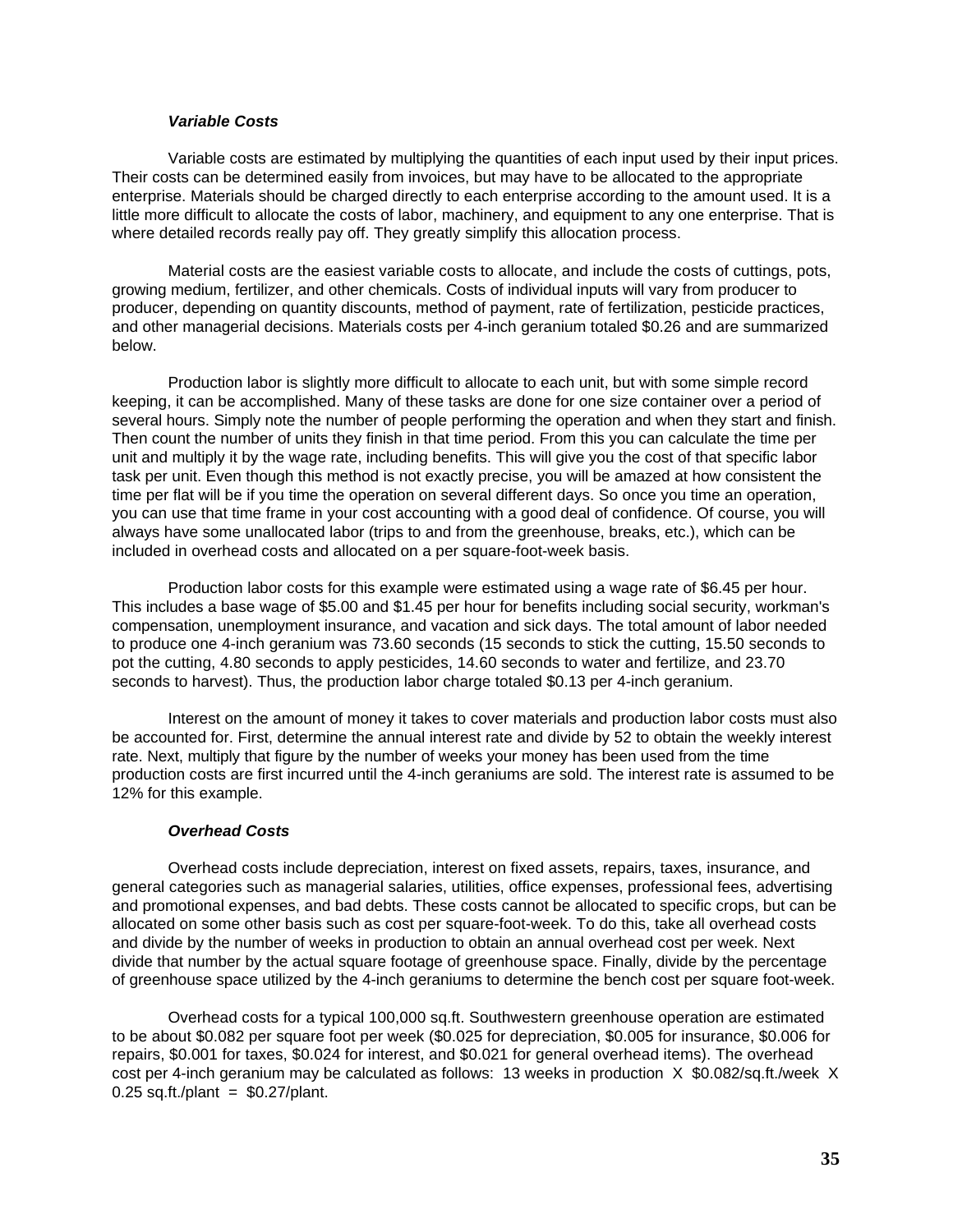## *Total Costs*

As seen in the table below, total costs for producing a 4-inch geranium total \$0.68 per plant. This is assuming an ideal situation where all the geraniums produced were saleable. Unfortunately, in reality, this is not the case. Some plants are lost to insects, diseases, or cultural problems, while others may be of such poor quality that they just cannot be sold. When losses occur, the empty bed space increases overhead costs per week, in addition to the variable costs which are lost. These types of factors must be considered when determining the true costs of production.

### *Uses of Cost Accounting Information*

Now that we've discussed about how cost accounting budgets are developed, let's talk about how they can be used. First of all, the estimated profit of various crops can be compared to select the more profitable crops and crop combinations. You may be producing crops that are not breaking even, which is not a very competitive situation to be in.

By the way, breaking even in cost accounting terms in not necessarily a bad thing. Remember that **all** costs are being covered including opportunity costs. Positive expected profits may be viewed as a return to risk or entrepreneurial talents.

One of the most important use of cost accounting budgets is that they help establish a minimum selling price based on production costs. There are many different ways of pricing horticultural products -some are good, and some not so good. Probably one of the most frequent pricing methods is to check what your **competitors** are charging for similar products and ask about the same price for yours. However, if you do this, you are assuming that (1) your competitors know their production costs and are pricing their products to cover these costs and (2) that your production costs are the same or less than your competitors. If either of these assumptions is incorrect, the possibility of losing money exists.

Another popular pricing strategy is to increase prices on all products a given **percentage** every year or so. This strategy assumes that any changes in costs of production affect all enterprises similarly, which is simply not true.

The best pricing strategy is the value consumers place on your product. However, cost accounting procedures can help you know the base **minimum** price you should charge for your product. The final selling price you charge ultimately depends on what you feel is the value consumers place on your product which should include a fair return on your investment and the risks associated with producing greenhouse crops. By using costs of production as a guide, you are at least guaranteeing that all of your costs are covered and you are not producing products that are not profitable.

Please keep in mind that every business faces different costs. Do not assume that your costs are the same as this example! Every greenhouse firm faces it own unique set of circumstances and, thus, its own unique set of costs. Cost vary from greenhouse to greenhouse because of differences in climatic location, size, managerial skill and style, market channel, time of year, space utilization, wage rates, age and condition of facilities, and many other factors. Comparing your costs to industry averages will reveal areas where your costs are too high or other areas where your costs are too high or other areas where your costs are low and you have a market advantage. However, looking at industry averages is no substitute for doing your own cost accounting.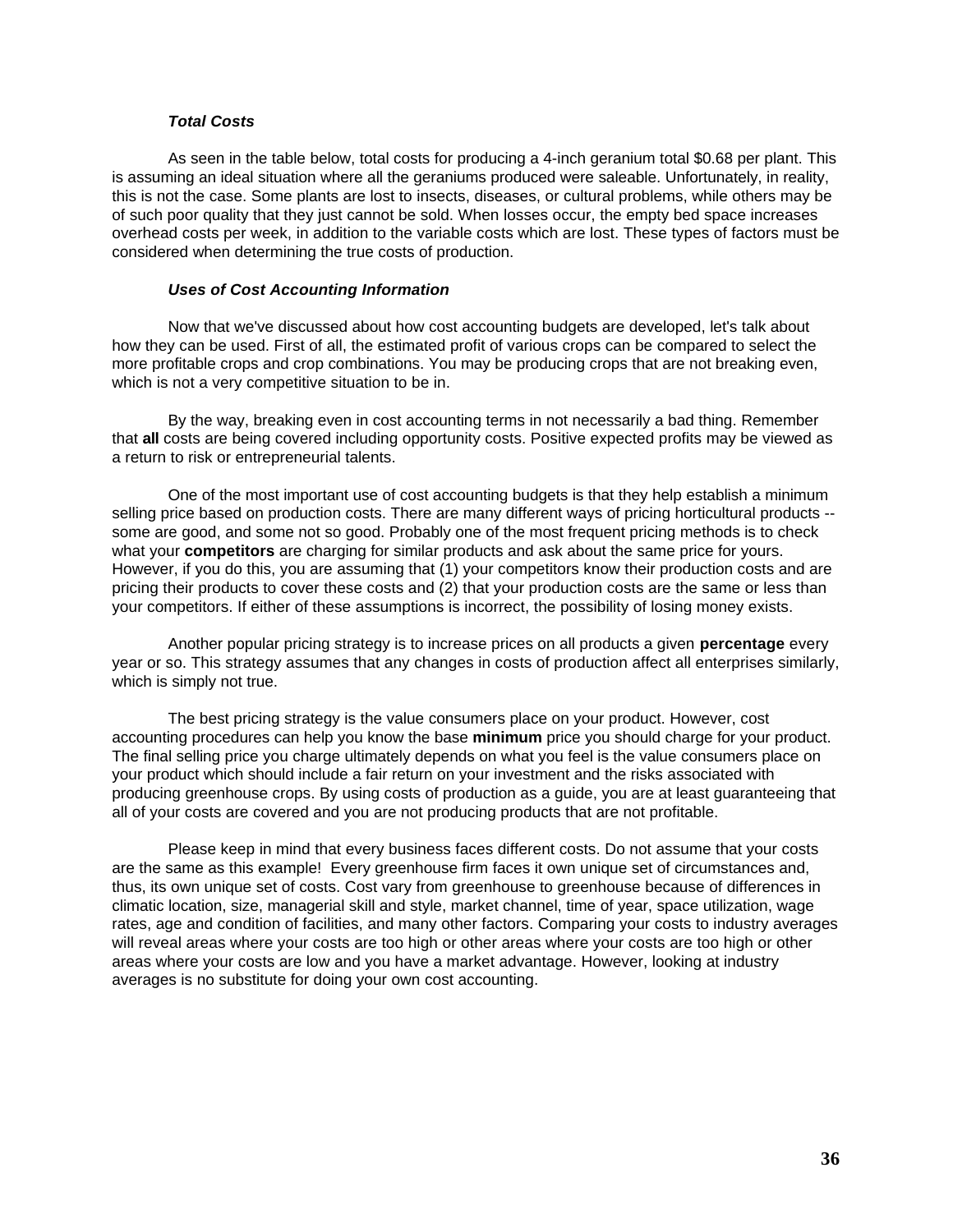| from unrooted cuttings.                            |               |
|----------------------------------------------------|---------------|
|                                                    |               |
|                                                    | \$ per pot    |
| Variable costs:                                    |               |
| Unrooted cutting                                   | \$0.14        |
| Oasis cube                                         | \$0.02        |
| 4" plastic pot                                     | \$0.05        |
| Fertilizer                                         | \$0.01        |
| Growing media                                      | \$0.03        |
| Chemicals                                          | \$0.01        |
| Labor                                              | \$0.13        |
| Interest on operating capital                      | \$0.02        |
| Subtotal of variable costs                         | \$0.41        |
|                                                    |               |
|                                                    | \$ per sq.ft. |
|                                                    | per w eek     |
| <b>Overhead costs:</b>                             |               |
| Depreciation                                       | \$0.025       |
| Insurance                                          | \$0.005       |
| Repairs                                            | \$0.006       |
| Taxes                                              | \$0.001       |
| Interest on fixed assets                           | \$0.024       |
| General overhead items                             | \$0.021       |
| Subtotal of overhead costs                         | \$0.082       |
| 13 weeks x .25 sq.ft. per pot x                    |               |
| \$0.08 per sq ft. =                                | \$0.27        |
|                                                    |               |
| Total costs per 4" geranium                        | \$0.68        |
|                                                    |               |
|                                                    |               |
| Remember! These are not your costs! This           |               |
| example is provided only to illustrate a method of |               |
| determining costs that apply to YOUR operation.    |               |
|                                                    |               |
|                                                    |               |
|                                                    |               |
|                                                    |               |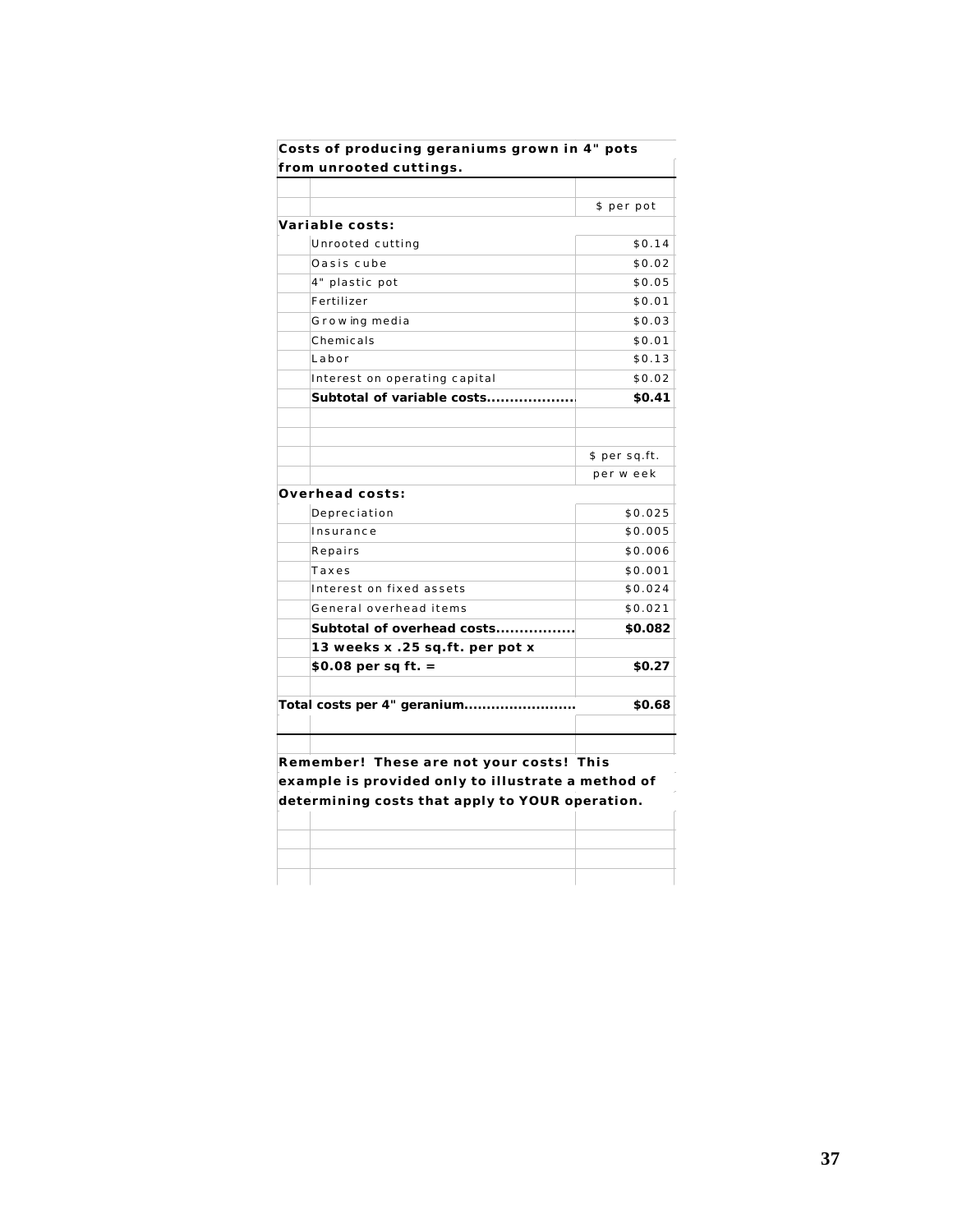# **Enhancing Greenhouse Profitability Through Improved Pricing**

### *Charlie Hall - University of Tennessee*

<span id="page-41-0"></span>Pricing decisions are among the most difficult marketing-related decisions for the nursery firm because prices must be high enough to cover costs and make a profit for your company, while at the same time low enough to stimulate demand and sales. In addition, the price of a product affects the positioning of your firms' products within the marketplace. For example, a high priced product (relative to the competition) has a connotation of high quality and is consistent with products which have special benefits. As you will see in this article, pricing plans require flexibility, discipline and judgment to provide for a pricing structure that is competitive, complements the product's positioning, and which maximizes sales and profits.

Ideally, your own pricing method should be based upon your operating budgets and your financial plans for the future. Setting the proper prices for your goods and services, with respect to what the market will accept, is the key to making your projected budgets and financial plans ultimately successful. However, there are almost as many pricing methods as there are companies in the nursery industry. But to say that one nursery's method or approach is superior to another is not appropriate. What is appropriate, however, is that you understand the theory and methodology of pricing for your own company as it applies to and reflects the industry.

Instead of developing or continuing to refine a price strategy based on the budgeted or planned cost of doing business, many companies devise methods that reflect what they perceive to be appropriate prices. Some of these methods are outlined below.

Many companies rely on the **judgment** of their owners and managers to determine what price to charge, rather than relying on the cost structure of the company. They believe that the opinion (and experience) of the managers and owners enables them to establish a price that is appropriate, even though the opinion may be out of touch with the reality of budgeted costs.

A price strategy known as **formula pricing** usually occurs when the management has heard of some other company using a formula for pricing. Such strategies are usually stated as "30 and 10" or "three times variable costs." With this method, the company usually marks up its costs 30 percent, usually for overhead, and then adds another 10 percent for profit. When using the latter method, the company simply determines its' total variable costs and multiplies that figure by three to arrive at the selling price. In reality, this strategy may be appropriate for the "other" company, but really has no bearing on any other company unless the cost structures of both are identical.

Another method is setting the price based on what the **market will bear**. It uses the insight and knowledge of a company's management to price the goods and services for "what they will go for." Here again is a method that lacks regard for the cost structure of the company, but perhaps it is the most aggressive method discussed here. This method takes full advantage of any opportunity to raise a price as high as possible. In contrast, a company using the judgement method may avoid inflating a price to higher than normal because of an opinion that the company should be conservative.

As mentioned previously, the ideal pricing method should be tied into and **based upon costs** as outlined in your operating budgets and your financial plans for the future. Based on budgets and cost structures, company management devises a price strategy that will recover or recoup all costs, including overhead and profit. In lieu of totally relying on market knowledge to make decisions, this method enables the management of a company to establish the price necessary to cover all costs and profit, thereby ensuring that the company can attain its financial goals.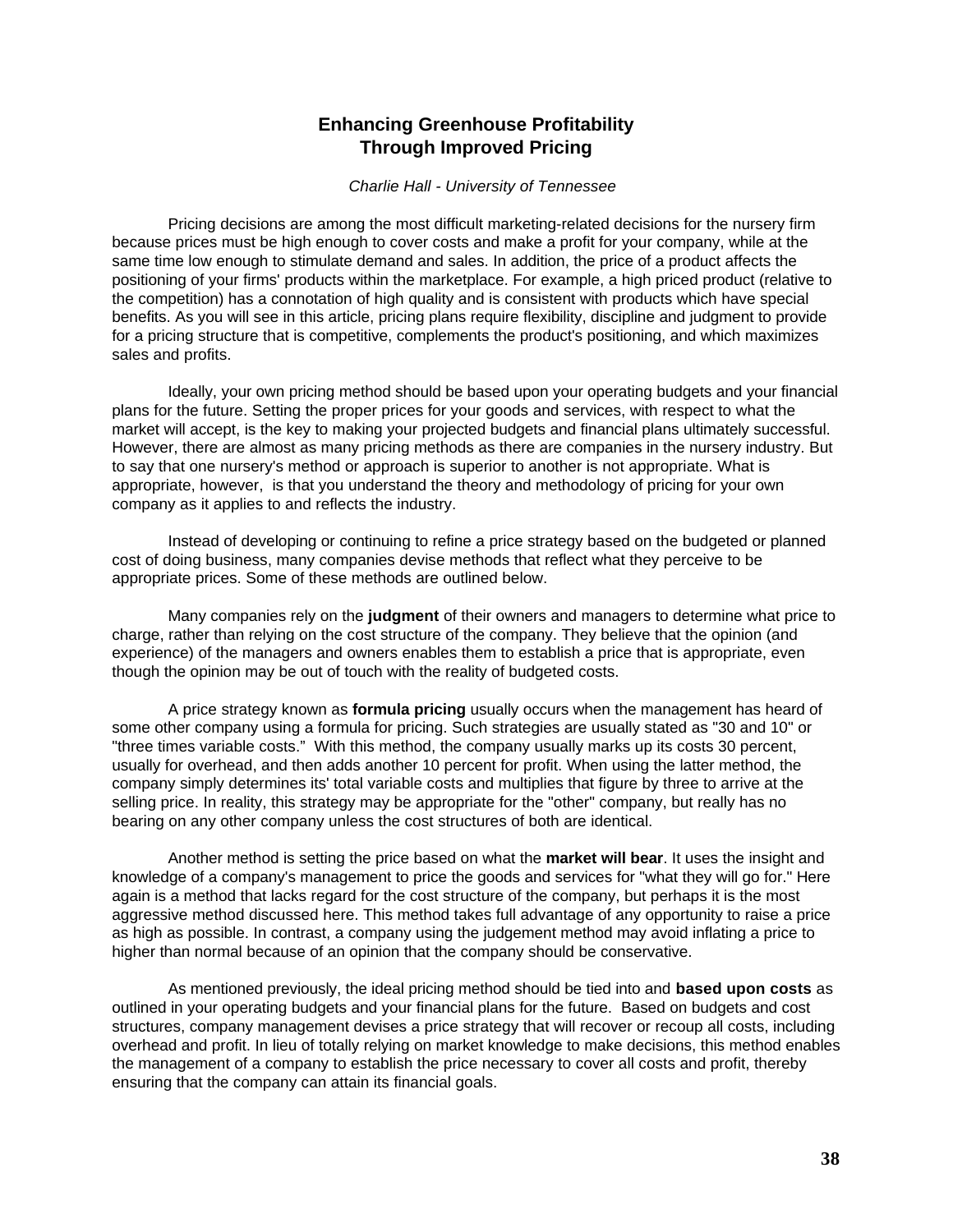The based on costs method is the only method addressed here that relies on the economic performance of the nursery operation as a basis of price strategy. The other methods rely on subjectivity and opinion rather than fact. Perhaps the best of all possible scenarios occurs when the pricing strategy is both market- and cost-oriented. This means you should consider what the market will bear as well as the production cost of each item. Your final price should reflect actual production costs, experiencebased intuition, and knowledge of your competitors' prices. Thus, it is *imperative* to keep good records of direct production costs. These include:

- ! Supplies such as liners, fertilizer, soil mix, containers, and pesticides.
- ! Labor (including Social Security benefits and workers' compensation).
- Cost of operating machinery and equipment (including repairs, lube, etc.)
- ! Anything else that directly contributes to the production cost of each plant.

Total up your indirect production costs, such as insurance, interest, taxes, office supplies and equipment, and an allowance for unsold plants. Add in marketing costs, such as association dues, catalog production and mailing, related services (tagging, shipping and so on) and marketing labor. Finally, add in profit and calculate the selling price for each plant.

Calculate the price of each specie individually. Assign a given overhead cost to each plant category and divide by the number of plants you plan to sell. Because species vary in growth rate, maintenance requirements and loss factors, their production costs also vary. For instance, the cost of growing a 3-gallon azalea is different than that of growing a 3-gallon holly. Thus, the pricing structure should reflect these differences as well.

When you know the true production costs of individual species, you can eliminate unprofitable plants or raise the price enough to cover your expenses and desired profit. You also have a feel for how much a particular plant may be discounted before it becomes unprofitable to do so. If there is excess production, management has the option of setting the price so that variable costs are covered and there is adequate margin for some contribution to fixed costs or overhead. In these short run situations, if there is excess capacity it is far better to take an order with less margin, because total company profit will be greater or profit loss will be less than if the order was not taken and the sale not made. In the long run, however, prices have to be established so that all costs (fixed and variable) are covered and there is a profit.

One thing to remember is that no matter how high your production costs are for a particular plant, its price cannot exceed its market value unless the services you provide substantially differentiate your operation from your competitors. Therein lies the true opportunity for nurserymen today in pricing their products. Develop intensive partnerships with retailers and landscaping firms, establish a competitive price at which an acceptable profit can be made, and differentiate your firm through quality and valueadded services.

The challenge in directly applying economic theory to the nursery industry lies in the following considerations. First, there is absolutely no nursery that has perfect information about its competitors' abilities to produce a product or at what price a competitor will sell the product in the market. The industry is highly segmented, even within the same region and market, thus forcing companies to focus on portions of the market rather than the market as a whole. This segmentation has made it virtually impossible for USDA or any private agency to maintain extensive databases on historical prices. So from an economists viewpoint, or from a managers viewpoint, this lack of industry pricing data can be quite disconcerting to any type of industry-wide price analysis.

Second, the time that is required in bringing nursery crops to market is perhaps the longest of any industry. Even if industry-wide pricing information were being collected, maintained, and disseminated at the time a crop is planted, such economic information about the market would be outdated and virtually useless by the time the product is available for sale. This phenomenon is accentuated by the fact that nurserymen must determine their product mix well before what little market information there is becomes available.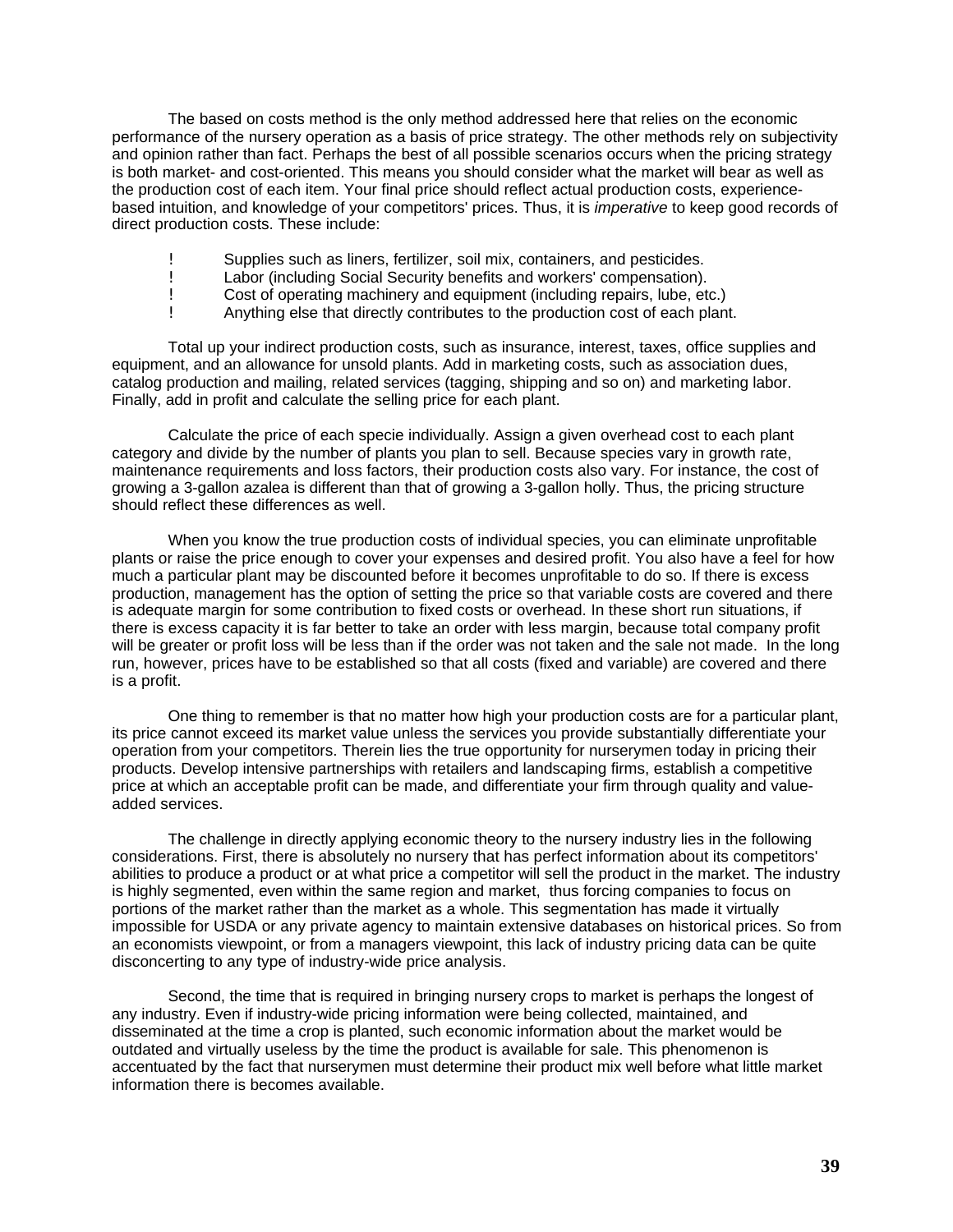Lack of standardization further compounds the industry's pricing problem. A 1-gallon azalea from one nursery is often quite different from a 1-gallon azalea from another nursery. Unfortunately, unlike other agricultural industries, the nursery industry has few intermediaries to price and market its products, particularly when it comes to plants that are ultimately sold in garden centers. The number of brokers and middlemen in the distribution system are incredibly few as compared to the number of suppliers and consumers. And because of the variability of the product and the subjectivity of people when grading and setting quality standards, there are no financial intermediaries. There is no such thing as "Crapemyrtle futures" that are traded or listed on any commodity exchange like other agricultural crops are.

Combine all of these factors and one soon realizes that owners and managers of nurseries within this highly diversified industry have a difficult task indeed in setting prices that are realistic and appropriate to the cost structure of their operations. That is why a management system that uses the internal information of the past tempered with a realistic budget of the future and a price strategy that coincides with that budget is the only method that will ensure success. Adhering to the following list of "do's" and "don'ts" will be a step in that direction.

### *Do:*

- ! Review your pricing problems and opportunities and your marketing strategies before developing your pricing plan .
- ! Closely monitor the competition and keep consistent records of your competitions' pricing.
- ! Be flexible. Be prepared to adjust to competitive pressures and the marketing environment.
- ! Be willing to change your price and use it as a tool for achieving marketing strategies.
- ! Use the pricing tool to communicate the positioning of your product.
- ! Test your price often. Test higher and lower prices and monitor the response in test markets. Apply what you learn to your total system. However, make sure you test your pricing strategies for a long enough period to obtain realistic results.
- ! Remember, the more intangible services offered or unique your product, the more flexibility you will have in setting higher prices.
- ! Price your product to provide ultimate value to consumers. Remember, you can still give real value through high price (i.e. the product is a little higher priced than the competition, but the customer receives a unique or better service).
- ! Be aware of not only the obvious costs, but also the hidden costs when determining your price (i.e. empty bench space, death losses, shrinkage through employee theft, etc).

# *Do NOT*:

- ! Look at pricing as static. Your cost of doing business and the competitive activity in your marketplace is not fixed. Your pricing shouldn't be either.
- ! Set pricing without first determining how it will affect sales, margins, and the ability of the company to cover variable and fixed costs.
- ! Be afraid to use price to achieve other marketing goals, such as inducing trial. Successful companies often plan for a period of lower prices in an effort to increase trial and build the customer base. Though profitability is reduced temporarily, it is often offset by a sustained period of repeat purchase at full price by the expanded customer base. However, it is a good idea to test this premise to make sure you are receiving adequate repurchase from the new customers to justify a rollout of the program.
- ! Confuse potential purchasers with constantly changing prices, but try to remain flexible.
- ! Over-react to the competition. Before you change your long-run pricing strategy, wait to see if the competitive price changes are temporary or permanent. At the same time, learn to anticipate and react to short-run competitive price changes.
- ! Lower an already competitive price if you are attempting to build an image based on quality or value. Instead, put greater emphasis on the quality of your product.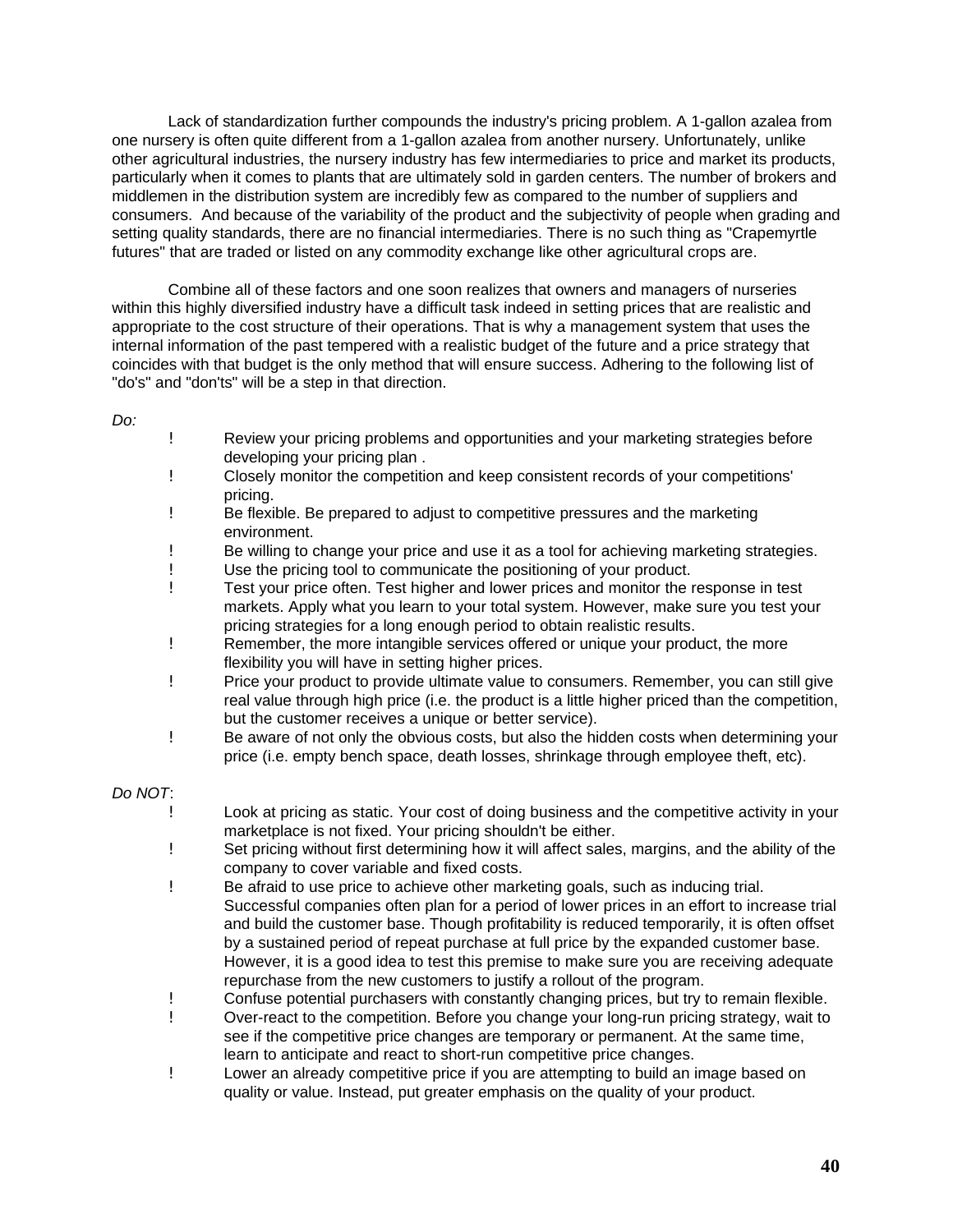# **Enhancing Greenhouse Profitability Through Improved Financial Analysis**

*P.J. van Blokland, - University of Florida*

<span id="page-44-0"></span>The objective of this paper is to present a description of the financial tools needed by a greenhouse owner who must make sensible financial decisions about his firm. Each tool is outlined sufficiently for the reader to follow the major points in using the tool but will require some further study and practice to use it properly.

# **INTRODUCTION**

Times have changed. Good production practices once earned good farm income. This is no longer the case today. Agricultural firms need to make good marketing and financing decisions as well. It is not enough to do the job right. It is much more important to do the right job and this requires modern management methods. This paper assumes that the manager and owner of the firm are the same individual.

Management in any job consists of using information to make decisions to help the firm meet its objectives. Consequently, the manager needs to know what its objectives are. Objectives need to be written down and quantified in terms of numbers and time. "Make a profit" is not an objective. "Make \$100,000 net income by the end of December three years hence" is. And in setting objectives the manager must realize where the firm stands today and how it got there. Therefore a lot of good management consists of linking the past with the future by making sound decisions today. This paper will present some of the main financial tools that do this linking. These tools are outlined in Figure 1.

This diagram presents the essential financial tools for any firm. These tools provide the information necessary to make the most of the production, marketing and financing decisions in the firm. The diagram starts with the information that the manager thinks he needs. This information is digested and used to state the firm's objectives. The diagram then separates into two parts. The left hand side, or the recording section, shows what has happened to the firm over time. These events were recorded and analyzed to write the objectives of the firm. The right hand side, or the management section, shows what might happen to the firm if it meets its current and future objectives. The left and right hand sides are linked by monitoring. In other words, by comparing what actually happened with what the manager thought would happen. He must make decisions on any differences between the two. There will, of course, always be a difference for no one is clairvoyant. The real job is to make the right decision on the difference.

For instance, suppose that the manager thought, based on historical performance, that his second quarter greenhouse cash sales margin over cash costs would be \$400,000, and the margin actually was \$300,000. He is \$100,000 short and probably has committed that \$100,000 to future uses. He may have lined up resources for that purpose and now has bills to pay. He has to find out why there was a cash margin difference of 25% and what he should do about it (doing nothing is still a decision). This is not easy, but it is real management. These tools will help in this decision making process and, if necessary, help modify future objectives.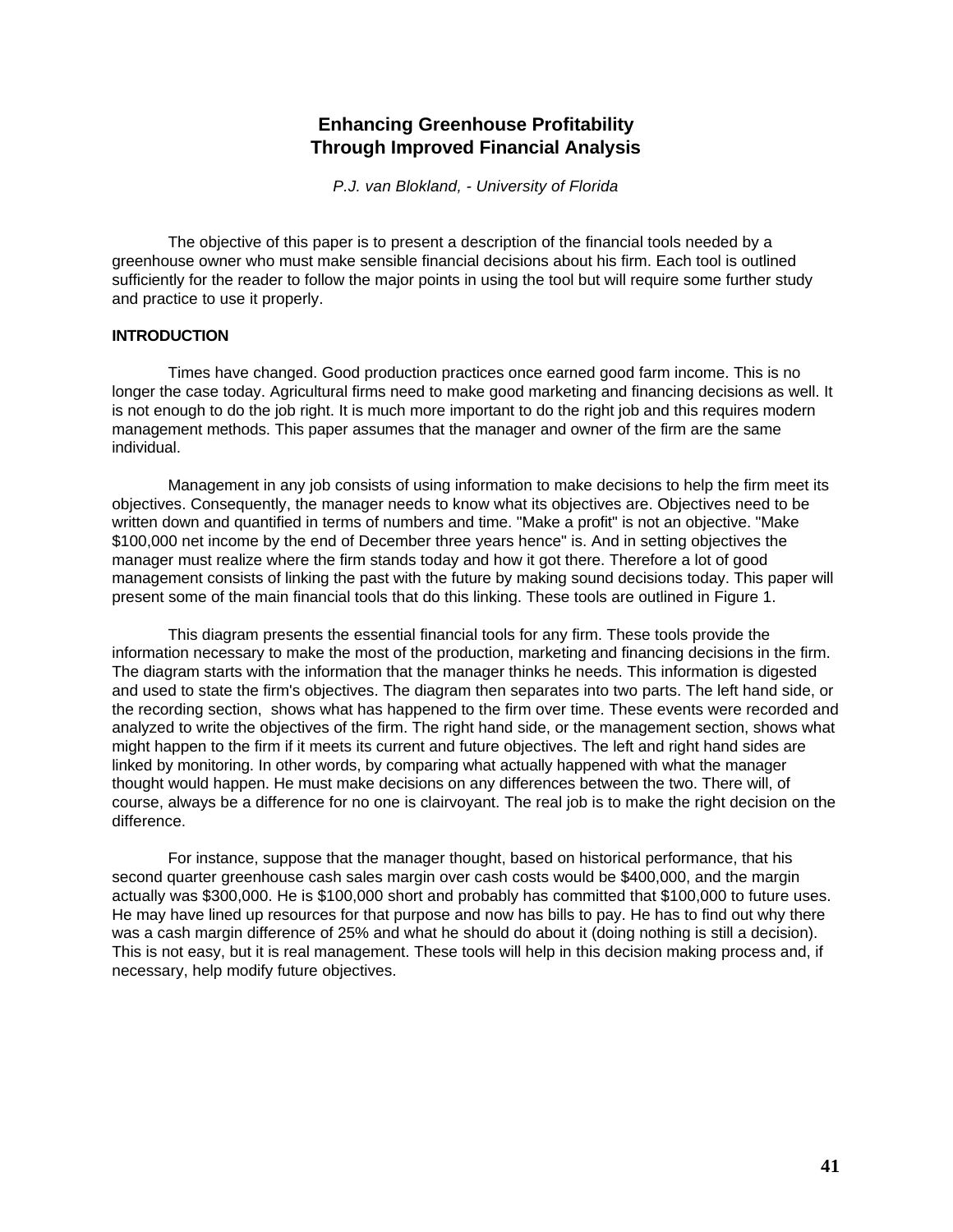

**Figure 1. The essential financial tools of a firm.**

# **THE BALANCE SHEET**

The balance sheet presents a picture of the firm at one point in time. This is an important point to digest. Because the balance sheet is a snapshot of the firm on that day, the firm's owners, correctly and legally, make this statement look as good as they can in order to impress their readers. People dress well when they are interviewed or inspected. Firm owners do the same thing when they produce their balance sheet.

The balance sheet shows three things. These are assets, liabilities and equity. Assets are what the firm has, and these possessions are usually divided into three categories in agriculture. Current assets are assets that can be or soon will be turned into cash. They include items like inventory for sale, supply inventory, cash, cash equivalents (e.g. savings accounts, stocks, bonds, mutual funds) and receivables. Intermediate assets usually consist of vehicles, equipment, machinery, and non permanent buildings and structures. Long term assets are permanent buildings and land.

Liabilities are what the firm owes. These also have three categories. Short term liabilities are what the firm owes in the period between now and the next balance sheet. These would be the quarterly bills for a firm reporting quarterly or annually for firms with a yearly set of accounts. Current liabilities include the principal and interest on operating loans, payables and the current principal and interest portion of intermediate and long term debt., i.e., what the firm owes in the next period on its notes and mortgages. Intermediate liabilities are what the firm owes on notes after deducting the current portion. Likewise, long term liabilities are the remaining mortgages owed after meeting the current portion.

Equity is what the firm owns. It is calculated by subtracting all the liabilities from the firm's assets. Consequently, it is a residual and has to be found by subtraction. For example, if the assets are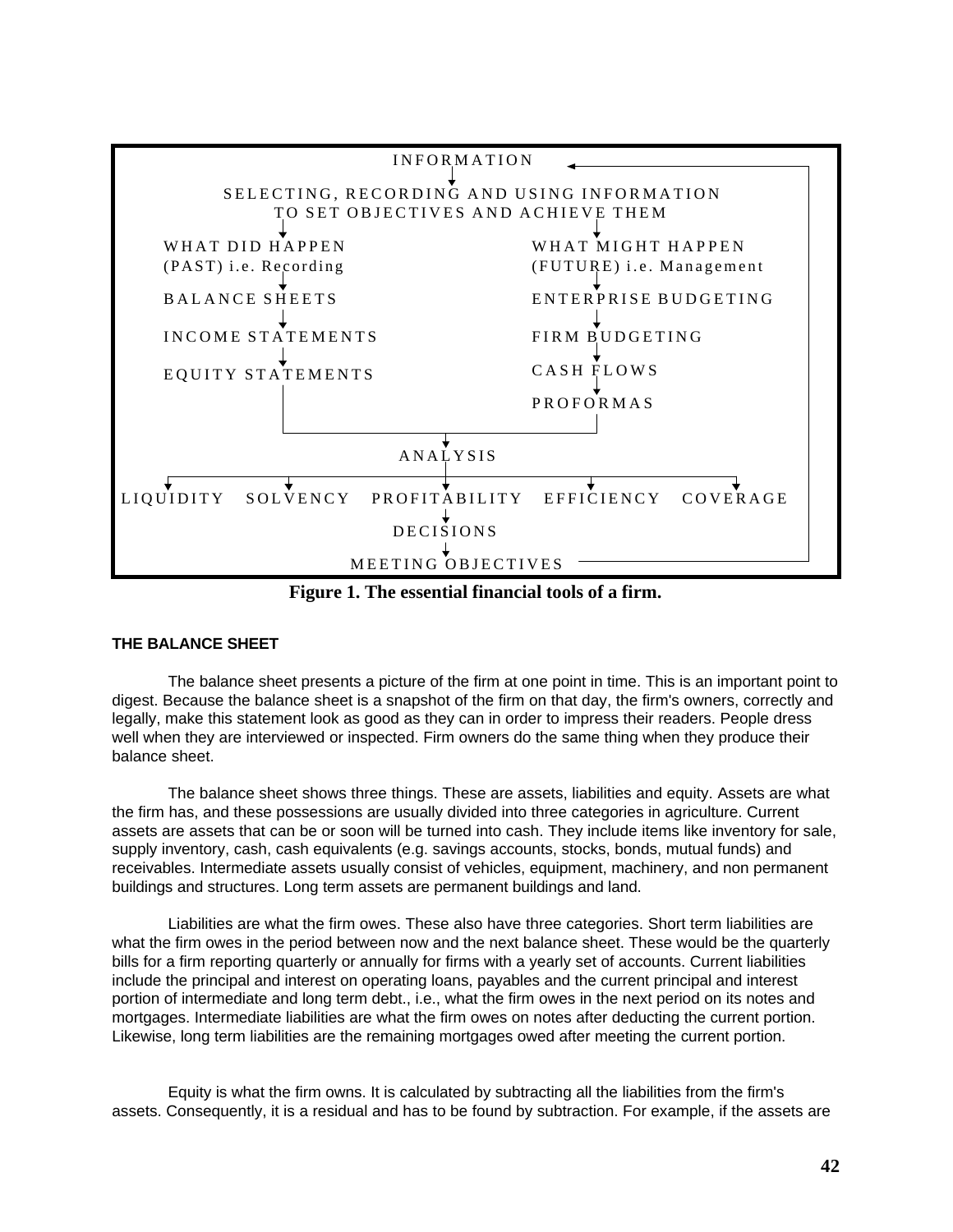\$2.5 million and liabilities are \$1.5 million, the firm's equity is \$1 million. Equity is a key number for managerial scrutiny. Managers want to see steady equity growth, period after period. Equity is also used in various ratios to see how the firm handles debt. For example, the leverage ratio is defined as total debt divided by equity. In the above instance, the ratio is \$1.5 million divided by \$1 million, or 1.5. This means that the firm owns \$1 for every \$1.5 of debt. If the ratio increases, there is more debt owed per dollar owned and its risk has increased. If the ratio falls, the firm has reduced its risk.

Thus the balance sheet can be used to compare how any or all of the assets and liabilities have changed from one period to the next, and the effect of these changes on the firm's equity. Good managers will make firm structural decisions from the balance sheet information. The balance sheet is illustrated in Figure 2.

| <b>ASSETS</b>           | <b>LIABILITIES + EQUITY</b>            |
|-------------------------|----------------------------------------|
| Current                 | Current                                |
| cash + cash equivalents | payables                               |
| sale inventory          | operating loans                        |
| supply inventory        | current portion of notes               |
| other inventory         | current portion of mortgages           |
| receivables             | other loans                            |
| Intermediate            | Intermediate                           |
| vehicles                | vehicle notes                          |
| equipment               | equipment notes                        |
| temporary buildings     | building notes                         |
| Long term               | Long term                              |
| permanent buildings     | building mortgages                     |
| land                    | land mortgages                         |
|                         | Equity                                 |
| <b>TOTAL ASSETS</b>     | TOTAL LIABILITIES + EQUITY (net worth) |

|  | Figure 2. A Simple Balance Sheet. |  |
|--|-----------------------------------|--|
|  |                                   |  |

### **THE INCOME STATEMENT**

The income statement shows how the firm performed in the period between the two balance sheets, during the quarter or during the year. The income statement shows three things: outputs, costs and incomes. It is perhaps the most important statement to analyze in a firm. It shows how the manager used resources and what he got from their use. Therefore income statement analysis can often separate good from other managers.

The first item on the income statement is gross output. Gross output is what the firm produced. It includes sales, change in supply and for sale inventory from one balance sheet to the next, other firm income and change in receivables. Gross output should increase over time and the proportion of sales making up gross output should be consistently high. This is because gross output can increase in one period with inventory sales, but this inventory must be replaced later on.

Costs are divided into three categories. The most important are cash costs which are at least 70% of an agricultural firm's expenses. Cash costs are items paid with cash. They include supplies, labor, interest, fuel, repairs and marketing expenses. Cash costs are divided into four or five major categories for analysis (chemicals and fertilizers; labor, social security and associated taxes and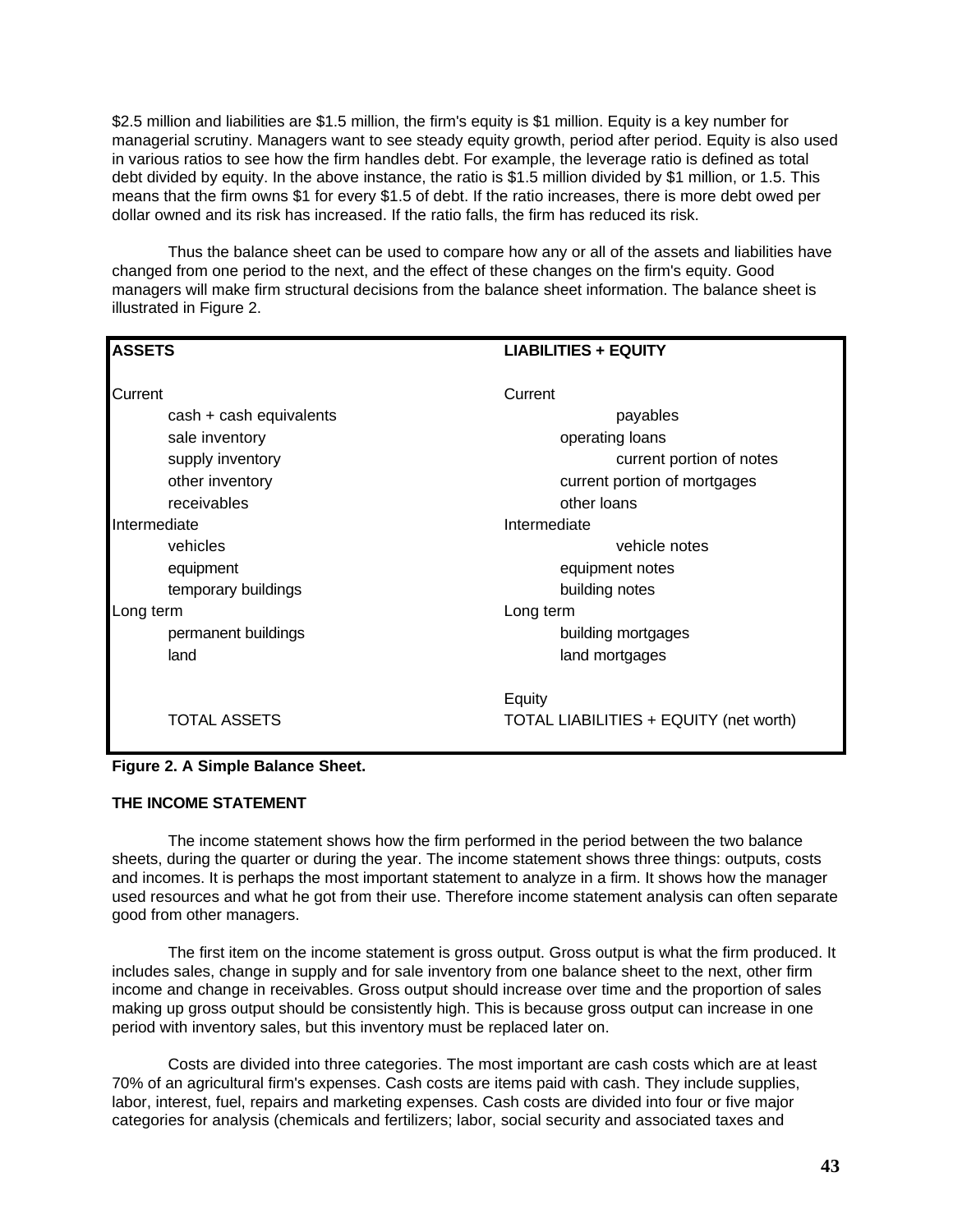expenses; marketing expenses; interest). These categories are not standard, but are left up to the individual firms. The concept is to account for 80% of cash costs in these categories and to follow what happens to each category.

Gross output minus cash costs equals gross margin. Gross margin shows whether the firm can cover its cash costs and, if it can, how much is left to cover the rest of its commitments. Gross margin is an exceedingly useful concept which can be used for enterprises and the whole firm. Again, it is important to follow the gross margin of the different enterprises and use this information to make changes in enterprise operation.

The second major cost is depreciation. This cost is the annual rate allowed by the IRS to write off depreciable capital assets. Depreciation is a real cost though it is not paid by the firm until it replaces its capital assets. Capital assets that can be depreciated include orchards, machinery, vehicles and buildings. Until these assets are replaced, the depreciation allowances by the IRS add cash to the firm. This additional cash is most easily seen in the cash flow.

The third cost category is overhead. This category is usually disregarded by firms or used as a catch all for miscellaneous items. All overhead items can be put in cash or depreciation costs. But because overhead is relatively unproductive compared with the other two costs, overhead should be recorded separately. Overhead items include office expenses, business education and publications, lawyer and accountant fees, business travel and client entertainment. There is a tendency for firms with good years to expand their travel and entertainment overhead when that money might be better spent on cash cost items; therefore, it is advisable to track the cost shares of the three types of costs over time to see where firm expenditures go. Rules of thumb are usually incorrect, but a typical nursery firm might have 75% of its costs as cash, 18% as depreciation and the remaining 7% as overhead. Any marked deviation from the firm's historical trends needs investigation and some good explanation.

Cash plus depreciation plus overhead cost equals total costs. Gross output minus total costs equals net firm income. A positive net firm income shows the firm has covered all its costs, but net firm income is not profit. The firm still has other commitments. Net firm income is essentially equivalent to taxable income for a non corporation because property taxes, road taxes and other firm taxes are cash costs. A high net firm income means higher taxes which might encourage the manager to purchase some needed depreciable capital asset. Depreciation reduces the net firm income and the tax bill.

Net firm income minus owners' income and social security taxes provides net income. This is the bottom line of any firm. To see how a firm is doing, follow its net income over time. A firm's net income can only be used for three things: the owners' salaries, re-investing in the firm and principal payments. Owners' salaries is what the owners withdraw from the firm for living expenses including vacations, purchases for private items, education, etc. Owners' salaries is the equivalent of dividends. Any capital purchases must come from net income. Principal payments are settled with the firm's net income. Interest on principal is a cash cost. The corporate equivalent of principal plus investments is called retained earnings. Figure 3 illustrates an income statement.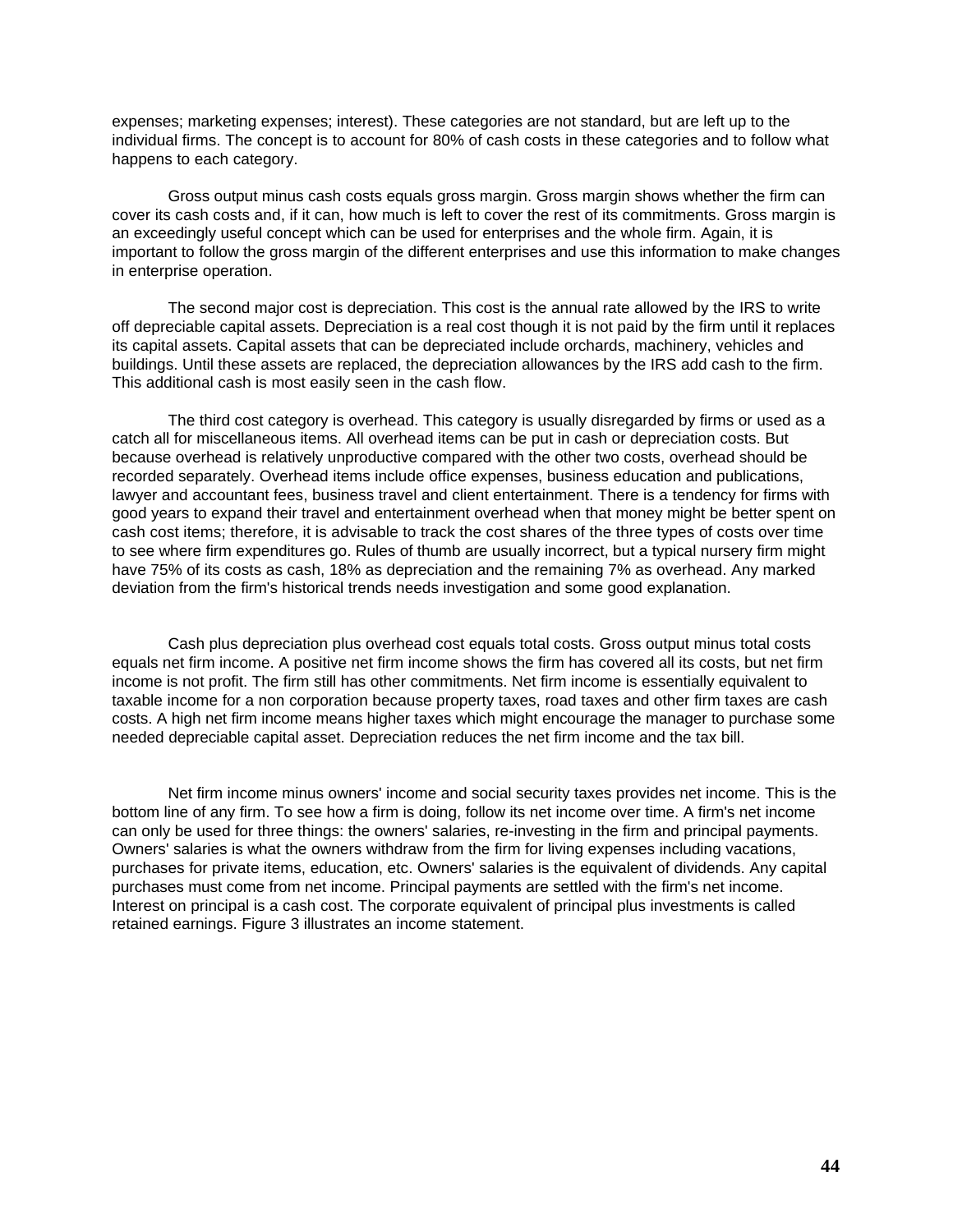| <b>GROSS OUTPUT</b> |                                                        |             |                        |                                                     |  |  |  |  |  |  |
|---------------------|--------------------------------------------------------|-------------|------------------------|-----------------------------------------------------|--|--|--|--|--|--|
|                     | sales<br>other income to firm                          |             |                        |                                                     |  |  |  |  |  |  |
|                     | change in supply inventory                             |             |                        |                                                     |  |  |  |  |  |  |
|                     | change in sales inventory                              |             |                        |                                                     |  |  |  |  |  |  |
|                     | change in receivables                                  |             |                        |                                                     |  |  |  |  |  |  |
|                     | <b>TOTAL</b>                                           |             |                        |                                                     |  |  |  |  |  |  |
| <b>CASH COSTS</b>   | category 1 (e.g. chemicals and fertilizers)            |             |                        |                                                     |  |  |  |  |  |  |
|                     | category 2 (e.g. all hired labor expenses)             |             |                        |                                                     |  |  |  |  |  |  |
|                     | category 3 (e.g. transportation, fuel, repairs)        |             |                        |                                                     |  |  |  |  |  |  |
|                     | category 4 (e.g. all marketing expenses)               |             |                        |                                                     |  |  |  |  |  |  |
|                     | category 5 (e.g. all other cash costs)<br><b>TOTAL</b> |             |                        |                                                     |  |  |  |  |  |  |
|                     | GROSS OUTPUT - CASH COSTS<br>$\equiv$ 1000 $\pm$       |             | <b>GROSS MARGIN</b>    |                                                     |  |  |  |  |  |  |
|                     | <b>DEPRECIATION</b>                                    |             | <b>OVERHEAD</b>        |                                                     |  |  |  |  |  |  |
|                     | vehicles                                               |             |                        | office expenses                                     |  |  |  |  |  |  |
|                     | machinery and equipment                                |             |                        | salaries and fees                                   |  |  |  |  |  |  |
|                     | buildings                                              |             |                        | business travel/entertainment<br>all other overhead |  |  |  |  |  |  |
|                     | all other depreciable assets<br><b>TOTAL</b>           |             | <b>TOTAL</b>           |                                                     |  |  |  |  |  |  |
|                     | <b>TOTAL COSTS</b>                                     |             |                        |                                                     |  |  |  |  |  |  |
|                     | cash                                                   |             |                        |                                                     |  |  |  |  |  |  |
|                     | depreciation                                           |             |                        |                                                     |  |  |  |  |  |  |
|                     | overhead                                               |             |                        |                                                     |  |  |  |  |  |  |
|                     | TOTAL GROSS OUTPUT - TOTAL COSTS                       | $=$ 100 $-$ | <b>NET FIRM INCOME</b> |                                                     |  |  |  |  |  |  |
|                     | <b>OWNERS' TAXES</b>                                   |             |                        |                                                     |  |  |  |  |  |  |
|                     | income taxes                                           |             |                        |                                                     |  |  |  |  |  |  |
|                     | social security taxes                                  |             |                        |                                                     |  |  |  |  |  |  |
|                     | other taxes                                            |             |                        |                                                     |  |  |  |  |  |  |
|                     | <b>TOTAL</b><br>NET FIRM INCOME - OWNERS' TAXES        | $=$         | <b>NET INCOME</b>      |                                                     |  |  |  |  |  |  |
|                     |                                                        |             |                        |                                                     |  |  |  |  |  |  |
| <b>NET INCOME</b>   |                                                        |             |                        |                                                     |  |  |  |  |  |  |
|                     | principal payments                                     |             |                        |                                                     |  |  |  |  |  |  |
|                     | re-investing<br>owners' salaries                       |             |                        |                                                     |  |  |  |  |  |  |
|                     |                                                        |             |                        |                                                     |  |  |  |  |  |  |

# **Figure 3. A sample income statement format.**

The income statement shows the money coming into the firm and where the money goes in the firm in the period between the two balance sheets. Understand that the cost framework in the statement can be adapted by any firm to suit its specific needs. The items listed under each cost are examples only. Realize also that the net income shows how the money after total costs and owners' taxes was spent. It is not a residual nor is there anything left after its three uses. Put another way, net income minus investing in the firm and principal payments equals what the owners withdrew as salary.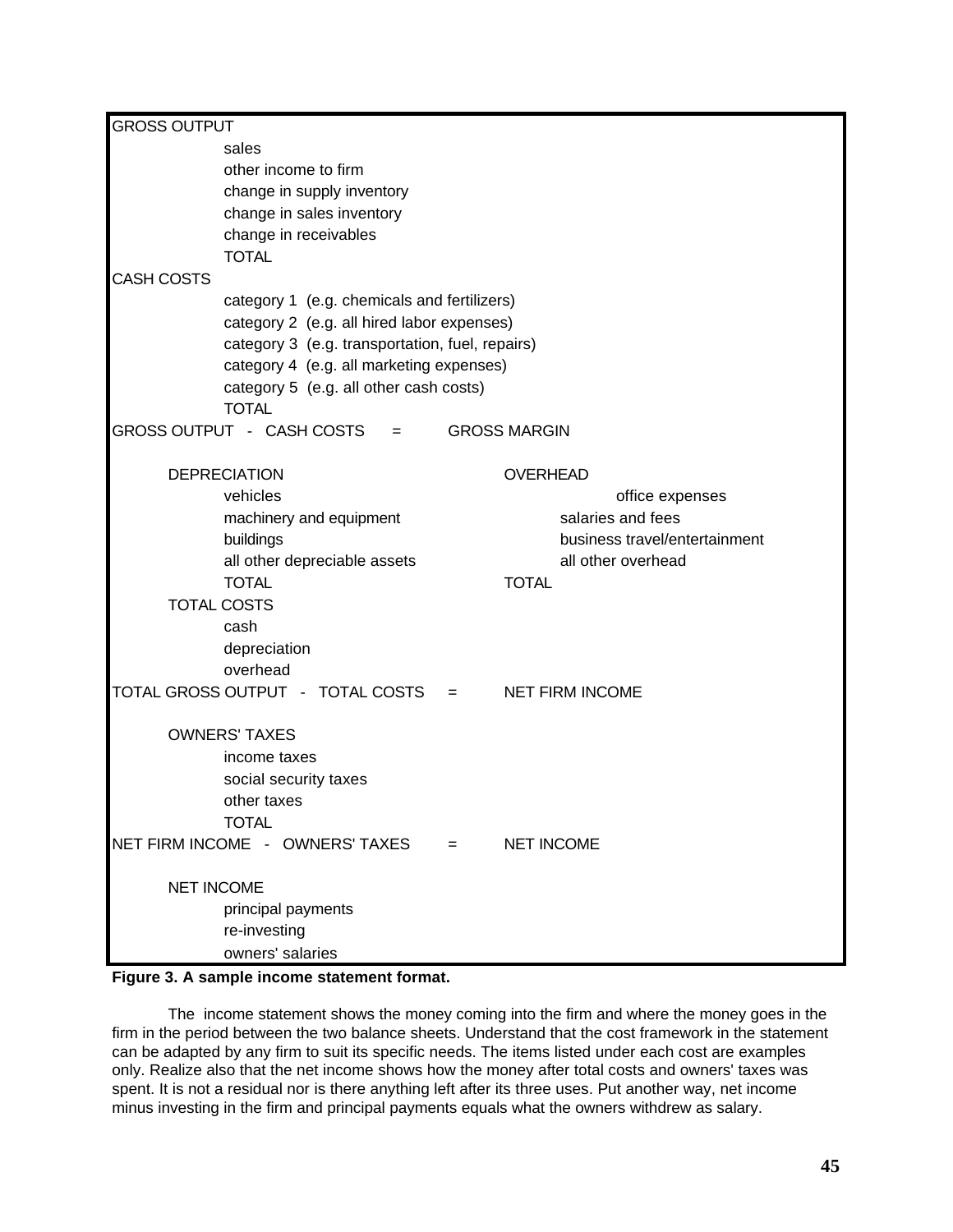Good analysis of this statement will include trends in gross output, costs and incomes and the changes in the components of each that caused these trends. Decisions will be made on these changes and objectives re-written as cause and effect are determined.

# **THE STATEMENT OF OWNER EQUITY**

This statement links the beginning and ending balance sheets with the income statement to show how owner equity has changed over time. Figure 4 shows the linkages for a quarterly set of statements. Owner equity is a key number to monitor. It shows how much of the firm is owned by the owners who hope to see continuing equity growth over time. Equity growth probably ranks second to net income as the most important firm indicator of success.

BEGINNING BALANCE SHEET ENDING BALANCE SHEET DECEMBER 31 MARCH 31

INCOME STATEMENT JANUARY 1 TO MARCH 31

# STATEMENT OF OWNER EQUITY JANUARY 1 TO MARCH 31

# **Figure 4. Format of a statement of owner equity.**

This statement has three useful pieces of information. It shows firstly how equity is increased by paying off principal and investing in the firm (adding retained earnings in accounting language). Secondly, how equity is depleted by taking salary from the firm. Thirdly, how inflation and deflation affects equity as asset values change.

The statement starts with the equity recorded in the beginning balance sheet on December 31st. Say this is \$500,000. The net income from the income statement for the next quarter is added to this equity. With a net income of \$50,000, equity increases to \$550,000. Subtract owners' salaries of \$20,000, and the revised equity is now \$530,000. So the first function of the statement listed in the paragraph above shows that equity increased in the firm by \$30,000 which came from paying off principal and re-investing. (Note that the \$50,000 net income went on \$20,000 salary and \$30,000 principal and investing).

The second function is how equity is depleted by drawing salary. This withdrawal of \$20,000 reduced equity by that amount. Obviously, the more the owners withdraw the less the equity growth will be. This may seem trite but it is an important point. Owners have to have enough to live on and to enjoy themselves. Only they can decide whether the increased enjoyment is worth the reduction of equity growth. This statement shows the relative effects clearly. Some 40% of the quarter's net income went on salary, so the remaining 60% was available to increase equity.

The third function shows changes in asset valuation due to external factors. These externals are usually combined under the rubric of inflation. It is possible for a firm's equity growth to be entirely due to inflation. If, for example, land prices double, the firm's real estate is worth twice as much as it was before and equity growth is correspondingly impressive. And as inflation decreases and equity growth correspondingly falls, the firm does not look so good. This artificial type of equity growth must be realized to avoid bad decisions. In order to work out asset valuation changes correctly, the manager needs a balance sheet recording both book and market value valuations of assets.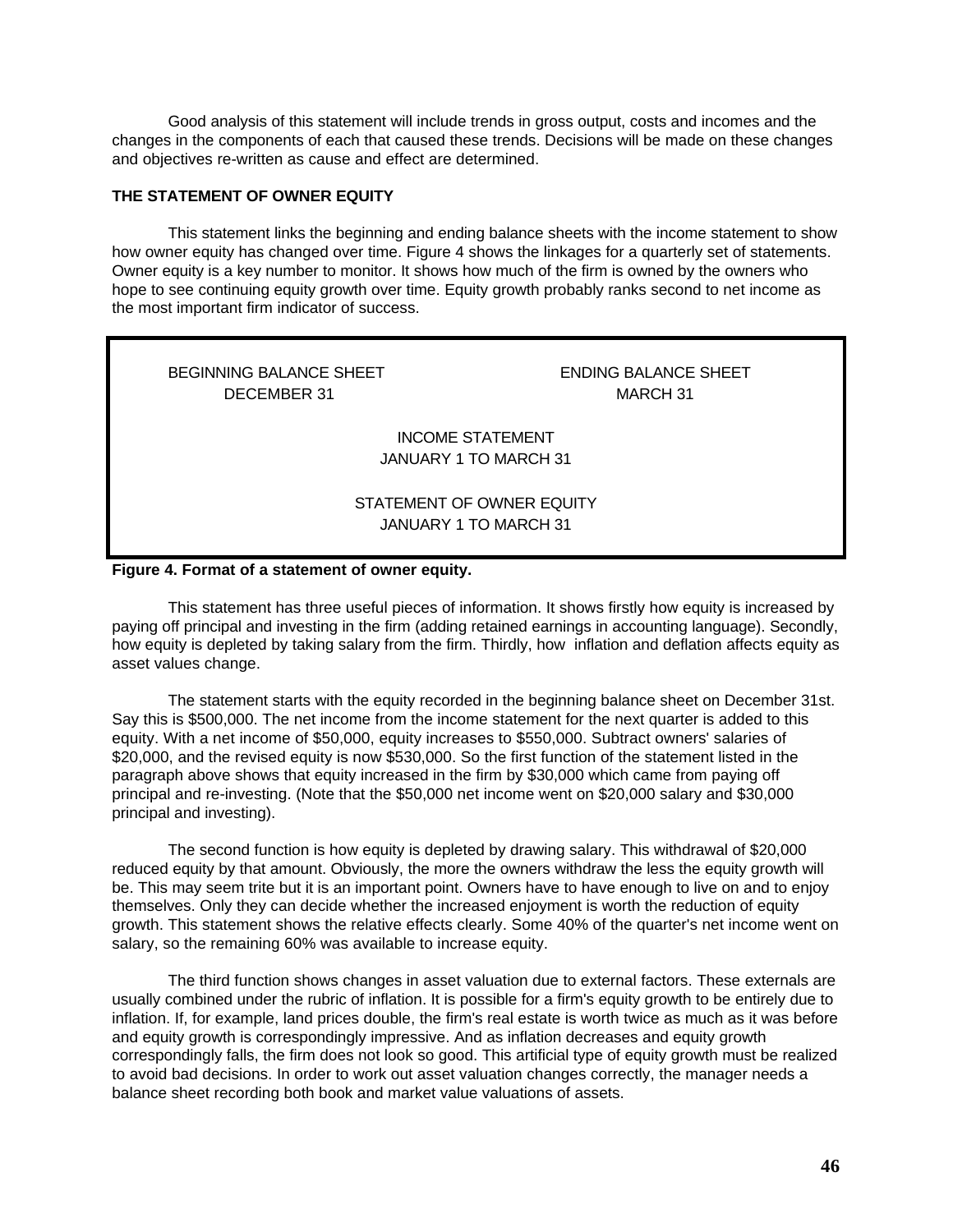Book value can be measured in three ways, depending on the type of asset. One measure is what the owner has invested in the items. This measure will apply to most of the firm's inventory items. For example, valuing a 10-inch pot plant at \$4.50 because this is the sum of the cash, depreciation and overhead costs and the management that went in it. A second way to measure book value is to use what the item cost the firm. This measurement is often used for non depreciable assets. For example, \$3,500 for an additional acre of land or \$10 for a plant that the nursery will subsequently add value to. The third way to measure book value is to use the current depreciated value of the asset. For example, a three year old tractor that has a depreciated value of \$50,000 is simply valued at that amount.

The market value of an asset is what the firm could get for that asset if it were sold soon. Market value is mostly greater than book value. Current assets are usually valued at either what has been invested in them (book) or what they could be sold for in the market place. Suppose the book value of these assets are \$90,000 and the market value is \$120,000. There is a difference between the two of \$30,000. Suppose that the book value of the intermediate assets were \$150,000 and their market value were \$200,000, for a difference of \$50,000. Likewise the book of the long term assets is \$400,000 and the market value is \$600,000, with a difference of \$200,000.

This last sentence needs elaboration. Land assets dominate the total assets of agriculture even in nursery firms. Land cannot be depreciated, so the book value of the land is either the original purchase price, or if it was purchased generations ago, the latest assessment of the value of the land. The market value is what the land can fetch in today's market. It is usually land values that signal inflation in agricultural markets.

So the book value of all the firm's assets are \$90,000 + \$150,000 + \$400,000 = \$640,000. The market value of its assets are \$120,000 + \$200,000 + \$600,000 = \$920,000. The difference between the two is \$280,000. Taxes will be due on the differences in the non current assets if they are sold. With a tax bracket of 20%, the tax due is  $[($600,000 + $200,000) - ($150,000 + $400,000) \times 0.20] =$ \$50,000.

Assume that all these asset values are shown in the beginning balance sheet. If liabilities are \$140,000, then the cost or book equity is \$640,000 - \$140,000 = \$500,000. The book equity is the equity earned by the firm up to that point in time. The market value equity is \$920,000 - \$140,000 = \$780,000. This equity is what the owners would get if they sold all their assets and met all their pretax liabilities. Therefore the gain in equity from the value difference alone is \$670,000 - \$390,000 = \$280,000. Subtract the tax of \$50,000 that would be due from selling these assets, = \$230,000. This \$230,000 is what is called the valuation equity or the amount that equity has increased solely due to increases in the value of the firm's assets.

Assume also that the ending balance sheet records a valuation equity of \$260,000. So the gain in the quarter from changes in asset valuation only is  $$260,000 - $230,000 = $30,000$ . The three functions of the statement of owner equity are summarized in Figure 5.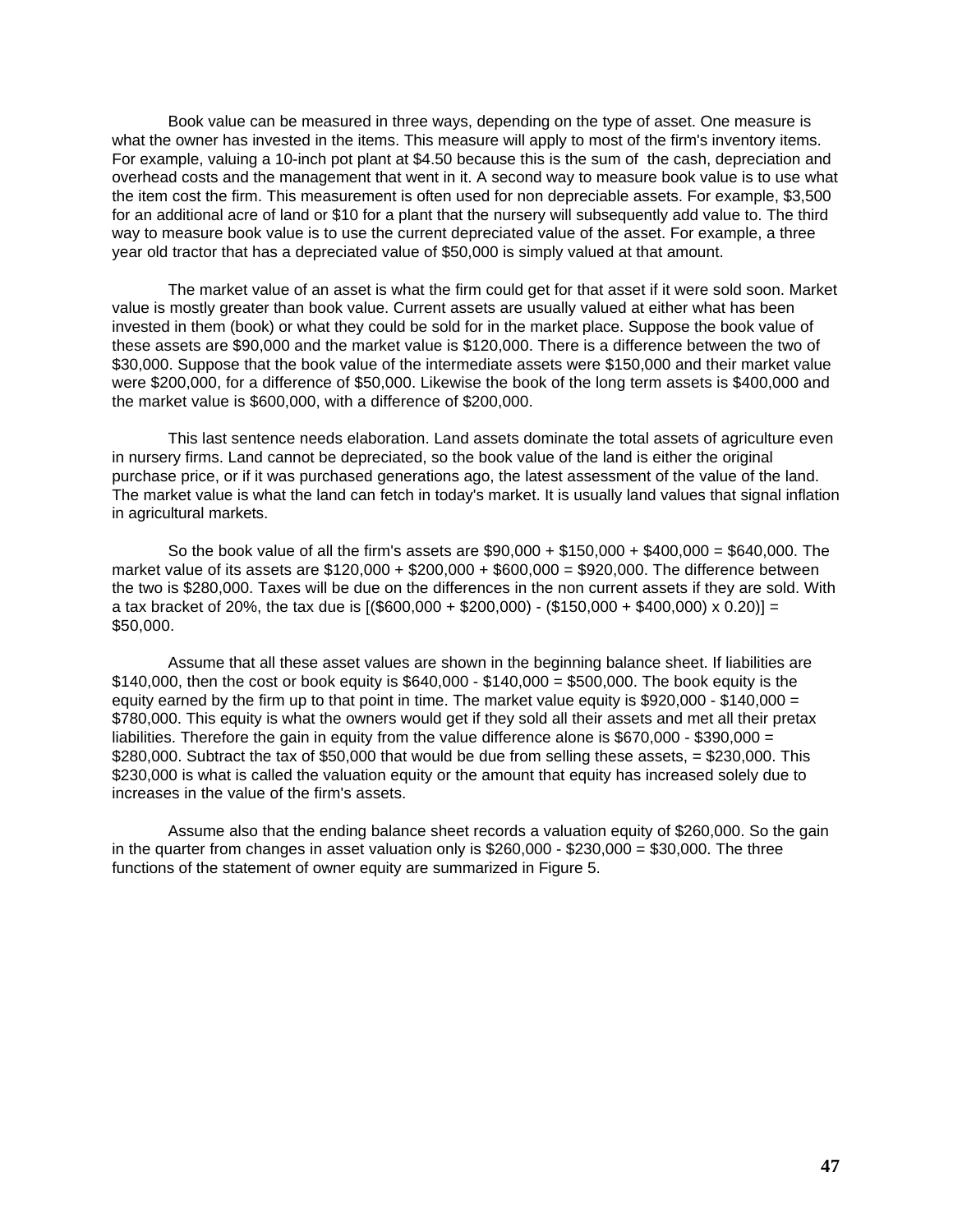| Owner equity in beginning balance sheet<br>1. Net income during the quarter plus                 |                                     | <b>BOOK</b><br>500,000<br>50,000 | <b>MARKET</b><br>780,000<br>50,000 |
|--------------------------------------------------------------------------------------------------|-------------------------------------|----------------------------------|------------------------------------|
| 2. Salary taken during quarter                                                                   | minus                               | (20,000)                         | (20,000)                           |
| 3. Change in valuation equity<br>ending balance sheet<br>beginning balance sheet<br>total change | +\$260,000<br>$-$ \$230,000<br>plus |                                  | 30,000                             |
| Owner equity in ending balance sheet                                                             |                                     | 530,000                          | 840,000                            |
| Change in owner equity<br>- -                                                                    | plus                                | 30,000                           | 60,000                             |

**Figure 5. Summary of statement of owner equity.**

The firm's equity increased \$30,000 during the quarter from the firm's production. But it also increased \$60,000 from changes in the valuation of the firm's assets. The former shows the results of the manager's work and the latter shows the external factors, driven largely by inflation. Owners can use either or both numbers as they like. The important thing is to know the difference between the two and what the causes of these differences were.

# **ANALYTICAL TOOLS**

The historic performance of the firm has been presented in balance sheets, income statements and the statement of owner equity. These statements must now be analyzed. There are five basic toolboxes used in analysis. Each box contains several different tools. These toolboxes are: 1. the liquidity toolbox, 2. the solvency toolbox, 3. the profitability toolbox, 4. the efficiency toolbox and 5. the repayment capacity toolbox.

# **LIQUIDITY**

This toolbox provides the tools necessary to see how liquid the business is. In other words, how difficult is it to raise cash? The definition of liquidity is the ability to meet liabilities when they become due. The due liabilities are the current liabilities listed in the balance sheet. The cash to pay them comes from the current assets listed in the same balance sheet. There must be enough of these, as cash, to pay current liabilities. If there are, the firm is liquid. If there is not, the firm is illiquid. Today all firms must stay liquid. Cash is the most important asset there is today. Good managers spend a lot of time making certain that their firms are safely liquid.

### *Working Capital*

Working capital is one of the major tools in the liquidity toolbox. It is calculated by subtracting current liabilities from current assets. For example, if the firm's current assets are \$80,000 and current liabilities are \$50,000, there is \$30,000 working capital. In other words, after paying all the due debts, there is \$30,000 left. The firm is liquid and that is good news.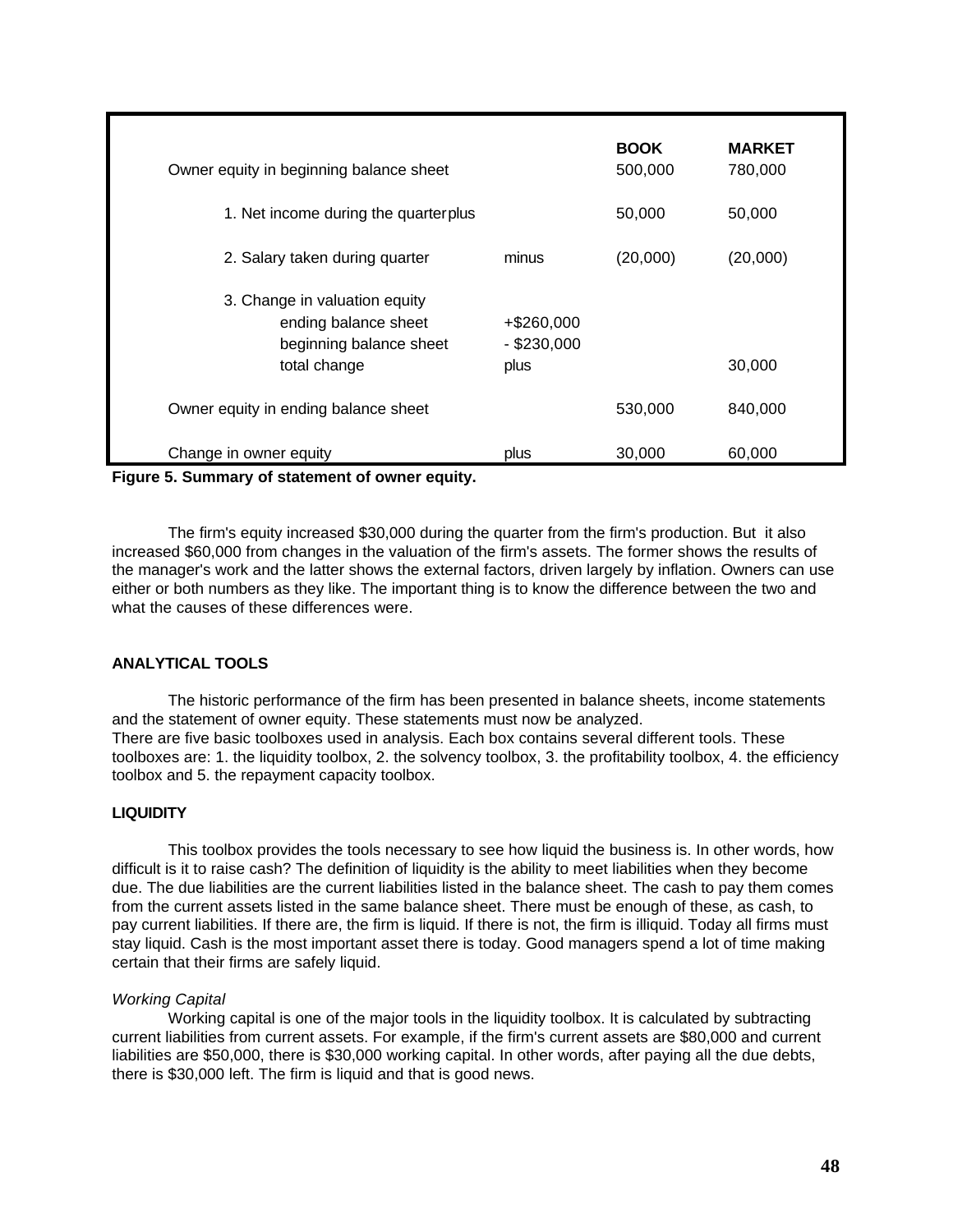### *Quick Working Capital.*

Some current assets may not be quite as liquid as others. For instance, growing crops are not as easy to sell, i.e., not as liquid, as crops waiting to go to market. And nothing is as liquid as cash. This is the meaning of liquidity. Quick working capital is a tool that takes the "stickiness" of some of the current assets into account, to give a more realistic picture of what cash is actually available. Only current assets which can be sold quickly without a discount are included. Items include cash, savings, investments in stocks, bonds and mutual funds, receivables that can be realistically realized quickly and any inventory that is at or close to the point of sale. There will be times when the working capital of a firm looks substantial, but the quick working capital is negative. In other words, the firm is not as liquid as it originally looked.

### *Current Ratio*

The current ratio tool is calculated by dividing current assets by current liabilities. Thus if the current ratio of a firm at a specific point in time is 1.25 to 1, this means there is \$1.25 to cover every \$1 of debt due. Most firms will find it safe to keep their current ratio between 2 and 3, meaning that they have \$2 to \$3 available to cover current liabilities. If the ratio falls below 2, the manager should make sure that he can get liquid when he needs to. And if the ratio rises above 3, he then has cash available for investing.

### *Current Debt Ratio*

This is the final tool in the liquidity toolbox. The current debt ratio is found by dividing current liabilities by total liabilities. It shows what proportion of all the firm's debt, both principal and interest, is due in the next period. For example, if current liabilities are \$35,000 and total debt is \$150,000, the  $C.D.R. = 35,000/150,000 = 0.23$ . This means that 23 cents of every dollar owed is due in the following period. Obviously it is hard to generalize about any correct ratio, because it depends completely on the firm's debt load. But for a typical firm with a normal debt load, it is probably useful to keep the annual ratio below 0.1. A C.D.R. of 0.1 means that the firm must pay some 10% of its debt annually, so that its current debt level would be cleared in 10 years. Most firms will find this a difficult objective to achieve.

# **SOLVENCY**

Solvency is a long run concept. It shows whether the firm can meet all its debts if it sells all its assets. If the assets are greater than the liabilities, the firm is solvent. If they are not, the firm is insolvent or bankrupt.

#### *Equity*

This is the single best measurement of solvency. If the firm has equity, it is solvent. Perhaps the most useful indicator of a firm's progress is a good equity trend.

#### *Leverage Ratio*

The leverage ratio is calculated by dividing total debt by equity. For example, if the firm's total debts are \$200,000 and equity is \$100,000, the leverage ratio is 200,000/100,000 or 2. In other words, the firm has \$2 in debt for every \$1 that it owns. Most firms will find it preferable to keep this ratio to a maximum of 1. However, it obviously depends on the situation the firm is in and the objectives and ages of the owners. Usually young owners will have higher leverage ratios than old owners. A high leverage ratio is nothing to be ashamed of. It's something to get out of.

### **PROFITABILITY**

Profitability is a word that everyone recognizes but few people define. The most obvious common sense measures of profitability are the incomes that were outlined in the section on the income statement, namely net firm income and net income. Recall that net income is the bottom line for the firm.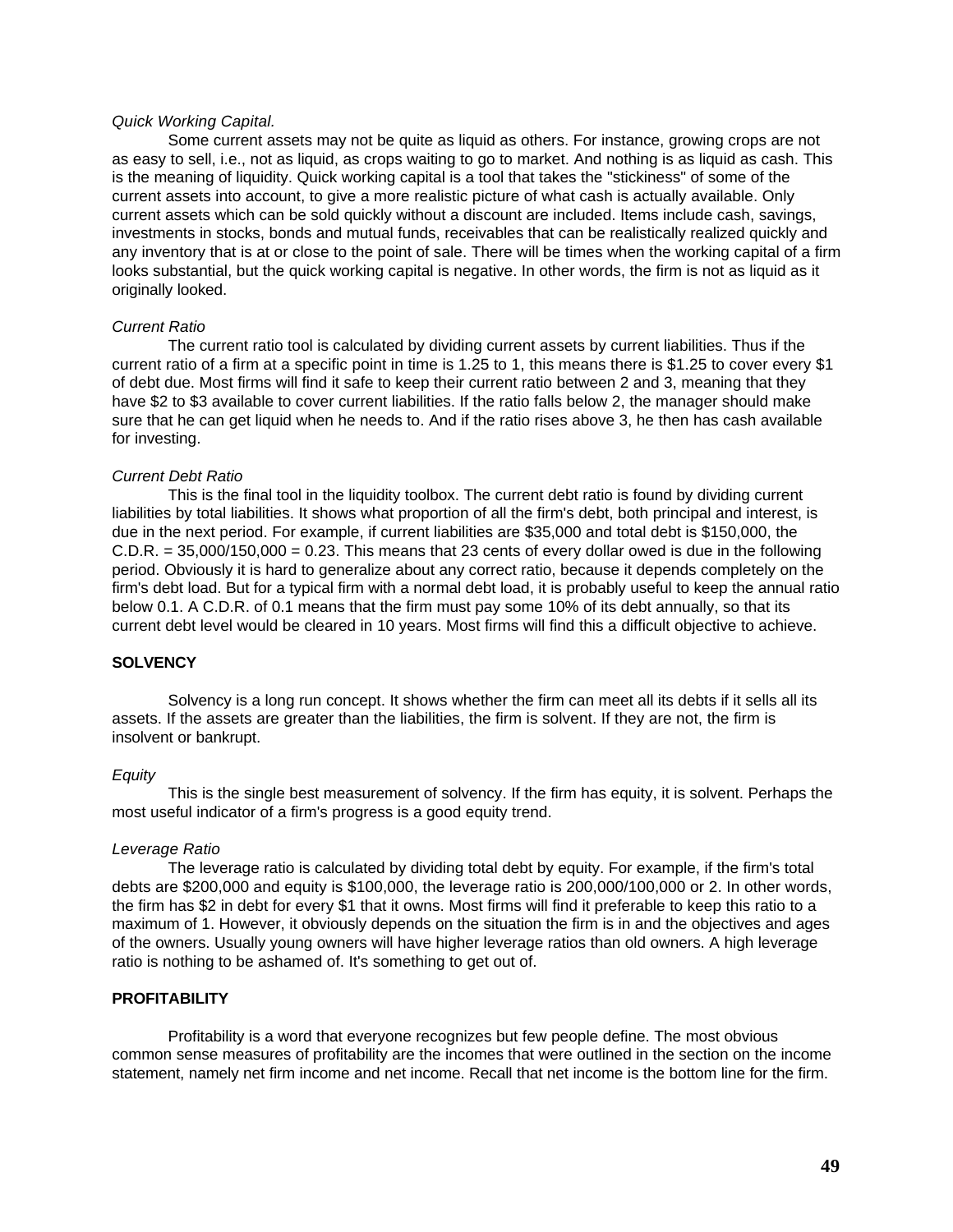### *Return on Equity or ROE*

This is perhaps the most important trend to look for after net income. It shows the return on owned money in the business. It is calculated using the formula: (Net income minus owners' salaries / beginning equity) x 100

For example, suppose the firm's net income for the quarter was \$40,000. The owners withdrew \$16,000 for salary and the equity at the start of the quarter was \$300,000. The firm's ROE is therefore  $(40,000 - 16,000) \times 100 / 300,000 = 8\%$ 

### *Return on Assets or ROA*

This tool is calculated using the formula: (Net firm income + interest paid - owners' salary) x 100 / beginning assets).

The interest paid on debts is added back because the firm borrowed money to buy assets and is paying interest as a cost of borrowing. Consequently, the interest represents the return from that asset using the borrowed money. Thus part of the asset is financed with debt and part with equity and the manager wants to know what the total return on that asset is. Hence the interest must be added back to calculate the total return. Hopefully it will be greater than the cost of borrowing. It is not sensible to borrow at 10% if the investment is returning 6%. This will happen if ROE is less than ROA. The firm is earning less than it is paying to borrow funds.

For example, suppose the firm had a net firm income of \$50,000 during the quarter, paid interest of \$10,000 and withdrew salary of \$16,000. The assets at the beginning of the quarter were \$600,000 . The ROA is therefore

 $(50,000 + 10,000 - 16,000) \times 100 / (600,000) = 7.33\%$ 

### **EFFICIENCY**

This is perhaps the most familiar toolbox to agriculturalists. Most efficiency tools refer to the relationship between inputs and outputs. Examples include yields per acre, hours of labor per square foot, cash cost expenses per square foot, sales per week, boxes picked per hour of labor, etc. These or their equivalents are often kept by each firm and will not be presented here, except to emphasize their importance.

### *Operation Ratios*

This tool is particularly useful in examining how costs change over time. It uses percentage ratios that always add up to 100%. The components are: (1) cash costs excluding interest; (2) depreciation; (3) interest; (4) owners' taxes and social security; (5) other costs not already counted; and (6) net income. All these components come from the income statement. Adding the six components together gives the firm's gross output. For example, see the following quarterly income statement in Figure 6.

| <b>COMPONENTS</b>                                                            | \$      | $\%$ |  |  |  |
|------------------------------------------------------------------------------|---------|------|--|--|--|
| cash costs, excl. interest                                                   | 70,000  | 58   |  |  |  |
| depreciation                                                                 | 10,000  | 9    |  |  |  |
| interest                                                                     | 12,000  | 10   |  |  |  |
| taxes and S.S.                                                               | 4,000   | 3    |  |  |  |
| overhead                                                                     | 4,000   | 3    |  |  |  |
| net income*                                                                  | 20,000  | 17   |  |  |  |
| <b>GROSS OUTPUT</b>                                                          | 120,000 | 100  |  |  |  |
| * This is the residual from subtracting all the costs from the gross output. |         |      |  |  |  |

**Figure 6. A quarterly income statement.**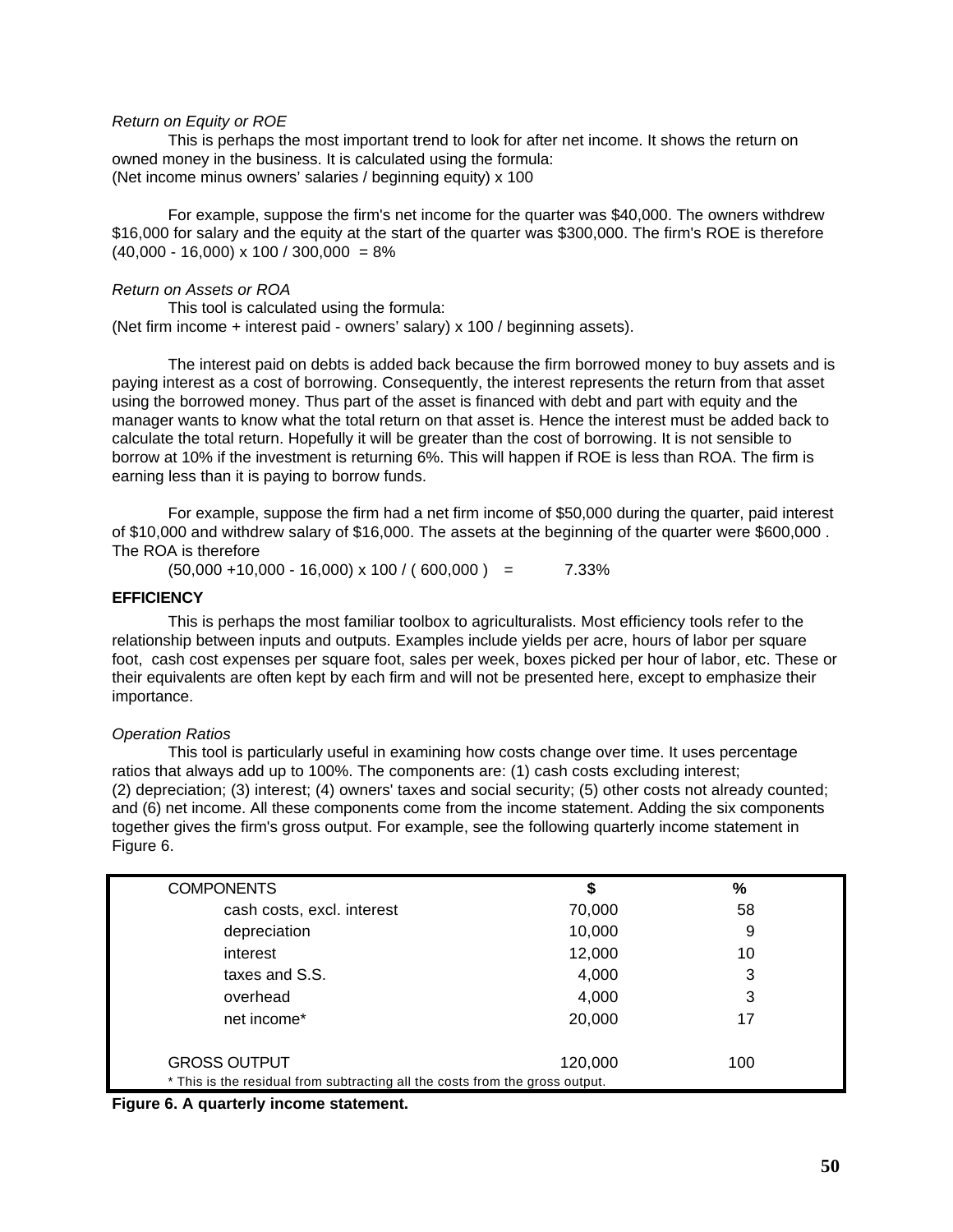The interpretation is that 17% of the firm's gross output results in net income, 58% goes on cash costs excluding interest, 10% on interest and so on. Put another way, for every dollar that the firm generated in that quarter, 17 cents was net income, 58 cents went on cash costs excluding interest, etc. The most useful thing about this tool is spotting trends. If, for example, interest costs took an increasing share of each gross output dollar, the manager has some decisions to make.

#### *Asset Turnover*

Firms, and nursery firms in particular, have to know how quickly they turn their assets over. The classic definition for asset turnover is Gross Output / Average Total Assets. It shows how assets are used to generate output. The greater the ratio, the better the assets are used. For example, if the firm produces \$1,000,000 gross output in a year and its average asset valuation was \$5 million, the turnover ratio is 20%. One fifth of its assets turn over annually. But because of the almost unique asset fixity in agriculture (i.e., the land domination of assets) even in the nursery business, perhaps another denominator is more useful. For those firms who have more than 30% of their total asset values in land, remove land from the denominator and work with the remaining assets. Then compare the turnovers with and without land.

#### *Labor Productivity*

This is a particularly important ratio for nursery firms. It can be calculated by dividing the firm's gross output by the labor cost of the firm. For some firms it might be interesting to include the owners' salaries in the denominator as well.

### **REPAYMENT CAPACITY**

There are three main repayment capacity measurements and they all focus on how the firm can pay its debts. Note that these three measures all assume that operating debt will be repaid as the output is sold. So unless any operating debt is carried over from the previous period, all operating debt, both principal and interest, is excluded from the formulae.

### *Coverage Ratio*

This is found by the following formula:

net income + depreciation + interest - owners' salaries and taxes ------------------------------------------------------------------------------------

annual principal and interest payments

The higher the ratio, the easier it is for the firm to meet its debt commitments. If the ratio is 1, it can just meet them. It also means that the firm is living, to some extent, off depreciation to service the debt. In other words, the firm cannot replace any of the capital depreciation with new purchases. Anything greater than 1 gives the firm room to do other things.

### *Capital and Debt Margin*

This ratio is essentially the next step up from the coverage ratio. It shows whether the firm can both meet its debt and afford to replace the capital assets lost in producing its net income. The capital and debt margin =

net income + depreciation - owners' salaries and taxes - principal payments

#### *Debt to Income Ratio*

It is calculated as follows: average total liabilities / net firm income

The average total liabilities is calculated from adding the liabilities of the beginning and ending balance sheets together and dividing by two. The ratio shows the number of times that the firm's debt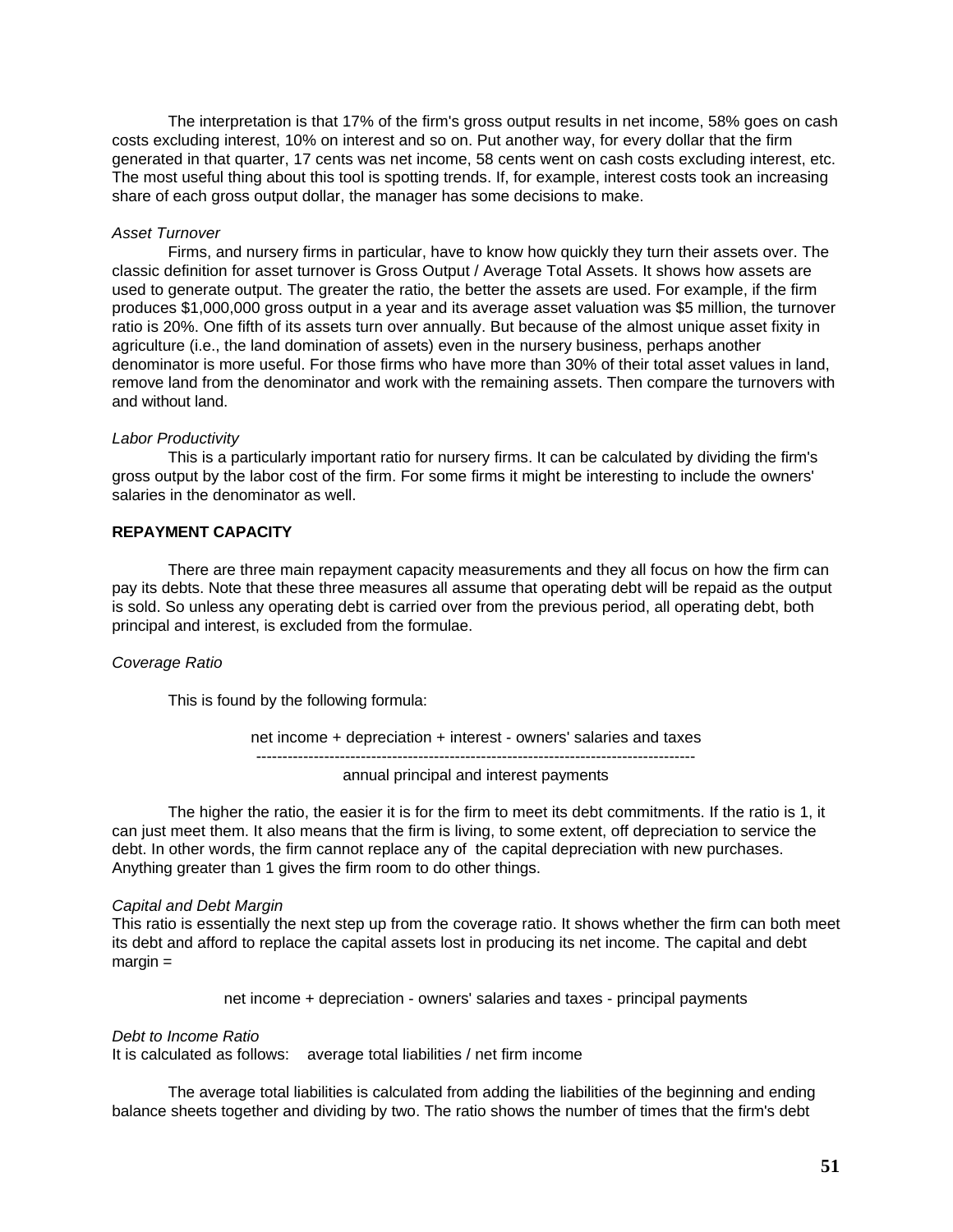exceeds its net firm income. For example, if liabilities are \$300,000 and the net firm income is \$50,000, the ratio is 6. This means that, at the current rate, it would take six years for the income to equal debt. If the ratio falls to 5, then its income leverage is reduced and the firm has reduced its risk. If the ratio rises, then income leverage is increasing; increasing the firm's risk because it becomes increasingly difficult to service this debt from current income.

### **SUMMARY OF WHAT DID HAPPEN**

Managers, by necessity, use past performance to see how the firm is doing. This synopsis, using balance sheets, income statements and statements of owner equity provides the raw data for the five analytical tools of liquidity, solvency, profitability, efficiency and repayment capacity. The manager is expected to produce answers from this analysis that will show whether the firm is meeting its objectives and to help formulate new objectives. But, unfortunately, analysis is neither entirely scientific nor precise. Analyzing the financial heath of a firm involves art or intelligent guesswork in much the same way that a doctor assesses and makes conclusions on the physical health of a patient.

Perhaps the most important part of this assessment is to estimate what the firm or the patient will look like in the future. It is this estimate that produces the objectives of the firm by bringing past performance and future predictions together. Analysis of past performance and knowledge of the present situation formulates what the firm can do in the future. These future predictions use the tools on the right hand side of Figure 1, and will be presented now.

# **BUDGETING**

Budgeting is trying to plan future expenditures and match these in some way with future sales and other dollar inflows. It is probably the single most important function in running a firm. No one knows the future so budgeting results will usually be wrong. But it is essential to try. A budget is a map for the future of the firm and no one should go on a journey into the unknown without a map. And as with a journey, budgeting estimates change as circumstances change. The procedure is to start with budgeting the firm's individual enterprises. These enterprises are then added together to make the firm's budget. The firm's budget is then used to produce the cash flow for the firm.

# **ENTERPRISE BUDGET**

 A generalized enterprise budget is shown in Figure 7. Realize that the blanks under each category are where the individual items making up that category are entered. For example, the items of fertilizer, chemicals, labor, etc. would go under cash costs. Realize also that the sums of the different categories are shown by a capital letter.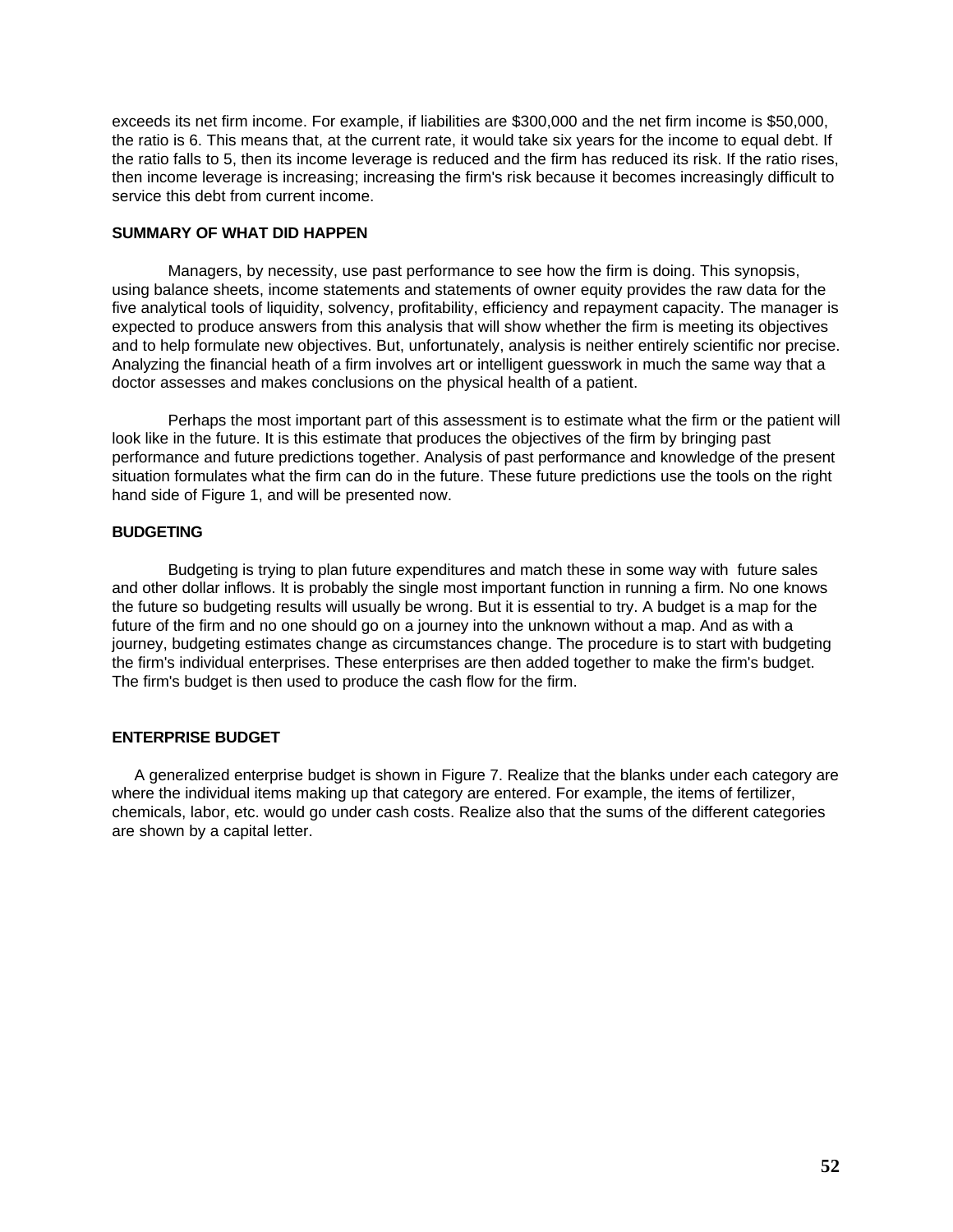|                                                        |                                                 |                                                                                                             | Anticipated sales and costs of producing one (UNIT) of enterprise(NAME) in (WHERE) in (YEAR)<br>\$ per UNIT |
|--------------------------------------------------------|-------------------------------------------------|-------------------------------------------------------------------------------------------------------------|-------------------------------------------------------------------------------------------------------------|
| <b>SALES</b>                                           |                                                 |                                                                                                             |                                                                                                             |
|                                                        | Canticipated (yield___) x anticipated (price__) | $\label{eq:2.1} \mathcal{L}_{\mathcal{A}}(x) = \mathcal{L}_{\mathcal{A}}(x) + \mathcal{L}_{\mathcal{A}}(x)$ | A                                                                                                           |
| <b>COSTS AND INDICATORS</b>                            |                                                 |                                                                                                             |                                                                                                             |
| $(1)$ Cash costs ______________                        |                                                 |                                                                                                             |                                                                                                             |
|                                                        | Total cash costs                                | $=$                                                                                                         | B                                                                                                           |
| <b>GROSS MARGIN</b>                                    | $(A) - (B)$                                     | $=$                                                                                                         | C                                                                                                           |
| (2) Depreciation                                       |                                                 |                                                                                                             |                                                                                                             |
|                                                        | Total depreciation                              | =                                                                                                           | D                                                                                                           |
| (3) Overhead(prorated)                                 |                                                 | $=$                                                                                                         | E                                                                                                           |
| TOTAL COSTS(B) + (D) + (E)                             |                                                 | $=$                                                                                                         | F                                                                                                           |
| <b>NET FIRM INCOME (A) - (F)</b>                       |                                                 | $=$                                                                                                         | G                                                                                                           |
| (4) Owners' estimated taxes and SS                     |                                                 | $=$                                                                                                         | Н                                                                                                           |
| NET INCOME (G) - (H)                                   |                                                 | =                                                                                                           | L                                                                                                           |
| <b>MINUS</b>                                           |                                                 |                                                                                                             |                                                                                                             |
| 1. salary to owners                                    |                                                 | =                                                                                                           | J                                                                                                           |
| 2. principal payments                                  |                                                 | $=$                                                                                                         | K                                                                                                           |
| <b>EQUALS</b>                                          |                                                 |                                                                                                             |                                                                                                             |
| amount left for buying assets<br>i.e (l) $-$ (J $+$ K) |                                                 | $=$                                                                                                         | L                                                                                                           |

# **Figure 7. A general enterprise budget.**

Note that sales have proxied for gross output. If it is possible to budget the gross output of the enterprise, it should be done. But budgeting is difficult enough anyway and as sales are usually easier to estimate, they are a good proxy for gross output. The enterprise budget figure shows that each enterprise has to play its part in meeting all the firm's outlays. These outlays include not only the cash, depreciation and overhead costs, but also owners' taxes, salaries, principal payments and funds for reinvesting in the firm. Therefore, if "L" is positive, the firm has a good enterprise to consider. If it is not, the firm should produce something else. Obviously, there is a limited choice for any firm. But the main point is that no enterprise should be produced in the long run if it cannot pay all the freight that is presented in Figure 7.

Assume that the enterprise can generate a positive "L." This is a necessary but not a sufficient reason for the manger to produce it. There are at least four questions that must be answered before the enterprise is produced: 1. Are there enough resources available to produce it (sufficient land, labor, debt and equity capital and managerial ability)? 2. Is there a market for this enterprise and what must the firm do to get the enterprise to that market? 3. What must be done to the enterprise before it is marketable (how must it be prepared, graded, packaged, transported, etc.)? 4. What are the production, financing and marketing risks involved (yield; cost and price volatility; capital availability and the effects of weather, pests, diseases, breakdowns, strikes)?If the answers look good, then repeat the process with other possible enterprises, select the ones that look the most profitable and combine these enterprises into a firm budget.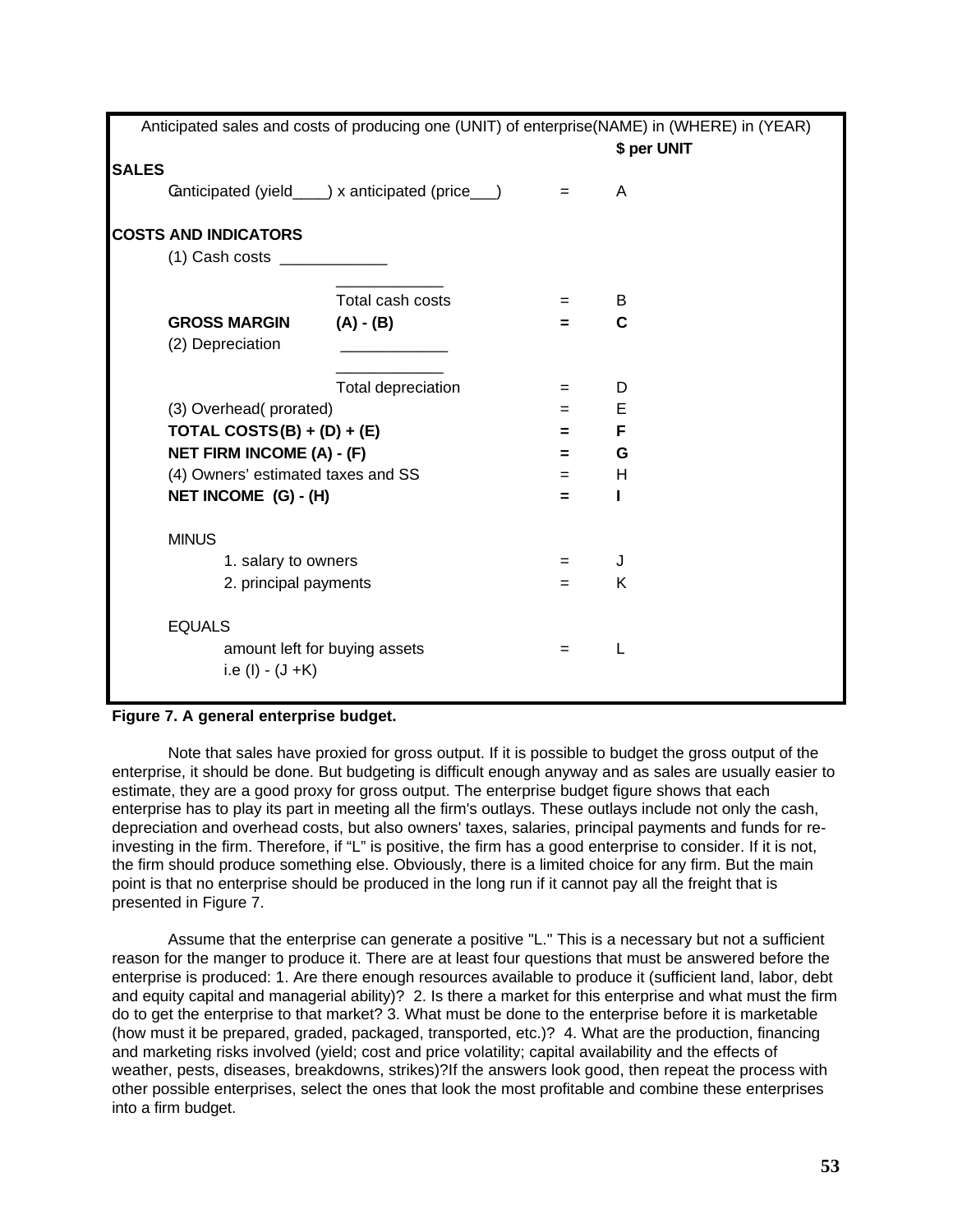## **COMBINING SELECTED ENTERPRISES TO MAKE A FIRM BUDGET**

The procedure is to list the enterprises in a table, complete the row names in the table, calculate the net firm incomes from each enterprise and add across the table to produce the firm budget. A reasonable layout for this exercise is shown in Figure 8 which also includes the projected numbers for the five enterprises and a total.

|                        | <b>ENTERPRISE BUDGETS</b> |     |     |     |     | <b>FIRM BUDGET</b> |  |  |
|------------------------|---------------------------|-----|-----|-----|-----|--------------------|--|--|
| <b>CATEGORIES</b>      | 1                         | 2   | 3   | 4   | 5   | <b>TOTAL</b>       |  |  |
| <b>SALES</b>           | 250                       | 200 | 150 | 100 | 100 | 800                |  |  |
| Cash costs             | 150                       | 120 | 80  | 60  | 60  | 470                |  |  |
| Depreciation           | 36                        | 29  | 22  | 14  | 14  | 115                |  |  |
| Overhead               | 14                        | 11  | 8   | 6   | 6   | 45                 |  |  |
| <b>TOTAL COSTS</b>     | 200                       | 160 | 110 | 80  | 80  | 630                |  |  |
| <b>NET FIRM INCOME</b> | 50                        | 40  | 40  | 20  | 20  | 170                |  |  |
| tax + social sec       | 10                        | 8   | 8   | 4   | 4   | 34                 |  |  |
| <b>NET INCOME</b>      | 40                        | 32  | 32  | 16  | 16  | 136                |  |  |

**Figure 8. Methodology for developing enterprise and firm budgets.**

This shows each enterprise's contribution to the firm and how each contribution is shared among the outlays. Based on these figures, the owner would expect the firm to have \$800,000 sales, \$470,000 cash costs, \$115,000 capital assets as depreciation, \$45,000 overhead, \$34,000 income and social security taxes and \$136,000 net income to allocate for salaries, principal and re-investment in the firm. Because firms vary considerably in net income allocations, allocations are not shown here. Given a salary of \$50,000, there is approximately \$86,000 remaining for principal and investing. Note that reinvesting will reduce income taxes if depreciable assets are purchased.

The budget estimates come from experience, records and current events. There are, however, some simple guidelines for these estimates. On many nursery firms, cash costs are typically 75% to 80% of total costs. Likewise, depreciation is about 15-20% and overhead is what is left. Net income is often about 15% of gross sales. These are guidelines only, but are useful for budgeting purposes. If events change, then the budget must be changed to reflect these changes. Estimates are always hard to do and they are usually wrong. But they are the best tool available for the future and obviously become more accurate as the future gets closer to the present.

The most important asset today is cash. Managers need to know when they will need cash and when it comes into the firm. The next step therefore is to produce a cash flow.

### **THE FIRM CASH FLOW**

Cash flow is a planning tool stemming from the firm's budget and is the final planning tool before resources are allocated to produce the firm's enterprises. The cash flow plans the future inflows and outflows of cash in the firm over a specific time period. It also shows cash in the business at the beginning and ending of a period.

Examples of cash coming in include sales, new borrowing, other firm income and new equity. Examples of cash leaving the business include cash costs, principal payments, owners' salaries, asset purchases and owners' income taxes and social security.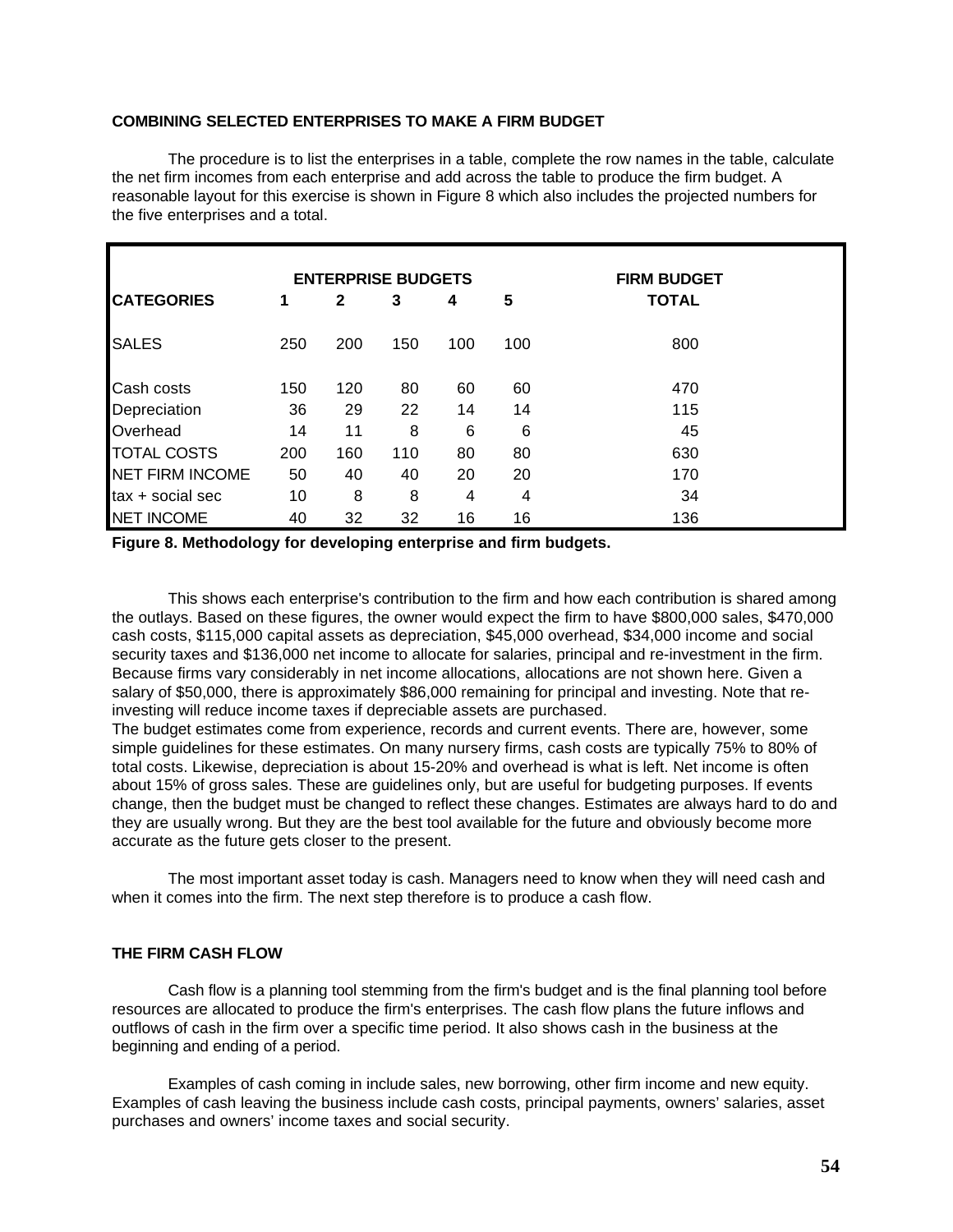The cash flow does three things, although it is usually only used for one of them. It predicts the future which is what most managers use it for. More important, it monitors predictions by comparing the original estimates with what actually happened. Finally, it helps managers make decisions on the difference between predicted and actual results.

For example, suppose that at the beginning of the year August sales were predicted to be \$60,000, but at the end of August the actual sales were \$40,000 or 33% less than the estimate. What decision should the manager make? Adjust subsequent sales to reflect the difference? Do nothing? The answer, of course, depends on why sales were down. If it was because the market price fell or yields or quality was down, then some future adjustments will be necessary. But if the plants were not quite ready for sale, then perhaps only September's numbers should be adjusted.

If cash is unavailable when it is expected, there is more than sales to consider. Cash outflows were originally matched to inflows. If inflows fall, cash commitments cannot be met. Commitments include debt service, payables and salaries. Consequently, other cash sources must be tapped to meet commitments. A properly used cash flow shows what is happening and suggests what the consequences will be when predictions must be changed. Cash flow is constantly changing and provides the manager the cash map necessary for cash management.

Cash flow forms vary and no one basic form fits every firm, unlike the balance sheet and the income statement. It is more important to have a good cash flow system than worry about form uniformity. The system should run for three years, with the nearby year having all details in possibly 100 row names and the last year with only a few major summaries in perhaps 10 row names. The nearby year uses monthly columns, always keeping 12 months ahead. Thus as one month expires, the same month in the following year comes in. The second cash flow is done quarterly so that there are five main columns (four quarters and a total) and maybe 20 row names. The final cash flow is an annual flow with just one column and perhaps 10 rows. The row reduction is for two reasons. Firstly, it is unreasonable to expect to predict the future in detail three years ahead. Consequently, summarizing the major sales and cost categories are the best that most people can do. Secondly, it is easy to fail to see the forest for the trees. Thus, focusing on the major items helps to provide the detail for the nearby cash flow. A simplified cash flow layout is shown below. This can be modified to fit the system in any firm.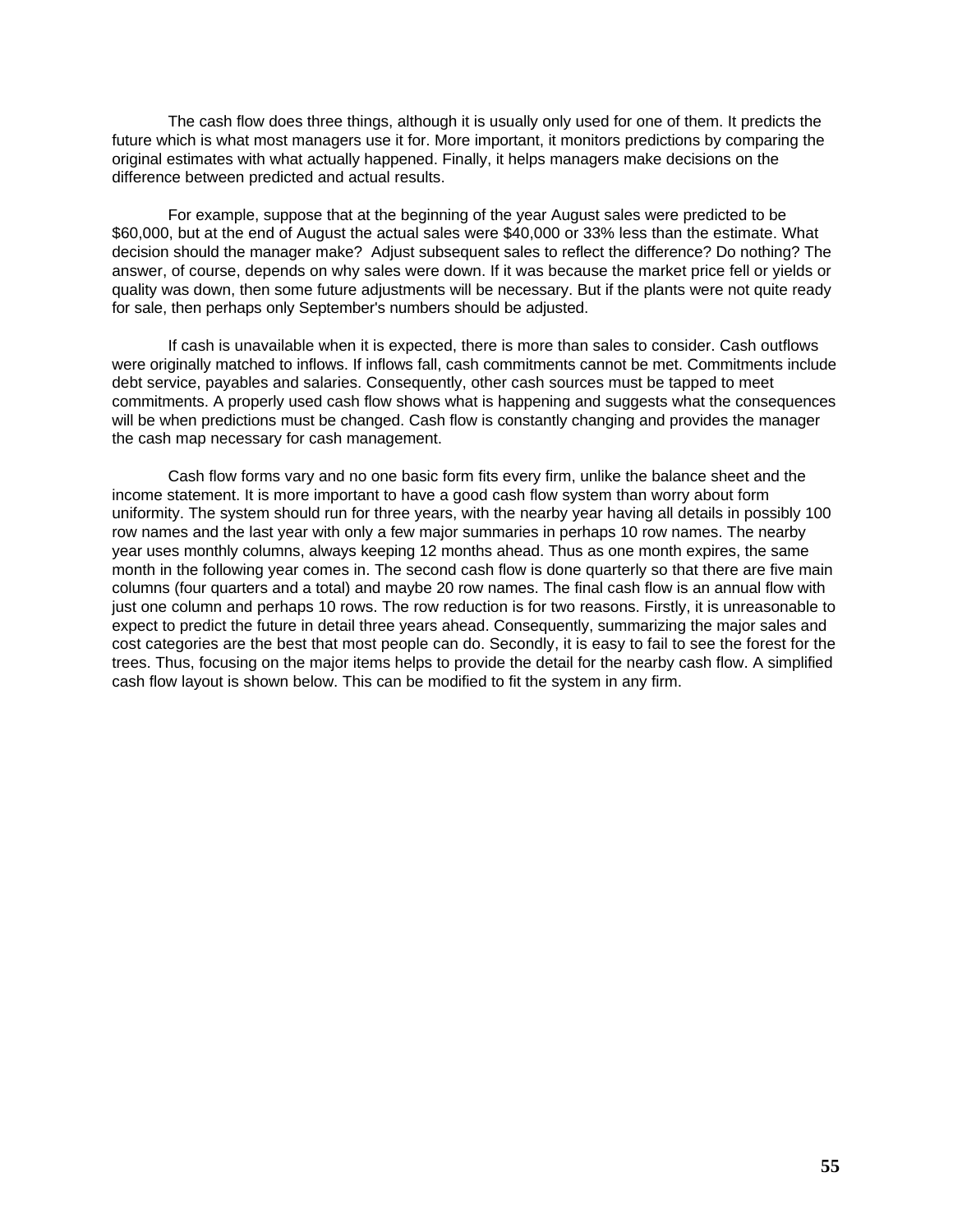|          | <b>Time</b>               |
|----------|---------------------------|
| Period 1 | Period <sub>2</sub>       |
|          |                           |
|          |                           |
|          |                           |
|          |                           |
|          |                           |
|          |                           |
|          |                           |
|          |                           |
|          |                           |
|          |                           |
|          |                           |
|          |                           |
|          |                           |
|          |                           |
|          |                           |
|          |                           |
|          |                           |
|          |                           |
|          |                           |
|          |                           |
|          |                           |
|          | <b>Time</b><br>(A)<br>(B) |

**Figure 9. A basic cash flow layout.**

Any one of these row names can be divided into its components to provide detail or be summarized to present a succinct picture. The cash costs, for example, could and possibly should have 30 to 40 rows in the first cash flow and maybe 4 or 5 in the annual flow. It may be useful to use a third or a separate loan section in the above figure to itemize each loan and keep a running total of the current debt situation.

The cash flow times debt repayments. It shows when there is cash and when there is no cash. Use it to present sensible debt scheduling to lenders. It is the firm's cash flow rather than the lender which shows what can be done in paying interest and principal. Make sure that all parties involved understand this. The cash flow also incorporates new events. As events change, so will the firm's results. Thus, the cash flow must be changed constantly to reflect these changes and to reflect increasing knowledge of what will happen to cash inflows and cash outflows. The alterations show the results of the changes.

It shows when the firm can afford to buy assets. If the cash is not there and the asset is needed it shows the consequences of increasing the debt load. It also shows how much salary can be drawn by the owners and the consequences of paying salary rather than spending the cash on other things.

 Monitoring compares predictions with what actually happened. Predictions will be wrong and, the further away the predictions, the less accurate they may be. But the firm has to buy and use resources such as fertilizer and labor before it produces sales. These are normal business risks. The cash flow helps to think through this process. A good cash flow shows more than just predictions. It also shows the actuals, side by side with the predictions. Table 1 shows the next step.